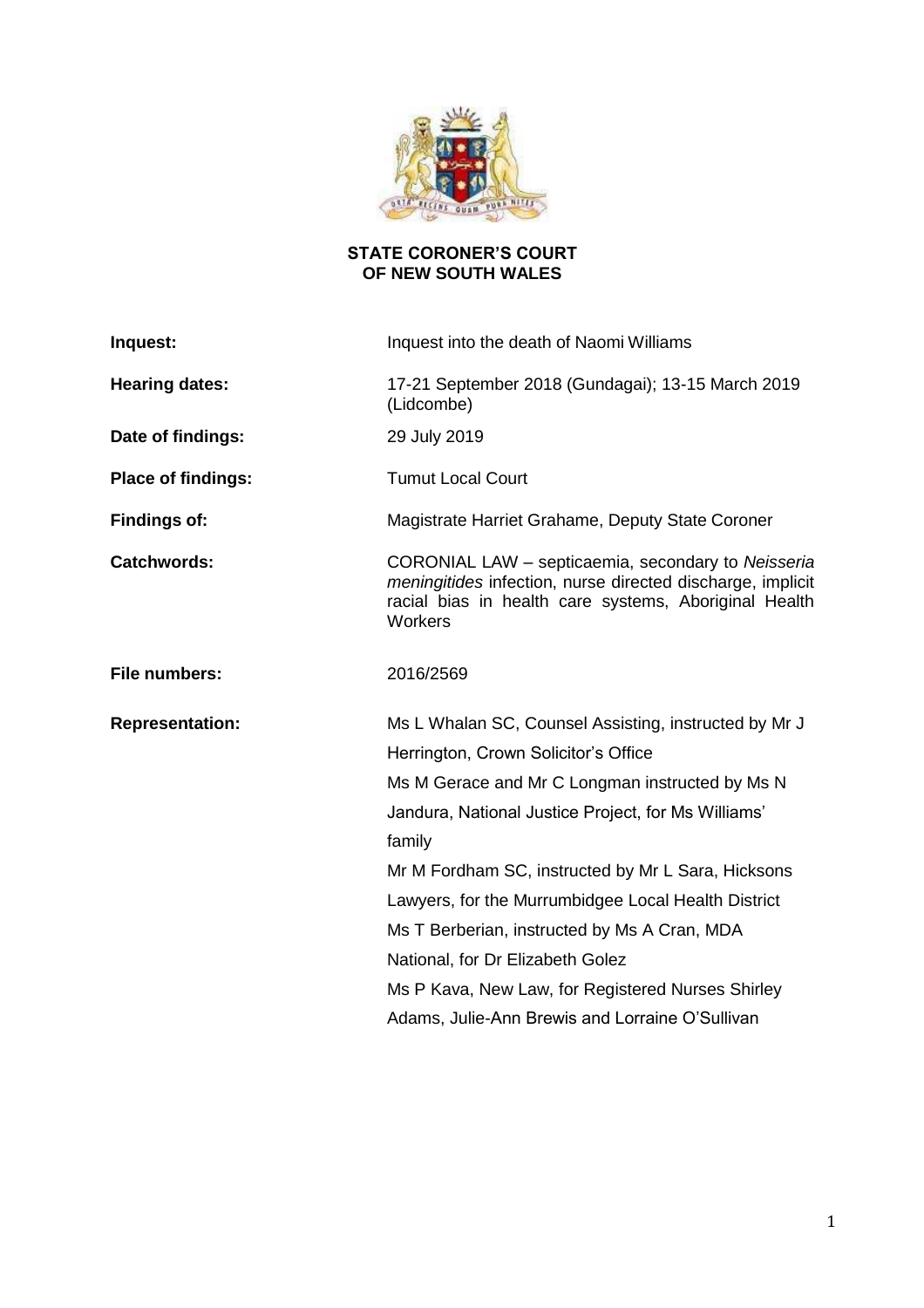**Non-publication orders:** Pursuant to s. 74 of the *Coroner's Act 2009*, a nonpublication order is made with respect to the contents of Exhibits 4 and 5.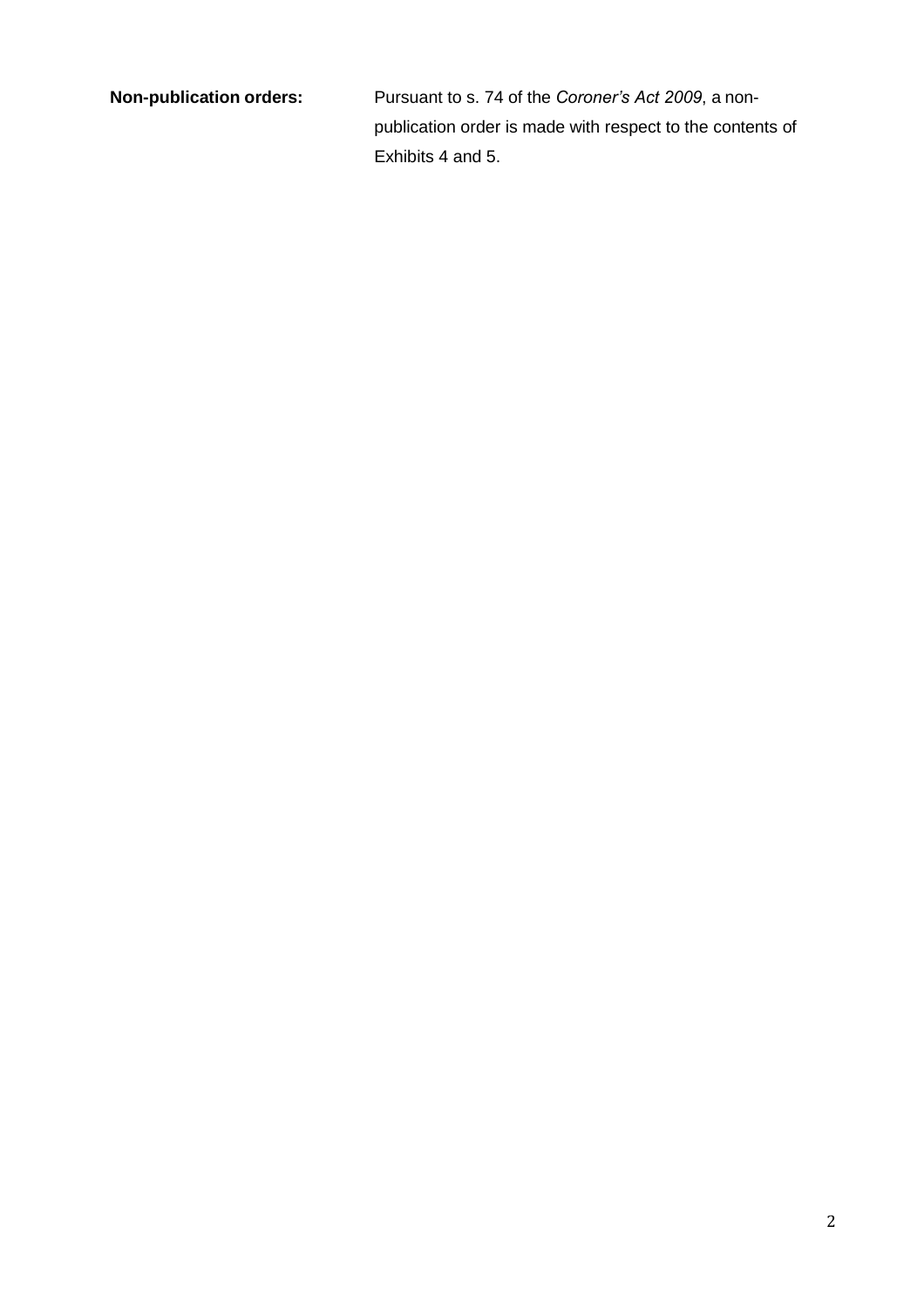| The lack of escalation of care in the period preceding Naomi's final presentations 20   |  |
|-----------------------------------------------------------------------------------------|--|
|                                                                                         |  |
| Why did Naomi attend Tumut Hospital in the early hours of 1 December 2016?26            |  |
| What was the nature of the care Naomi received in the early hours of 1 December 2016?   |  |
|                                                                                         |  |
|                                                                                         |  |
|                                                                                         |  |
|                                                                                         |  |
|                                                                                         |  |
|                                                                                         |  |
|                                                                                         |  |
|                                                                                         |  |
|                                                                                         |  |
| Measures to embed values to promote culturally safe healthcare for Aboriginal people 52 |  |
|                                                                                         |  |
|                                                                                         |  |
|                                                                                         |  |
|                                                                                         |  |
|                                                                                         |  |
|                                                                                         |  |
|                                                                                         |  |
|                                                                                         |  |
|                                                                                         |  |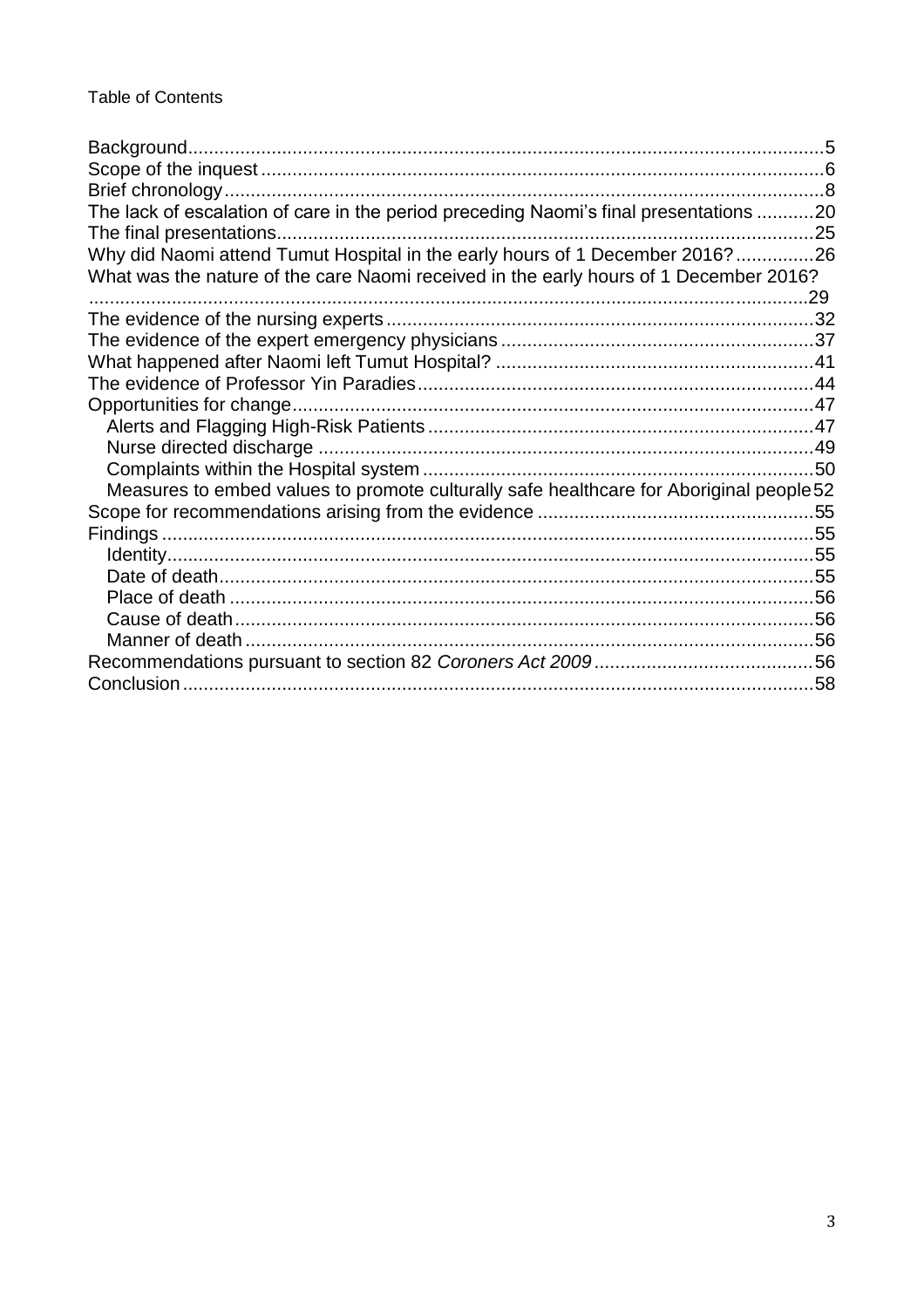# **Introduction**

- **1.** Naomi Jane Williams ('Naomi') was a Wiradjuri woman, born in Tumut on 14 April 1988. She was 27 years of age at the time of her death. Naomi was pregnant, the pregnancy at that time being at least 22 weeks of gestation. Naomi and her partner, Michael Lampe were looking forward to the birth of their son with immense anticipation and happiness.
- **2.** Naomi was well loved and well respected in her community. Her mother, Sharon shared the following description of her only daughter,

*Nay was an outgoing child. She enjoyed the local Aboriginal community where she lived and she was involved in community activities from an early age. Nay loved movies, music, writing poetry and painting Aboriginal art. After finishing school, Nay completed a business administration traineeship. She worked for the Yurauna Centre. She worked for Barnardos and she did relief work at Toora Women's Refuge. When she went home to Tumut she became qualified as a disability support worker and she worked at Valmar with disabled adults and her clients loved her. At the time of her death my daughter was a beautiful 27 year old woman, passionate* 

*about social justice, excited about being pregnant with her first child and she was highly respected for the strong, hard-working Wiradjuri woman she was.<sup>1</sup>*

**3.** Naomi's partner, Michael Lampe described their joy in anticipating the birth of their son. He spoke of Naomi's love of nature and family. He described her loving care of his daughter and how content they were creating a life together. His significant loss encompasses both Naomi and his unborn son. He told the court,

> *We had the birth of our beautiful baby boy to look forward to…We talked about getting married and eventually moving closer to my daughter down the coast. The dream Naomi and I wanted was starting to come together, where in life we wanted to be. It really was a dream come true.<sup>2</sup>*

- **4.** Many other family members also shared their love and respect for Naomi and their profound feelings of loss when she died. $3$
- **5.** At the outset, I acknowledge the enormous pain Naomi's family and friends feel and I thank them for their courageous attendance and dedicated participation in these difficult proceedings. It is clear to this court that their motivation has been twofold. They have been dedicated to trying to find out exactly why Naomi died, but they have also been looking for ways to improve health outcomes for other Indigenous patients in their local community. In this way they are honouring Naomi's life and acknowledging her status as an emerging leader of her community.

 $1$ Transcript 15/3/19, page 73, lines 20 onwards

 $2$  Transcript 15/3/19, page 75, line 17 onwards

<sup>&</sup>lt;sup>3</sup> See statements of Aunty Sonia Piper, Cheryl Penrith, Talea Bulger, Robert Bulger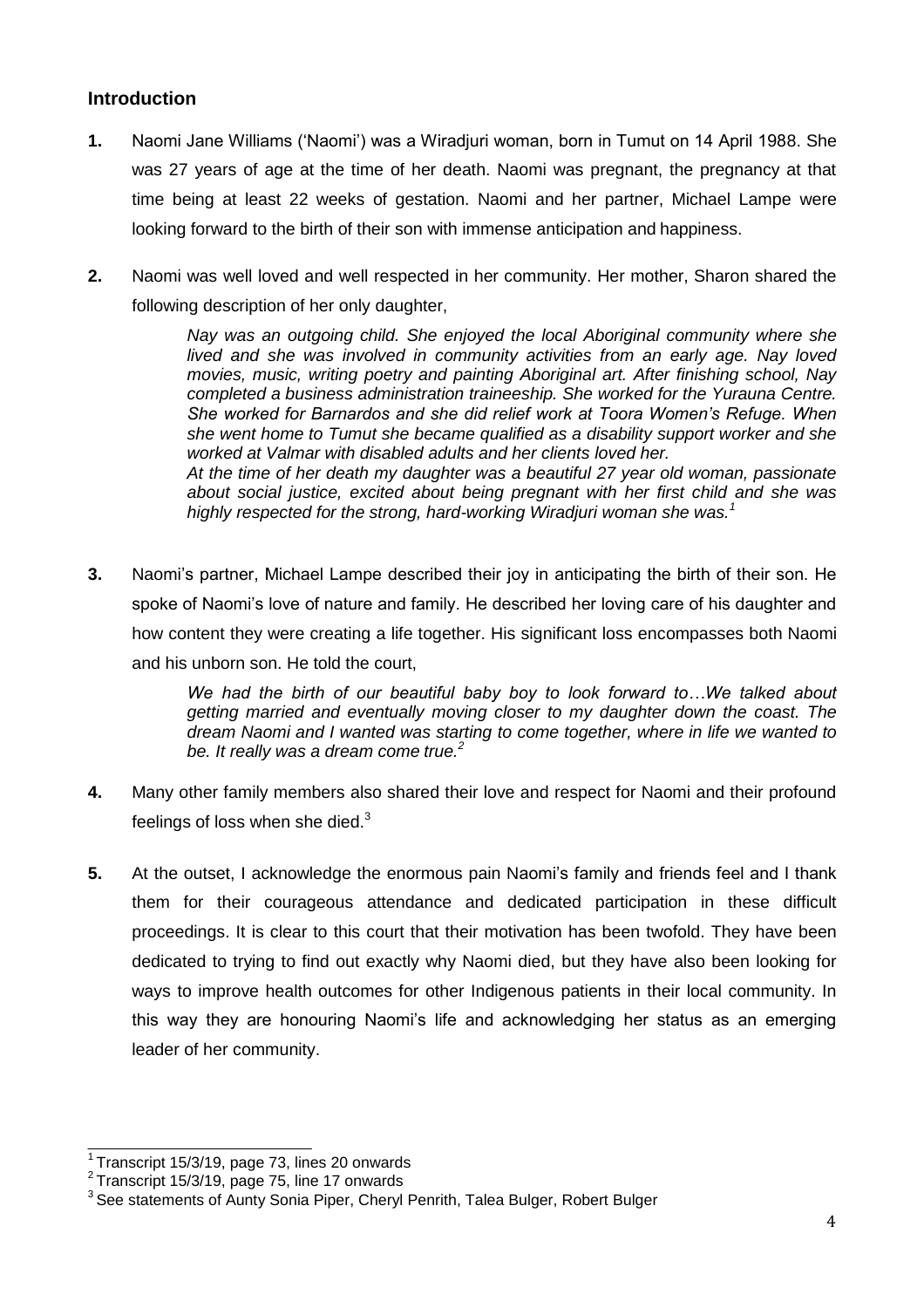# <span id="page-4-0"></span>**Background**

- **6.** Naomi's death was reported to the coroner on 1 January 2016. Her death was sudden and the exact cause was unconfirmed at that time. After initial investigations, including the provision of an autopsy report and a police brief of evidence, Magistrate Dare SC dispensed with holding an inquest on 23 May 2016. The cause of death was recorded as *Neisseria meningitides* (serotype W135) Septicaemia.
- **7.** Representations to hold an inquest were made by the National Justice Project, on behalf of Naomi's family to the then State Coroner, Magistrate Barnes in December 2016. Magistrate Barnes determined that an inquest should be held. Magistrate Barnes requested the Chief Magistrate's consent to holding an inquest pursuant to s. 29 *Coroners Act* 2009 NSW, given that Magistrate Dare SC was about to retire and would not be available to hold such an inquest.
- **8.** Judge Henson, Chief Magistrate of the Local Court, gave consent to hold an inquest on 15 January 2017 and I was subsequently directed to hold an inquest.
- **9.** Further expert and other evidence was gathered and the inquest commenced in September 2018, with further evidence taken in March 2019.

# **The evidence**

- **10.** The court took evidence over eight days. The court also received extensive documentary material in five volumes. This material included witness statements, medical records, photographs and expert reports.
- **11.** The court heard directly from family members, and from nurses and a doctor involved directly in Naomi's care. A number of expert witnesses gave oral evidence, including Ms Eunice Gribbin, Registered Nurse, Ms Jasmin Douglas, Registered Nurse, Associate Professor Randall Greenberg, Emergency Physician, Dr Hilary Tyler, Emergency Physician, Associate Professor David Andresen, Infectious Diseases Physician and Professor Yin Paradies, Professor of Race Relations.
- **12.** The court also received evidence from Ms Maria Roche. Ms Roche is the Tumut Cluster Manager for Murrumbidgee Local Health District. As at 1 January 2016, Ms Roche was the Acting Rural Group Manager for the Riverina Group, which included Tumut Health Service. She had been in that role since 2013. Ms Roche gave oral evidence but also provided four statements.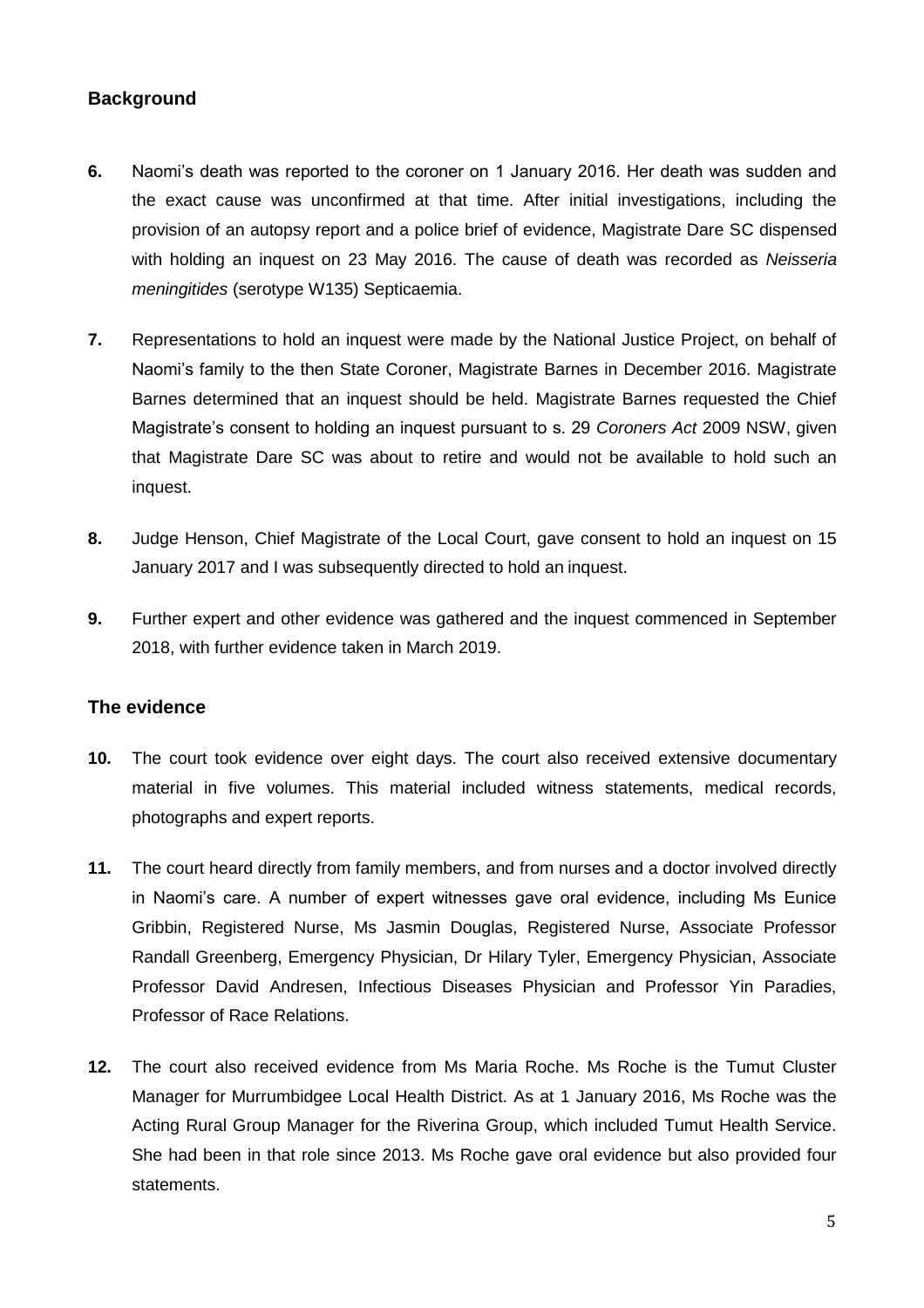- **13.** A list of issues was prepared before the proceedings commenced. It included:
	- 1) The adequacy of the care Naomi received on her first presentation to Tumut Hospital ("the Hospital") on 1 January 2016 at approximately 0015 hrs.
	- 2) The adequacy and management of Naomi's longstanding and retractable condition (which included vomiting, abdominal pain and dehydration) and whether her repeat presentations to the Hospital in the course of 2015 for such symptoms affected:
		- a. Naomi's perception or expectation of receiving proper care at the Hospital, including on 1 January 2016;
		- b. The assessment of Naomi's condition by Hospital staff on 1 January 2016;
		- c. Any delay in her re-presentation to the Hospital on 1 January 2016.
	- 3) The adequacy of Naomi's antenatal management by Dr Golez, including during Naomi's consultation with her on 30 December 2015.
	- 4) The adequacy of the Naomi's antenatal management by the Hospital, including at the time of her first presentation on 1 January 2016.
	- 5) The adequacy of the management of Naomi as an Indigenous patient, including cultural awareness and training of staff at the Hospital and compliance with mandatory education.
	- 6) The policies and policies in force as at 1 January 2016 (and in the months leading to that date): whether they applied, or were applied, to Ms Williams; staff awareness and training with respect to those policies, including: Recognition and Management of a Clinically Deteriorating Patient ('Between the Flags'); Maternity – Clinical Risk Management Program; Maternity National Midwifery Guidelines for Consultation and Referral; Sepsis Kills policy; and Respecting the Difference: An Aboriginal Cultural Training Framework for NSW Health.
- **14.** At the commencement of the inquest it could already be established to the requisite standard that Naomi had died on 1 January 2016 at Tumut Hospital, NSW. The medical cause of her death was septicaemia, secondary to *Neisseria meningitides* infection. It follows that much of the contentious evidence in these proceedings centred around the broader circumstances or "manner" of her death.

## <span id="page-5-0"></span>**Scope of the inquest**

**15.** Submissions received from Murrumbidgee Local Health District (MLHD) state that in line with an earlier objection "MLHD objects to the findings addressing issues prior to 31 December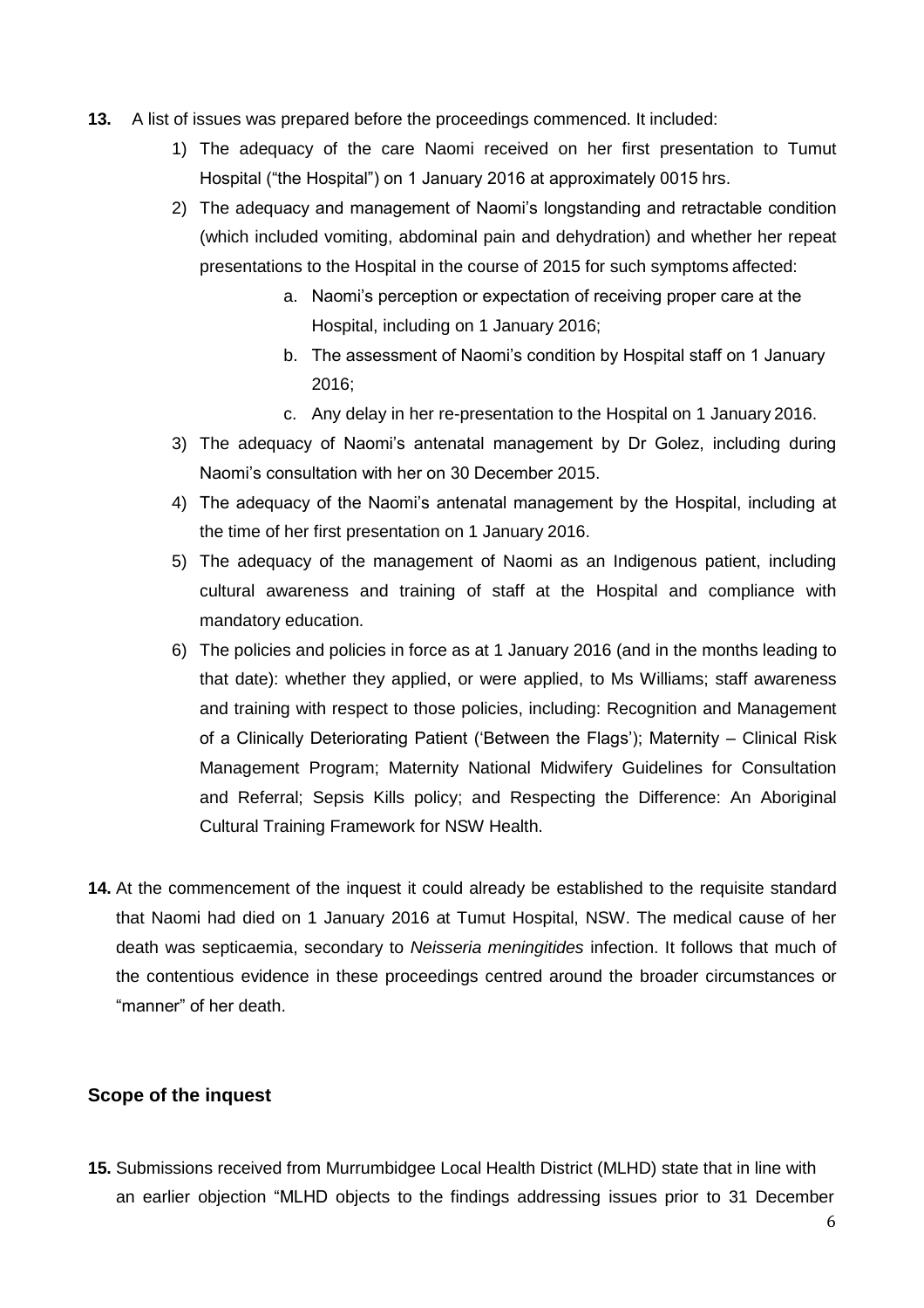2015 as part of the "manner of death". It follows that recommendations directed to those matters also lack jurisdiction and are beyond power.<sup>"4</sup>

- **16.** The MLHD acknowledge that Naomi had multiple presentations at Tumut Hospital in the period before her death. However, it submits that no known relationship has been established between the *Neisseria meningitides* infection which killed her and the chronic gastrointestinal disorders and other health issues which came before. The MLHD further submits that it follows that jurisdiction does not extend to the making of any findings or recommendations in relation to events prior to 31 December 2015. In my view, the matter is not that simple.
- **17.** In support of its argument the MLHD referred the court to well known passages of *Conway* v *Jerram* (2010) 78 NSWLR 371. In that case Barr AJ explained at [52] (in a passage supported by Campbell JA's remarks denying leave to appeal [2011] NSWCA 319 at [39]) that the phrase "*manner of death*" should be given "broad construction to enable the coroner to consider by what means and in what circumstances the death occurred." On the application for leave to appeal in *Conway*, Young JA explained that the scope of an inquest is a matter for the coroner to determine and the appropriate scope depends on all the circumstances of the case (at [47]), while acknowledging that "a line must be drawn at some point which, even if relevant, factors which come to light will be considered too remote [49].
- **18.** It is clear from the authorities that "manner of death" is a phrase that is not readily susceptible to a tight definition. The issue of 'remoteness" will be dependent on the facts of each case. A common sense approach has sometimes been urged. Clearly it would be inappropriate to review Naomi's medical records since birth, but her recent contact with health providers, especially in relation to the very type of symptoms with which she complained (at least to her partner and friend)<sup>5</sup> on 1 January 2016 may well shed light on her expectations for care.
- **19.** I have already stated that I am satisfied that it is appropriate, in the circumstances of this case to examine the nature of the medical history which existed at the time of Naomi's presentation to Tumut Hospital on 1 January 2016. To do that, it is necessary to have some background. It may be that Naomi's decisions or the decisions made by health professionals at a critical time were influenced by what had gone before. It is necessary to have a full picture of the therapeutic relationship between Naomi and her health care providers in an attempt to understand the decisions made by her and by those caring for her in the period just prior to her death. To view the final presentations in isolation is to potentially miss the complex interplay of factors leading up to her final presentations. I have carefully read the submissions provided by

<sup>&</sup>lt;sup>4</sup> Submissions on behalf of Murrumbidgee Local Health District. Attached to Court file.

<sup>&</sup>lt;sup>5</sup> Naomi in a text message to Ms McGrath at 11.40pm on 31 December 2015 stated: "...No bleeding, six months today Going to be sick all the way"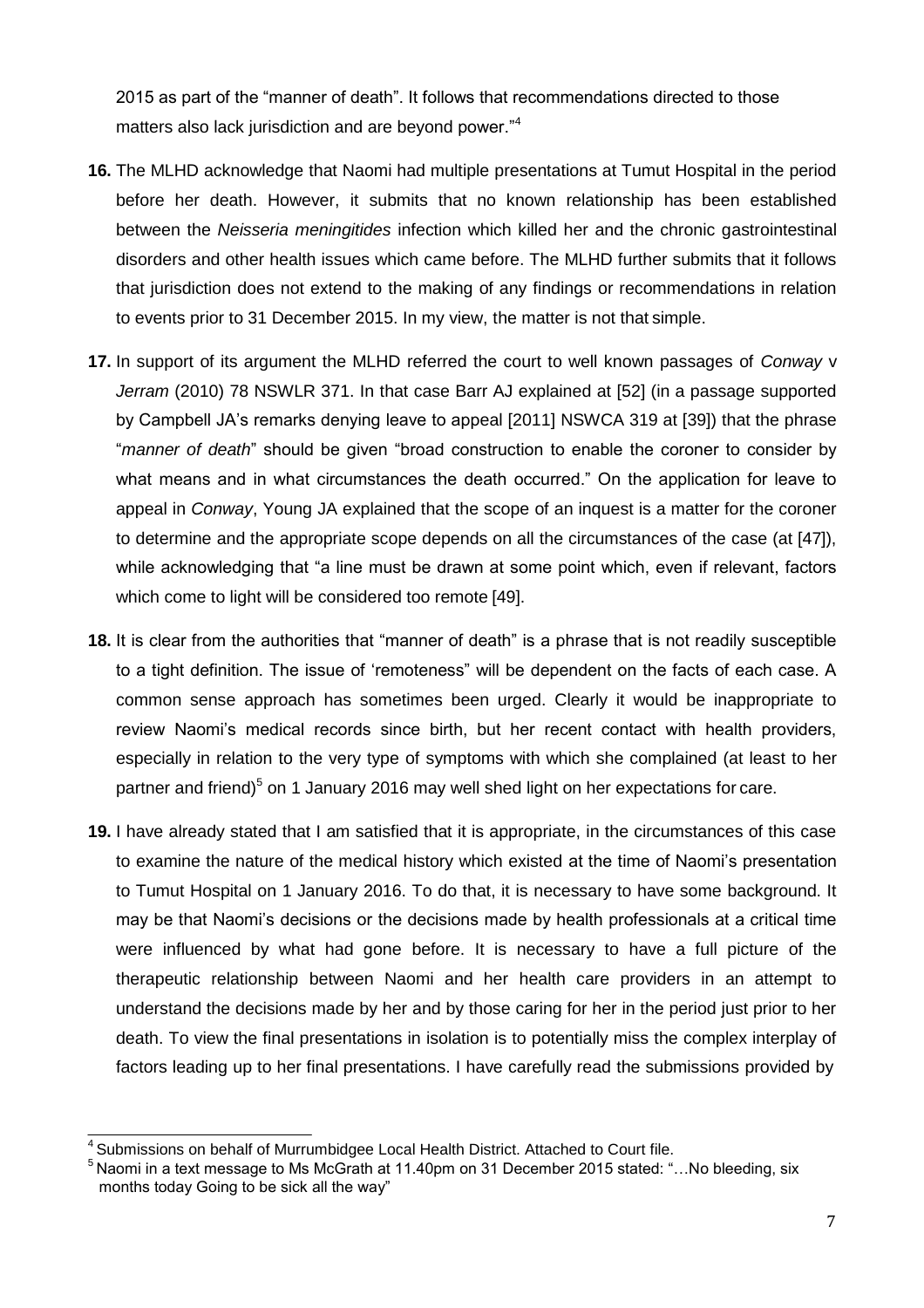those representing MLHD and my earlier view as to whether it is appropriate to look at the final event in isolation has not changed.

- **20.** I am therefore satisfied that in the circumstances of this case, a proper investigation of the manner of Naomi's death involves some review of her recent medical history, that is over the period from May 2015 to 1 January 2016 when there was increased contact with health professionals and the Hospital.
- **21.** Further, I note Barr AJ's observation in *Conway* at [63] that once the evidence justifies the calling of an inquest and an inquest is duly held "the power of a coroner to make recommendations about matters of public health and safety seems apt to enable the coroner to consider matters outside the scope of what may be considered necessary to determine the manner and cause of death." The power of course does not arise until there is an inquest. Nevertheless, I do not feel constrained to strictly limit any recommendations to events occurring on 31 December 2015 or 1 January 2016.

# <span id="page-7-0"></span>**Brief chronology**

- **22.** Naomi had an exceedingly high number of presentations to the Hospital in the period between 10 May 2015 and 1 January 2016. Those presentations were investigated in an attempt to understand whether that history influenced her manner of death in any way. One of the questions which needed addressing was whether the prior management of her medical issues may have produced in Naomi low expectations of care and in turn whether that may have influenced her presentation on the early hours of 1 January 2016 or prevented her early return in the daylight hours. Another issue which arose out of the evidence related to the way in which her prior medical consultations had been recorded. The court was interested in learning whether an appropriate alert on her patient record might have escalated the care she received at the crucial time.
- **23.** It was also necessary to provide the experts with a full picture of her health in the preceding period. This included her attendance at private clinics as well as at Tumut and Calvary Hospitals. In particular, it was essential that a full history could be set out for Associate Professor Andresen, in case it shed any light on the infection which killed Naomi.
- **24.** I have had the benefit of an extremely comprehensive chronology of the medical care Naomi received, which was set out in the detailed submissions of Counsel Assisting.<sup>6</sup> I have considered that chronology in light of the evidence given at the hearings and the submissions I

 $6$ I have relied heavily on the submissions of Counsel Assisting in the preparation of these Findings, both with respect to the chronology and the analysis of the evidence.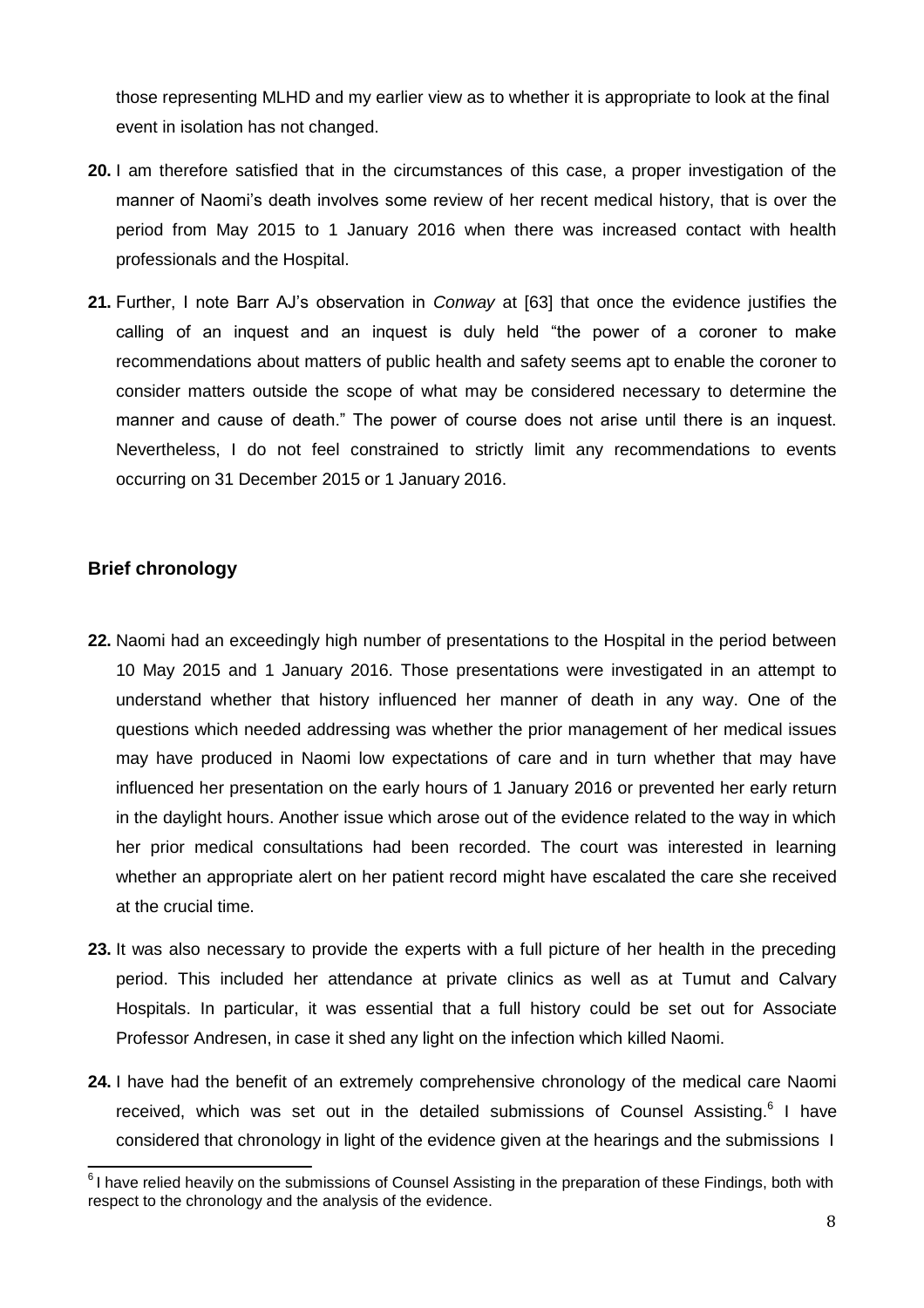have now received from the parties in this matter. The chronology was not the subject of challenge. I adopt that chronology as part of these findings as follows:

- 25. On 21 April 2011, Naomi underwent a laparoscopic cholecystectomy.<sup>7</sup> Dr James Fergusson at the Canberra Hospital performed the operation. $8$  For an extended period, prior to that surgery, Naomi had suffered nausea, vomiting and pain associated with cholecystitis and later, gallstones.
- **26.** Naomi continued to suffer variously from epigastric pain, abdominal pain, nausea, vomiting and diarrhoea following the removal of her gall bladder. In the period up to May 2015 the presentations and admissions to the Hospital increased, and are summarised in the paragraphs below:
- **27.** On 7 June 2012, Naomi presented to the Hospital complaining of nausea and vomiting extending for several days prior. $9$  She was admitted until 9 June and received IV fluids and medication.<sup>10</sup>
- 28. On 22 October 2012, Naomi saw Dr Sanaur Khan at the Connection Medical Centre.<sup>11</sup> She presented with a history of loose watery stools. She had mild dehydration and the diagnosis was listed as gastroenteritis. Dr Khan advised rest and medication. Review was advised after three days.
- 29. On 8 May 2013, Naomi saw Dr Winston Wy at the Connection Medical Centre.<sup>12</sup> She presented after having had 5 episodes of diarrhoea. Dr Wy wrote her a medical certificate.
- **30.** On 11 May 2013, Naomi presented to the Hospital with vomiting.<sup>13</sup> She had also had diarrhoea prior to her presentation. She was admitted, received IV fluids and was medication. She was discharged the same day.
- **31.** On 6 November 2013, Naomi saw Dr Eftekharuddin at the Connection Medical Centre.<sup>14</sup> She presented with a cough, vomiting, diarrhoea and abdominal pain. Her observations were stable and Dr Eftekharuddin advised rest, medication and fluids.
- **32.** On 28 February 2014, Naomi saw Dr Regy Joseph at Connection Medical Centre.<sup>15</sup> She presented with vomiting and runny stools, and abdominal pain when vomiting. After discussion

 $7$  Exhibit 1, Vol 3, Tab C – Canberra Hospital Records, pages 118-120

 $^8$ Exhibit 1, Vol 3, Tab C

 $^9$ Exhibit 1, Vol 3, Tab 14

 $10$  Exhibit 1, Vol 3, Tab 14

 $11$  Exhibit 1, Vol 1, Tab 16, pages 7-8

 $12$  Exhibit 1, Vol 1, Tab 16, page 9

<sup>&</sup>lt;sup>13</sup> Exhibit 1, Vol 3, Tab 16

 $14$  Exhibit 1, Vol 1, Tab 16, pages 10-11

 $15$  Exhibit 1, Vol 1, Tab 16, pages 11-12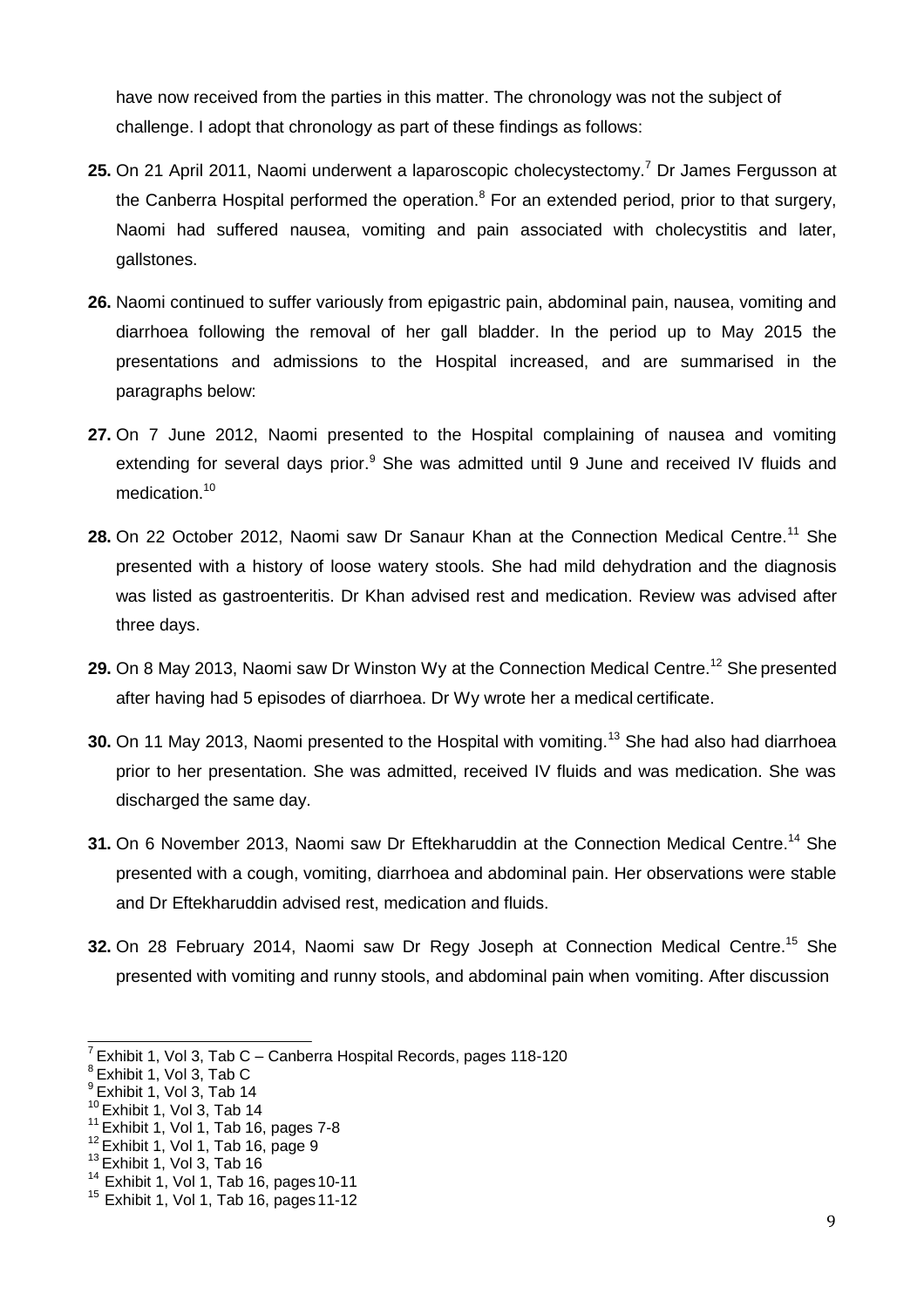with Dr Thi Tran, a general practitioner who also practised at that Centre, Dr Joseph advised medication, blood tests and a pregnancy test. The pregnancy test was negative.

- **33.** On 1 March 2014, Naomi presented to the Hospital with vomiting.<sup>16</sup> She was admitted and received IV fluids and medication. The Progress Notes state she "*admits smoking marijuana on and off*". She was discharged the same day.
- **34.** On 2 March 2014, Naomi presented to the Hospital with nausea, vomiting and diarrhoea.<sup>17</sup> She received medication. She was to be reviewed by Dr Shaheenul Islam, a general practitioner who also practices at Connection Medical Centre.
- **35.** On 3 March 2014, Naomi saw Dr Islam at Connection Medical Centre. <sup>18</sup> She presented for follow-up. She was feeling better, with symptoms almost settled.
- **36.** On 24 September 2014, Naomi presented to the Hospital with vomiting.<sup>19</sup> The nursing notes indicate she had diarrhoea as well as shivers and shakes. She medication. She was not admitted.
- **37.** Presentations to both the Hospital and to the rooms of general practitioners became more frequent still in the period between 10 May 2015 and 1 January 2016. It was this period, which received closer examination at the Inquest and is set out below.
- **38.** On 10 May 2015, Naomi presented to the Hospital with hot and cold flushes and vomiting.<sup>20</sup> She was seen by Dr Golez, a general practitioner practising at that time at Tumut Family Medical Centre. This was Naomi's first consultation with Dr Golez, who she subsequently saw on many occasions both in rooms and at the Hospital. At this first consultation, Dr Golez recorded no history of abdominal surgery, though Naomi was in fact a post-cholecystectomy patient (April 2011). Dr Golez noted a possible diagnosis of food poisoning or viral gastro. Naomi was given maxalon and Dr Golez recorded a plan for Naomi to be reviewed by her GP after 48 hours if she was still unwell.
- **39.** On 12 May 2015, Naomi presented to the Hospital with persistent vomiting.<sup>21</sup> She was examined by Dr Regy Joseph, a general practitioner who also practiced at Connection Medical Centre. Naomi's blood test indicated a raised white cell count and low potassium. She was admitted to the Hospital and received fluids, maxalon, somac, paracetamol, zofran and valium. On the Adult Risk Screen Form completed for Naomi, cannabis use is ticked, "*no*". Naomi was recorded to be, "*very insistent on wanting to go home*". She was discharged on 13 May2015.

 $16$  Exhibit 1, Vol 3, Tab 17

 $17$  Exhibit 1, Vol 3, Tab 18

 $18$  Exhibit 1, Vol 1, Tab 16, page 12

 $19$  Exhibit 1, Vol 3, Tab 19

 $20$  Exhibit 1, Vol 3, Tab 15

 $21$  Exhibit 1, Vol 3, Tab 16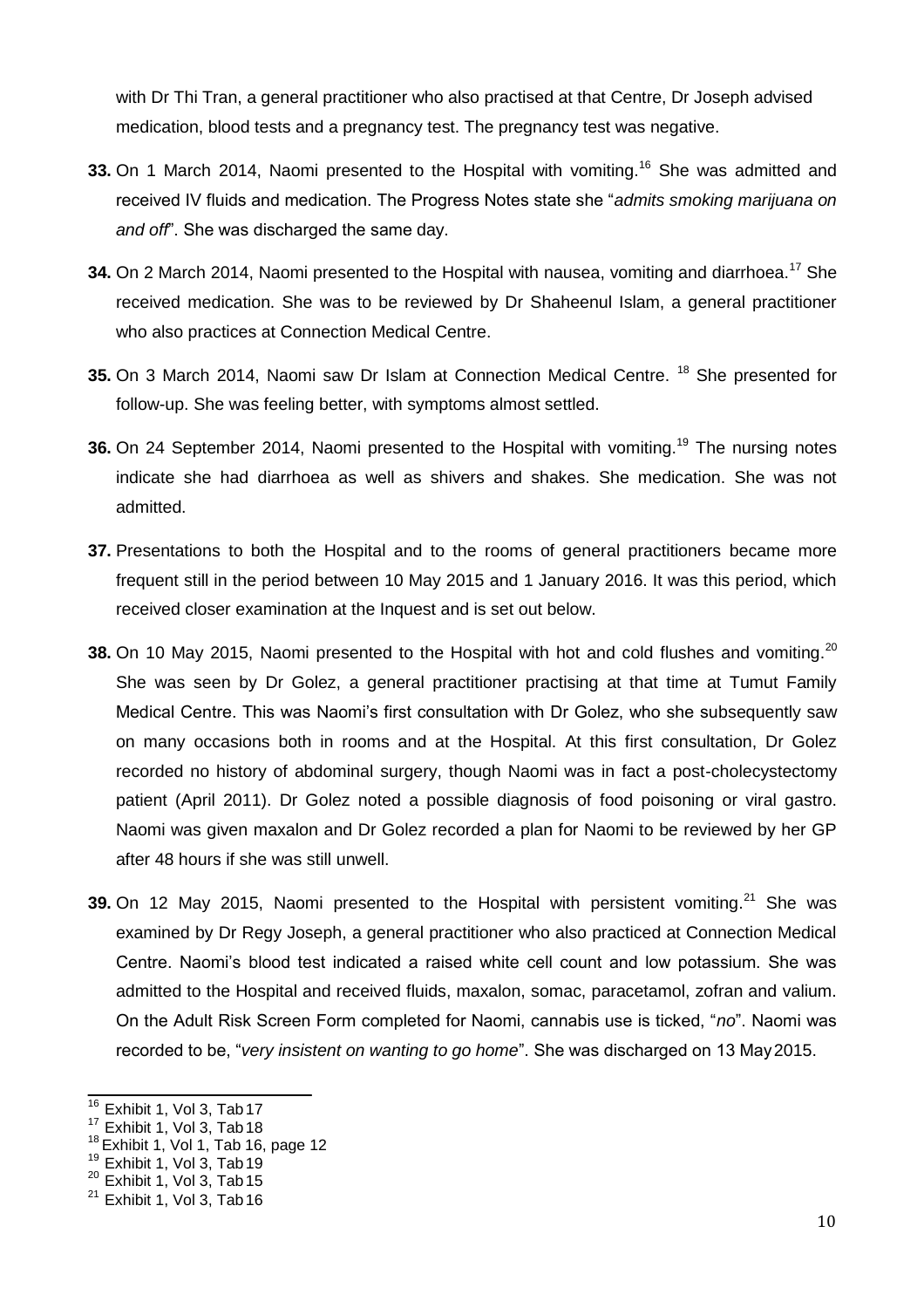- 40. On 14 May 2015, Naomi saw Dr Joseph at Connection Medical Centre.<sup>22</sup> She presented as having felt unwell for several days, though she was feeling better at the time of presentation. Dr Joseph discussed Naomi's low potassium and recorded that Naomi was experiencing some epigastric tenderness. He noted that Naomi was already on amoxicillin from the Hospital and prescribed pariet and maxalon. He advised Naomi to eat fruit and ordered blood tests. Dr Joseph recorded a plan for review following receipt of the test results.
- 41. On 5 June 2015, Naomi presented to the Hospital with nausea and vomiting.<sup>23</sup> An entry in the Progress Notes records that Naomi, "*admitted she is depressed*". She was admitted and received zofran, maxalon and IV fluids. The Progress Notes also indicate she was referred to the Local Mental Health Team.
- **42.** On 14 June 2015, Naomi presented to the Hospital with ongoing nausea and vomiting.<sup>24</sup> She was seen by Dr Tran. Nursing assessment notes record Naomi was, "*having counselling for stress-related problems*". She was given maxalon and an abdominal ultrasound.
- 43. On 15 June 2015, Naomi presented to the Hospital with vomiting.<sup>25</sup> She was seen by Dr Tran. The notes state Naomi's Implanon, a contraceptive device, had been removed because of an ongoing problem with nausea and vomiting. The notes also state Naomi, "*admitted that she uses marijuana*" and had, "*been using it for years*". Dr Tran noted that drug and alcohol counselling was offered and that a form was given to Naomi to have an ultrasound.
- 44. On 15 June 2015, Naomi saw Dr Joseph at Connection Medical Centre.<sup>26</sup> She presented with vomiting for three days prior. Dr Joseph noted Naomi had recently tested positive for Helicobacter Pylori. He prescribed nexium, esomepraxole, amoxicillin, clarithromycin, maxalon and hydralyte. He recorded a plan for review after two days. On 17 June 2015, Naomi had the abdominal ultrasound ordered by Dr Tran. $^{27}$  The report of Dr Yadav on the ultrasound recorded no significant abnormality.
- 45. On 18 June 2015, Naomi presented to the Hospital with abdominal pain.<sup>28</sup> She was admitted and examined by Dr John Curnow, a general practitioner who also practiced at Tumut Family Medical Centre. Dr Curnow's entry in the Progress Notes indicates that Naomi had returned a positive test for Helicobacter Pylori that week. The plan was for Naomi to remain in the Hospital overnight, to receive morphine or zofran and to be kept nil by mouth until review in the morning. She was to continue medication to treat Helicobacter Pylori. She received morphine and maxalon and was discharged on 19 June 2015.

 $22$  Exhibit 1, Vol 1, Tab 16, pages 14-15

<sup>&</sup>lt;sup>23</sup> Exhibit 1, Vol 3, Tab 22

 $24$  Exhibit 1, Vol 3, Tab 23

 $25$  Exhibit 1, Vol 3, Tab 24

 $^{26}_{-}$ Exhibit 1, Vol 1, Tab 16, pages 15-16

 $27$  Exhibit 1, Vol 3, Tab 25

 $28$  Exhibit 1, Vol 3, Tab 25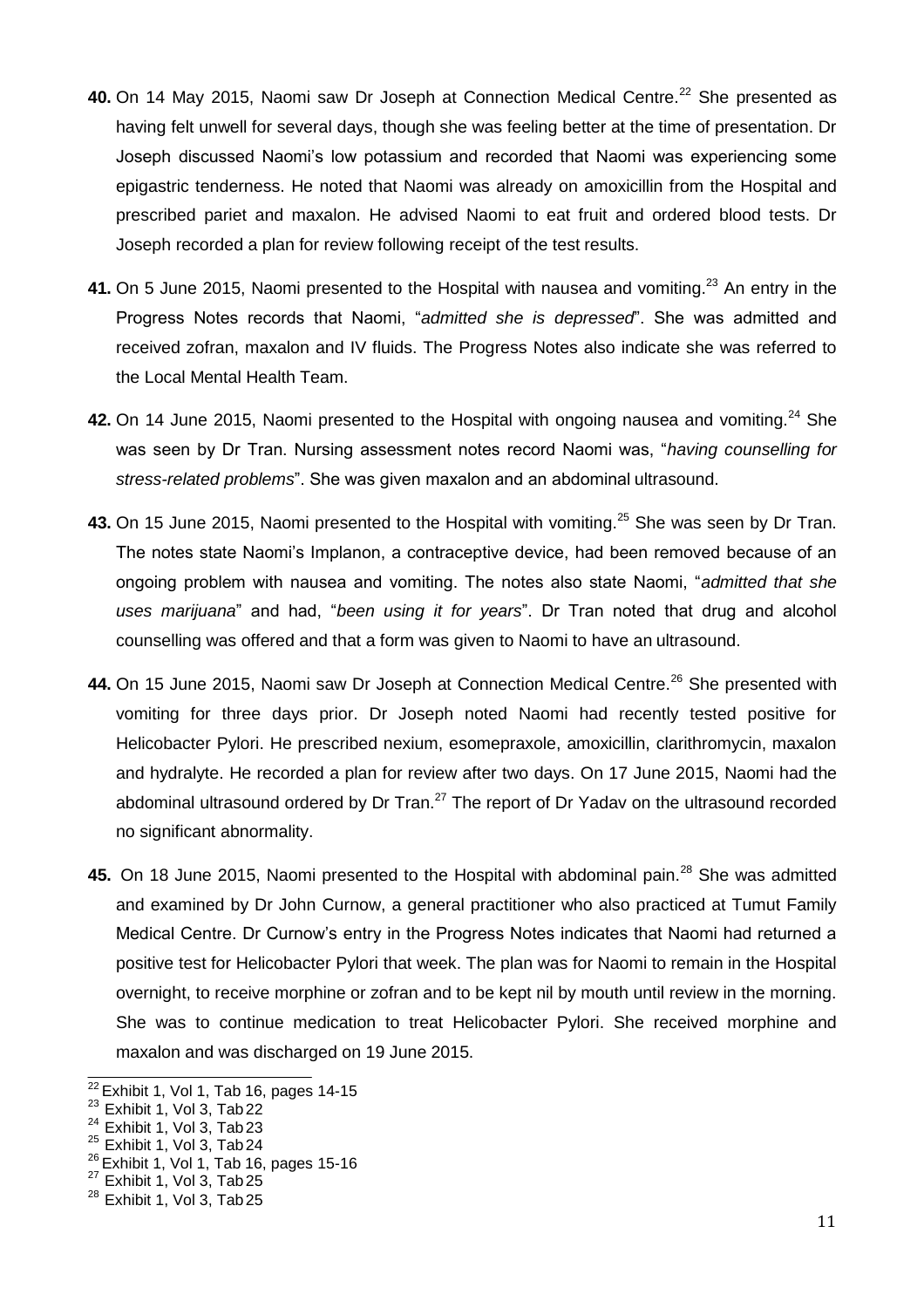- 46. On 28 June 2015, Naomi presented to the Hospital with vomiting.<sup>29</sup> She was seen by RN Julie-Anne Brewis. RN Karen Hart was also involved in Naomi's management. The provisional diagnosis is recorded as, "*digestive system diseases – emesis* (vomiting)". RN Brewis recorded that Naomi had been presenting to the Hospital, "*with similar symptoms over past couple of months…".* Naomi was noted to be distressed and crying due to sickness affecting her ability to work. Despite an entry in the notes by RN Megan Crain stating that, "*Pt denies drug use*", a later entry in the notes by a doctor (identity unknown) stated that his impression was of possible gastritis, a bile duct stone, or that Naomi' symptoms were a, "*reaction to marijuana*". Naomi was admitted and medications and fluids were planned. She was discharged the same day.
- **47.** On 29 June 2015, Naomi presented to the Hospital at 00:40 with nausea, vomiting and diarrhoea.<sup>30</sup> She was seen by RN Brewis and RN Hart. RN Hart recorded that Naomi, "*denies use of marijuana*". Naomi was given maxalon and left the Hospital around 01:00, with a plan to continue fluids and follow up with her Local Medical Officer.
- **48.** On 29 June 2015, Naomi saw Dr Golez at Tumut Family Medical Centre.<sup>31</sup> In the medical centre notes, Dr Golez states Naomi had a soft abdomen and was "*tender on the epigastrum*".<sup>32</sup> Dr Golez noted that Naomi was undergoing treatment for Helicobacter Pylori but was unable to tolerate the recommended treatment in tablet form.<sup>33</sup> Dr Golez therefore changed Naomi's Helicobacter Pylori treatment from tablets to a syrup. Dr Golez advised Naomi to present to the Hospital for IV fluid replacement and assessment.<sup>34</sup>
- **49.** On 29 June 2015 at 16:40, Naomi presented to the Hospital with vomiting.<sup>35</sup> She was seen by RN Crain who recorded that Naomi was complaining of epigastric pain and "*denies marijuana use*". Later, RN Crain recorded in the notes that Naomi "*admitted to being a heavy marijuana*  user for the past ten years...Will have daily, if available, but at least weekly...Patient doesn't believe her vomiting related to this, but has agreed to being referred to Drug and Alcohol *worker and has been faxed*". RN Crain also recorded that, "*Pt says gave up ETOH two years ago and cigarettes eight weeks ago cold turkey*".
- **50.** At that presentation, Naomi was admitted and examined by Dr Jaison Mangahis, a general practitioner who also practised at Connection Medical Centre. Dr Mangahis noted Naomi did not tolerate oral antibiotics as treatment for Helicobacter Pylori. He also noted Naomi admitted to smoking cannabis daily and that his impression was that her vomiting/epigastric pain was a

 $29$  Exhibit 1, Vol 3, Tab 26

 $30$  Exhibit 1, Vol 3, Tab 27

 $31$  Exhibit 1, Vol 1, Tab 15, page 6

 $32$  Exhibit 1, Vol 1, Tab 15, page 6

<sup>&</sup>lt;sup>33</sup> Exhibit 1, Vol 1, Tab 11, para 9, Statement of Dr Golez

<sup>&</sup>lt;sup>34</sup> Exhibit 1, Vol 1, Tab 11, para 9, Statement of Dr Golez

 $35$  Exhibit 1, Vol 3, Tab 28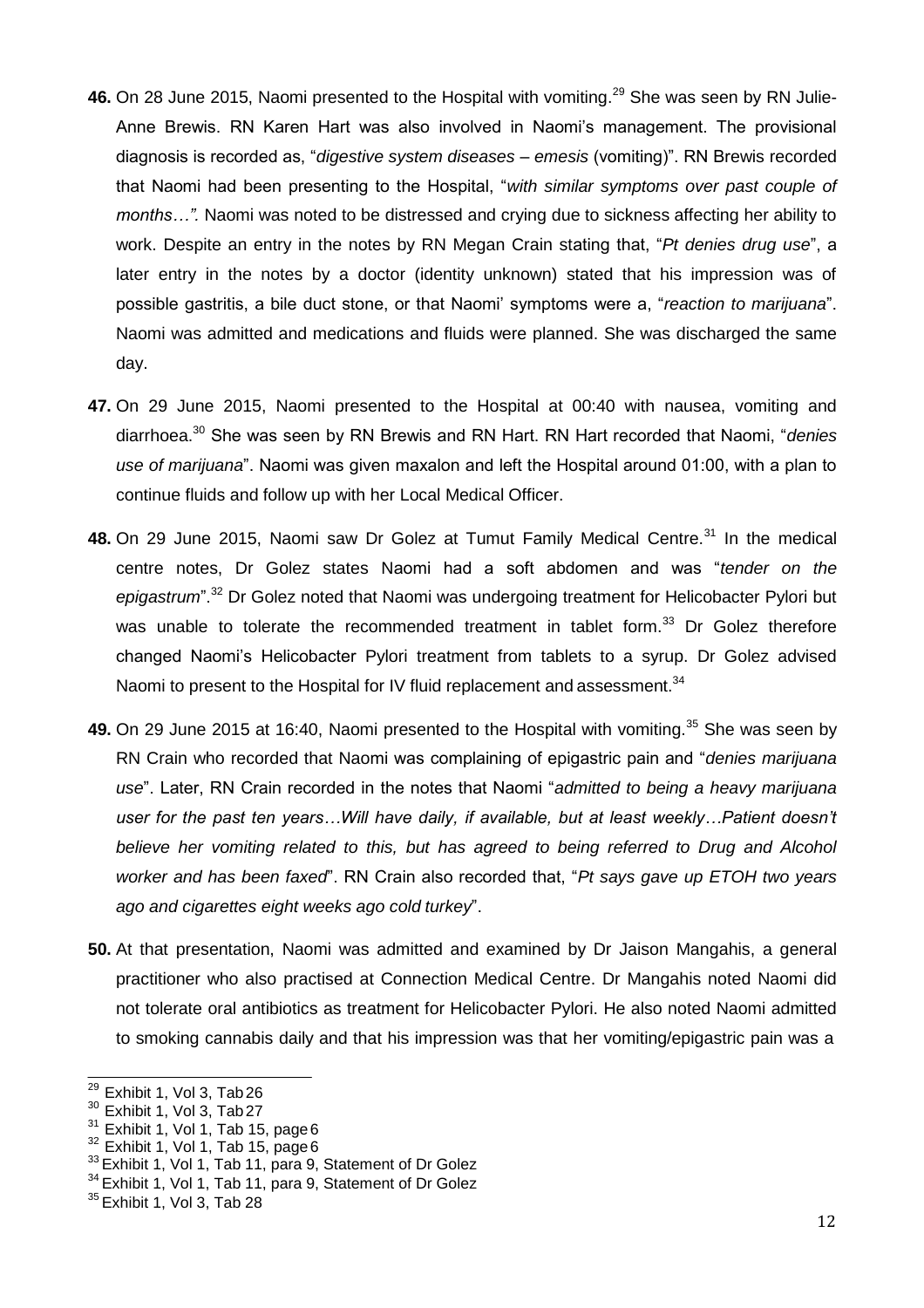"*secondary complaint of H Pylori infection and marijuana*". The plan was for fluids and Dr Mangahis recorded that Naomi was "*advised to cease marijuana as it* [illegible] *contributes to her symptoms*". Naomi was discharged the same day.

- 51. On 30 June 2015 at 01:00, Naomi presented to the Hospital with nausea and vomiting.<sup>36</sup> RN Leonie Power noted this was the "3<sup>rd</sup> presentation today". Dr Mangahis was contacted. The notes record Naomi was given maxalon and advised to continue to hydrate and see a medical officer in the morning.
- 52. On 1 July 2015, Naomi presented to the Hospital with vomiting.<sup>37</sup> She was admitted for review by Dr Golez in the morning. An entry in the notes by RN Leonie Power states Naomi had "*ongoing vomiting for past few weeks…*[secondary to] *marijuana use*" and that she had previously been given a referral to see a drug and alcohol worker. An entry in the Progress Notes by Dr Golez states Naomi had "*SUD* [substance use disorder] *for years – marijuana mild-moderate use*", with the last use being three days ago. Dr Golez's assessment is recorded as, "*substance use dependence…symptoms secondary to withdrawal?*" Dr Golez recorded a plan for drug and alcohol review, continued treatment for Helicobacter Pylori clearance, and for Naomi to be given buscopan.
- **53.** Naomi received Drug and Alcohol and Mental Health Review during this admission. An entry by Viviana Pinelli and Zoe Ezekiel after review of Naomi stated that although Naomi advised she had occasionally used marijuana, "*as self-medication for pain experienced in last two months*", there were no indications of substance dependence or signs or symptoms of mental health issues. Naomi went home around 23:45 on 1 July, against advice that she remain for review by a medical officer in the morning.
- 54. On 3 July 2015, Naomi saw Dr Curnow at Tumut Family Medical Centre.<sup>38</sup> She presented with nausea and vomiting. The notes state Naomi had been receiving treatment for Helicobacter Pylori and that this had caused the significant nausea and vomiting. Naomi had been maintaining hydration but finding work difficult. She was advised to finish her Helicobacter Pylori treatment and told she may need to seek specialist review after ceasing treatment if her symptoms did not settle. A breath test was organised for Helicobacter Pylori.
- 55. On 8 July 2015, Naomi saw Dr Golez at Tumut Family Medical Centre.<sup>39</sup> She presented for follow up after completing her Helicobacter Pylori treatment. Dr Golez said she advised Naomi in a long discussion to cease using marijuana, to prevent her having cycles of withdrawal

 $36$  Exhibit 1, Vol 3, Tab 29

 $37$  Exhibit 1, Vol 3, Tab 30

 $38$  Exhibit 1, Vol 1, Tab 15, page 6

 $39$  Exhibit 1, Vol 1, Tab 15, pages 6-7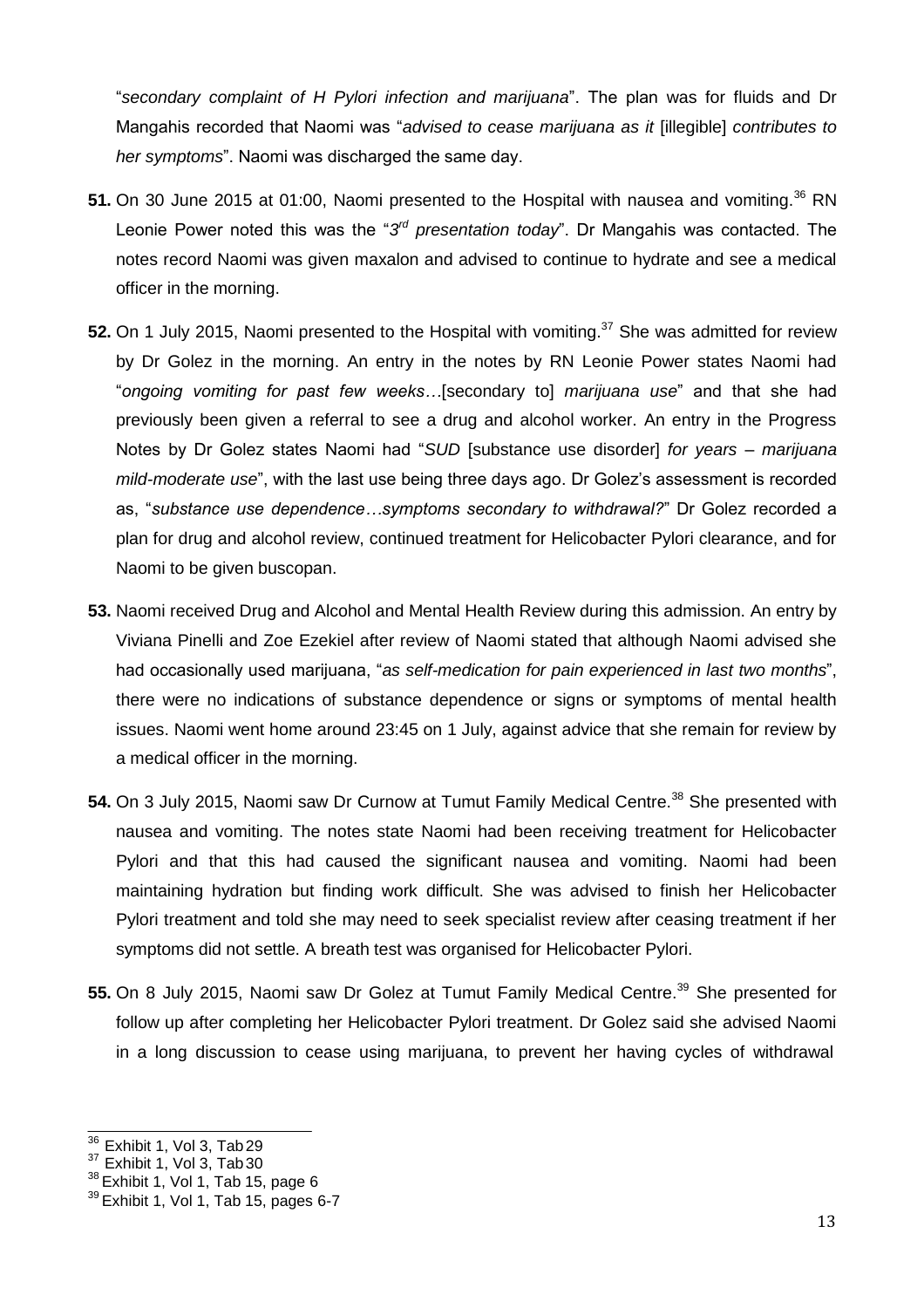symptoms of nausea and vomiting.<sup>40</sup> In her statement, Dr Golez also notes she discussed the need for specialist review if Naomi's symptoms persisted following the Helicobacter Pylori treatment.<sup>41</sup> Dr Golez recorded a plan for Naomi to continue omeprazol and then have a urea breath test.

- **56.** On 13 July 2015, Naomi saw RN Wendy Hargreaves at Dr Golez's rooms.<sup>42</sup> Naomi presented with vomiting and, in consultation with Dr Golez, RN Hargreaves advised Naomi to go to the Hospital for hydration.
- **57.** When Naomi presented to Hospital, her complaints of nausea, vomiting and abdominal pain were noted.<sup>43</sup> An entry in the Progress Notes states Naomi's situation was chronic, that there was no abnormality detected in her vital signs, that she was moist and not dehydrated, and that she had H. pylori causing symptoms of vomiting. She was admitted and given antiemetics. Naomi received a visit from 'Drug & Alcohol' worker, Ms Ezekiel. The entry in the Progress Notes that Ms Ezekiel made is the most detailed recitation in all of the records about how Naomi's condition and the symptoms she was experiencing at this time. The entry is therefore set out in full below:

*"Drug and alcohol review. Upon entering the room, Naomi was on all fours, hunched over holding a sick bag. Once she began talking to me, she cried and sat up. She then started talking and appeared to be feeling better. She then stated she felt a lot better just talking to someone. She talked for about 45 minutes, all about the stresses in her life. We discussed how stress can often make people feel physically ill. She spoke about missing her mother in Canberra and plans on visiting her this week. She feels that her stomach pains are still a result of her gall bladder being removed and wants further testing. Currently states she is having treatment for helicobacter. Naomi states she ceased ETOH two years ago and ceased tobacco 2 months ago. States she uses cannabis occasionally when she has woken up feeling sick and can't get back to sleep. She feels this helps and finds it difficult with pain medication to get back to sleep. Naomi states that she is not dependent on cannabis and does not use it when she doesn't have funds and doesn't feel she suffers from withdrawals. Naomi has agreed to follow up from MH to talk about her issues and stresses. Naomi does not feel she is at a point where she can give up the occasional cannabis use as it is currently serving a purpose of self-medication for the pain and vomiting. I will arrange follow up by MH worker Rebecca Slater, as agreed to by Naomi". <sup>44</sup>*

 $\frac{40}{40}$  Exhibit 1, Vol 1, Tab 11, para 12

 $41$  Exhibit 1, Vol 1, Tab 11, para 12

 $42$  Exhibit 1, Vol 1, Tab 15, page 7

 $43$  Exhibit 1, Vol 3, Tab 31

 $44$  Exhibit 1, Vol 3, Tab 31, page 3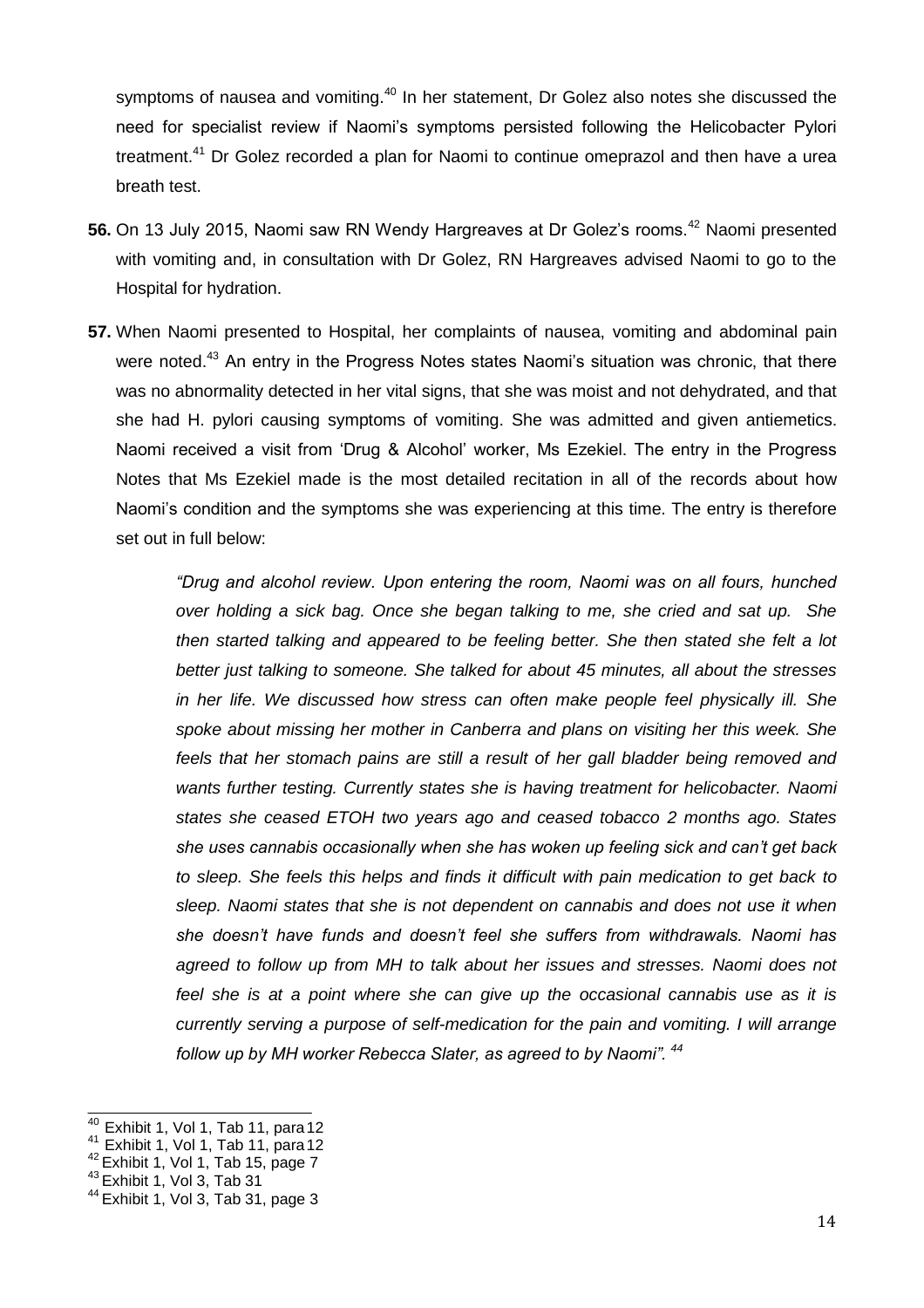**58.** Naomi received a visit from mental health worker, Ms Rebecca Slater, mentioned in the above note. Ms Slater's entry in the Progress Notes records that Naomi was distressed with being sick and feeling depressed. She was noted to be physically sick, from vomiting, as well as distressed and depressed. The initial management plan included psychiatrist review and referral to a support group, but there is no evidence within any of the medical records available suggesting this referral was made or that assessment by a psychiatrist occurred at any stage of Naomi's care.

*59.* Later, on 13 July 2015, Dr Golez made an entry in the Progress Notes which states, *inter alia*:

"*Hx of drug use – marijuana (claims off it when sick) …*

*On examination now well. Wants to go home as mum is coming for her tomorrow …* 

*Advised symptomatic relief*

*Observe – refer for gastroscopy if still symptomatic 2-3/7 …*

*Decided to go home since mum is coming. Risks explained. Will see her in the rooms for gastroscopy referral instead <sup>45</sup>*

- **60.** Referral for a gastroscopy, or for specialist review, did not occur at this or at any other time. Naomi was discharged the same day.
- **61.** On 16 July 2015, Sharon Williams, Naomi Williams' mother, wrote to Ms Lorraine O'Sullivan, the Acting Multi Service Manager of Tumut/Batlow.<sup>46</sup> In her complaint, Sharon Williams expressed concern that Naomi's illness was being overlooked. She stated that her Naomi did use cannabis, but that when presenting to the Hospital she was being "*stereotyped as some sort of drug addict*" and continually referred to drug and alcohol services, which was "*adding extra stress to her*". Ms Sharon Williams stated she was, "*very concerned*" about her Naomi's condition and specifically raised the need for specialist referral to determine the nature of Naomi's stomach problem.
- **62.** In response to the complaint, Ms O'Sullivan, reviewed the records. She determined that Dr Golez had a plan for gastroscopy (recorded on 8 July 2015) and therefore Ms O'Sullivan, "*did*  not pursue it any more". <sup>47</sup>
- 63. On 13 August 2015, Naomi was seen by Dr Curnow at Tumut Family Medical Centre.<sup>48</sup> By the time of this consultation, Naomi was pregnant, but that was not known at the time. The notes

<sup>&</sup>lt;sup>45</sup> Exhibit 1, Vol 3, Tab 31, page 7; Exhibit 2 Supplementary Statement of Dr Golez dated 19 September 2018

Exhibit 1, Vol 1, Tab 10A; Exhibit 1, Vol 1, Tab 11C

<sup>47</sup> Transcript 16/10/18, page 68, lines 5-11

 $48$  Exhibit 1, Vol 1, Tab 15, page 7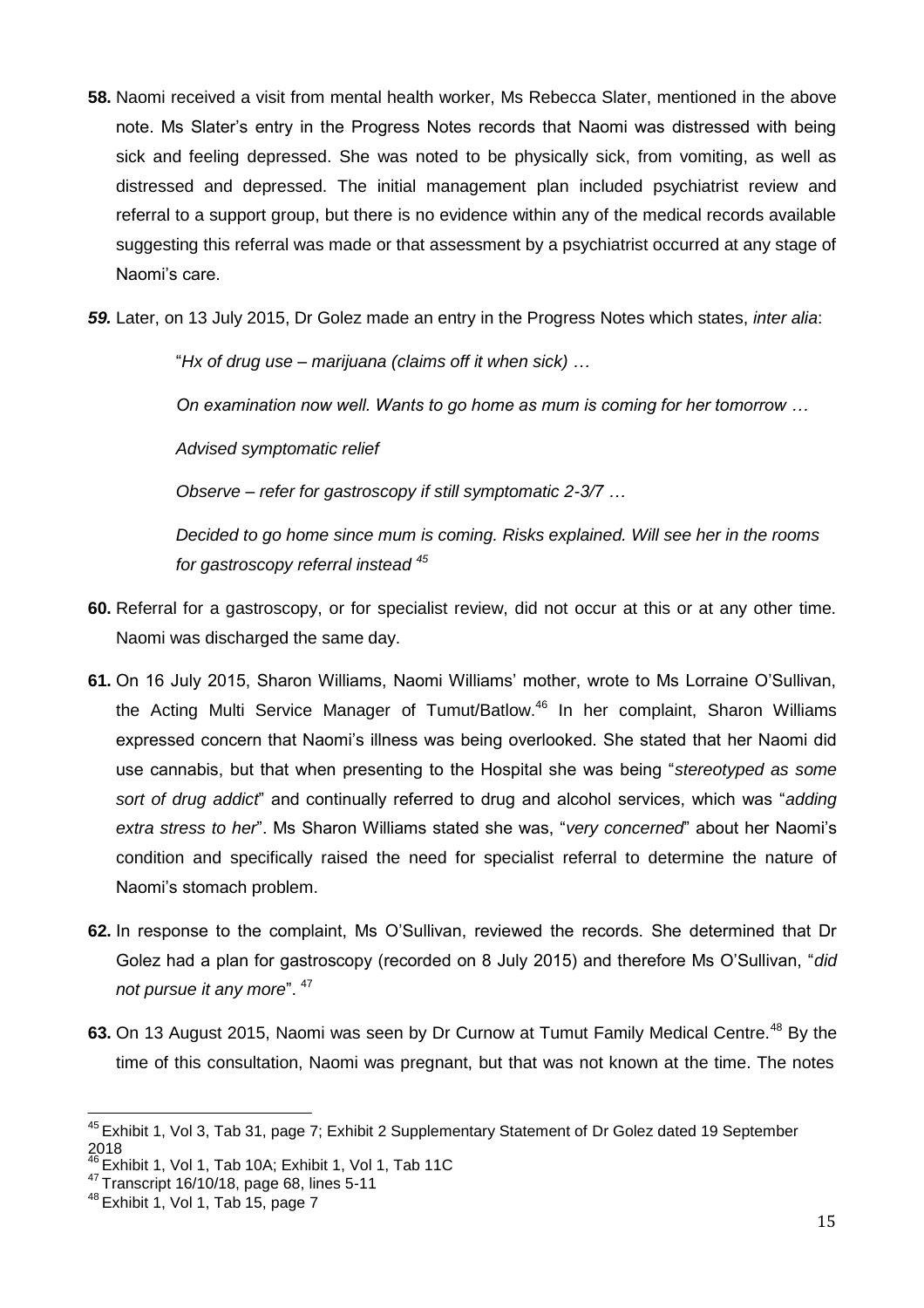state Naomi, "*has deduced that menstrual cycle +/- gynae pathology may be implicated in episodic hyperemesis*". Dr Curnow made an imaging request and a request for a blood test. The blood test ordered at this consultation later showed Naomi was pregnant.<sup>49</sup>

- 64. On 1 September 2015, Naomi presented to the Hospital with vomiting.<sup>50</sup> She was seen by Dr Golez who noted Naomi was pregnant. Naomi was admitted and given zofran, somac, metoclopramide, vitamin B6, promethazine, dozylamine and ranitidine. Naomi was discharged on 4 September 2015.
- **65.** During this admission, Dr Golez referred Naomi again to 'Drug & Alcohol'. Dr Golez questioned whether Naomi's symptoms were withdrawal from marijuana, but referred her again because Naomi was pregnant and, "*in pregnancy we have zero tolerance for alcohol, zero tolerance for smoking and zero tolerance for illicit drugs".<sup>51</sup>* Dr Golez said that she also did consider that Naomi's symptoms might be physical and did think about specialist referral, but could not work out to which specialist Naomi should be referred.
- **66.** The level of distress that Naomi was suffering from is clear from the evidence of Ms O'Sullivan. She describes Naomi as highly emotional, very anxious and worried about her newly diagnosed pregnancy. She said that Naomi was crying, clinging to her hand and asking her for help and advice.<sup>52</sup> Ms O'Sullivan thought that the right thing to do was for Naomi to be referred to 'Drug & Alcohol and the Mental Health team'. She was asked whether Naomi physical's symptoms needed to be investigated. She said she was satisfied that the doctors were following up that avenue. $53$
- **67.** The discharge summary for this admission completed by Dr Golez noted a plan to review Naomi in one week.  $54$
- **68.** On 4 September 2015, Naomi was seen by Dr Golez at Tumut Family Medical Centre.<sup>55</sup> The reason for the visit is recorded as antenatal care. Dr Golez noted that an ultrasound showed Naomi was 7 weeks pregnant and had sub-chorionic haematoma. Naomi was given a medical certificate.
- **69.** On 12 September 2015, Naomi presented to the Hospital with nausea and vomiting.<sup>56</sup> She was seen by RN Jeanette Meredith. Zofran was ordered by Dr Joseph over telephone. Naomi was told to see own GP if the problem persists.

 $\frac{49}{25}$ Exhibit 1, Vol 1, Tab 11, para 14, Statement of Dr Golez

<sup>50</sup> Exhibit 1, Vol 3, Tab 32

 $51$  Transcript 15/10/18, page 27, lines 10-12

 $52$  Transcript 16/10/18, page 73, lines 30-43

<sup>53</sup> Transcript 16/10/18, page 74, lines 23-25

 $54$  Exhibit 1, Vol 3, Tab 32, page 2

<sup>&</sup>lt;sup>55</sup> Exhibit 1, Vol 1, Tab 15, page 7; Statement of Dr Golez, Vol 1, Tab 11, para 15

 $56$  Exhibit 1, Vol 3, Tab 33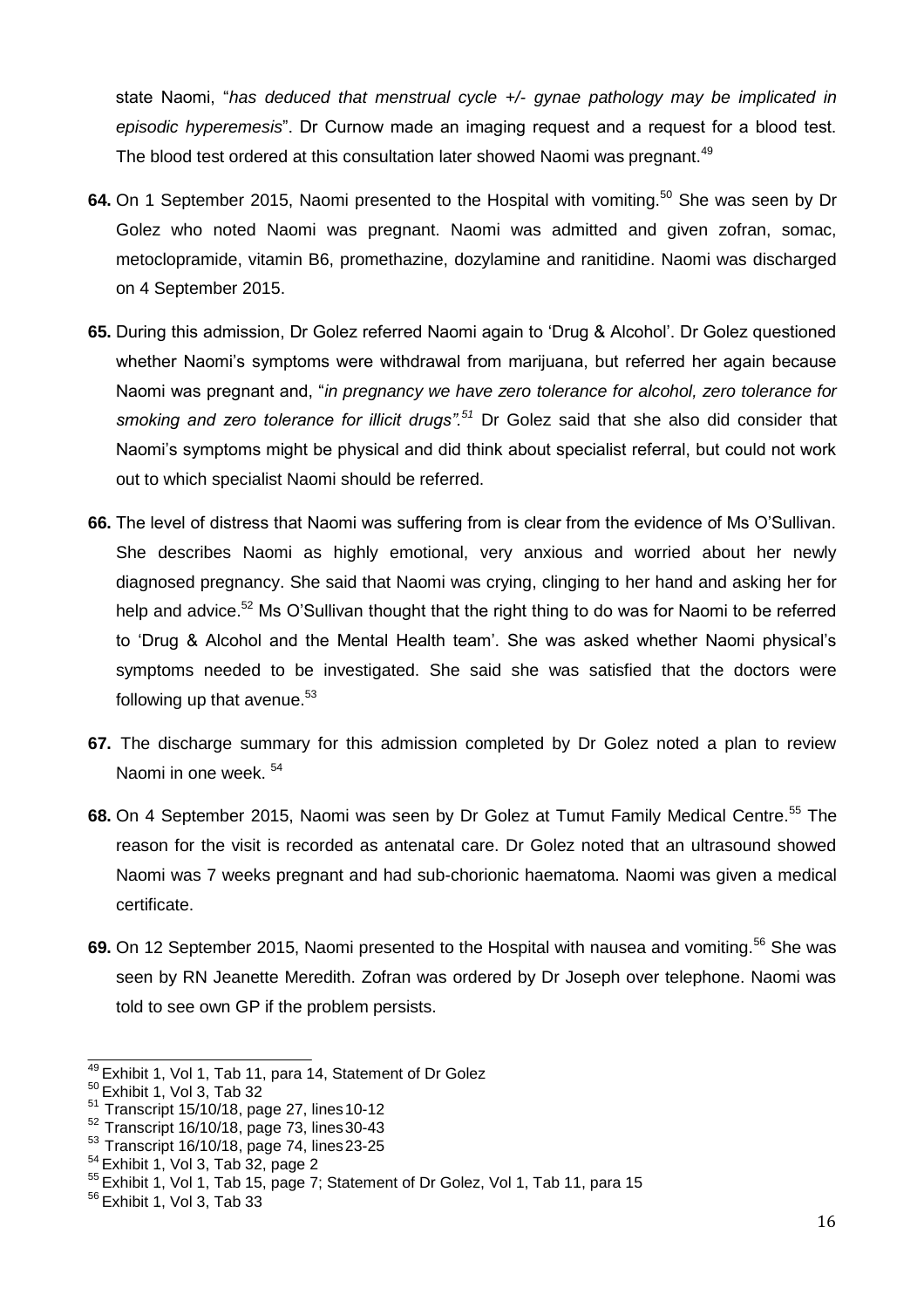- **70.** On 21 September 2015, Naomi was seen by Dr Golez at Tumut Family Medical Centre.<sup>57</sup> The reason for the visit was recorded as antenatal care. Dr Golez recorded that somac was to be continued, ordered an ultrasound and blood tests and noted that Naomi was to be reviewed in one month.
- 71. On 2 October 2015, Naomi saw Dr Osman Darwiche at Tumut Family Medical Centre.<sup>58</sup> She presented with Hyperemesis Gravidarum and was prescribed maxalon.
- 72. On 19 October 2015, Naomi was seen by Dr Golez at the Tumut Family Medical Centre.<sup>59</sup> The reason for the visit was recorded as antenatal care. Dr Golez gave Naomi a medical certificate and ordered an oral glucose tolerance test.
- 73. On 17 November 2015, Naomi telephoned the Tumut Family Medical Centre.<sup>60</sup> She was distressed and complained of vomiting. She spoke to RN Hargreaves who told her to go to Hospital.
- 74. Naomi presented to the Hospital, as directed, with vomiting.<sup>61</sup> She was noted to be 17 weeks pregnant and "*very nauseated and upset*". Hospital records indicate that apart from multiple presentations for morning sickness in the last few weeks, she was, "*otherwise healthy*". Her 12 week ultrasound was recorded as normal. An entry in the progress notes states that Naomi was vomiting small amounts of blood. She was admitted and given antiemetics. The notes state she was to stay overnight if her symptoms did not improve. She was discharged the same day with a plan for follow up with her GP.
- **75.** On 18 November 2015, Naomi was seen by Dr Darwiche at Tumut Family Medical Centre.<sup>62</sup> The reason for her visit was recorded as Hyperemesis Gravidarum. Dr Darwiche noted Naomi was not dehydrated and prescribed zofran.
- **76.** On 19 November 2015, Naomi was seen by Dr Golez at Tumut Family Medical Centre.<sup>63</sup> The reason for her visit was recorded as Hyperemesis Gravidarum. Dr Golez noted Naomi was distressed and crying and wanted to go to Hospital for IVF hydration. She was given IM ondansetron and referred to the Hospital by Dr Golez for hydration.
- **77.** On 19 November 2015 at 14:15, Naomi presented to the Hospital with nausea, vomiting and dehvdration.<sup>64</sup> She was admitted and given IV fluids and ondansetron per phone order by Dr

 $57$  Exhibit 1, Vol 1, Tab 15, pages 7-8; Statement of Dr Golez, Vol 1, Tab 11, para 16

 $58$  Exhibit 1, Vol 1, Tab 15, page 8

<sup>&</sup>lt;sup>59</sup> Exhibit 1, Vol 1, Tab 15, page 8; Statement of Dr Golez, Exhibit 1, Vol 1, Tab 11, paras 17-20

 $60$  Exhibit 1, Vol 1, Tab 15, pages 8-9

 $61$  Exhibit 1, Vol 3, Tab 35

 $62$  Exhibit 1, Vol 1, Tab 15, page 9

<sup>&</sup>lt;sup>63</sup> Exhibit 1, Vol 1, Tab 15, page 9; Statement of Dr Golez, Vol 1, Tab 11, para 21

 $64$  Exhibit 1, Vol 3, Tab 36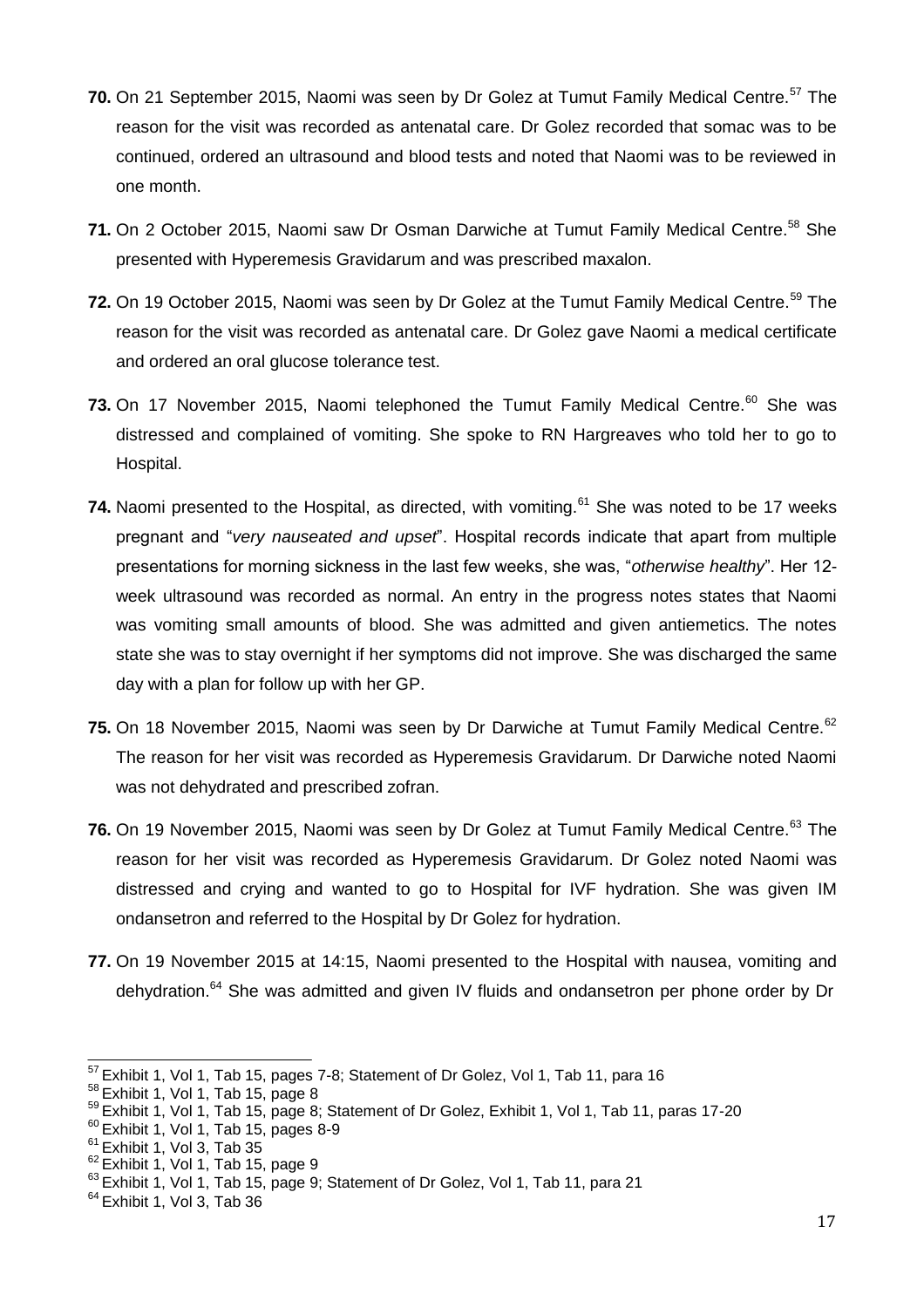Golez. Dr Golez was also contacted regarding plan of care prior to discharge. Naomi was discharged the same day with a plan to follow up with her GP in two weeks.

- **78.** On 2 December 2015, Naomi was seen by Dr Golez at Tumut Family Medical Centre.<sup>65</sup> The reason for her visit was recorded as antenatal care. Dr Golez's statement records that she requested a routine morphology ultrasound and spoke to Naomi about referral to the high-risk pregnancy clinic once the findings of the ultrasound were available. No referral occurred at that stage.
- **79.** On 15 December 2015, Naomi presented to the Hospital with vomiting.<sup>66</sup> She was initially seen by RN Kerrie Ellison. The notes state Naomi had Hyperemesis Gravidarum. She received IV fluids and zofran. She was advised to speak to a community midwife regarding her anxiety during pregnancy and to see her local medical officer the next day.
- 80. On 16 December 2015, Naomi saw Dr Golez at the Tumut Family Medical Centre.<sup>67</sup> Dr Golez noted Naomi was "*vomiting again*". Dr Golez gave Naomi stemetil and advised her to go to Hospital for IVF therapy.
- **81.** Naomi presented to the Hospital, as directed. She presented with nausea and dehydration from vomiting.<sup>68</sup> She was initially seen by RN Kellie Oddy and then by RN Amanda McLennan. The Progress Notes state that Naomi was sent to Hospital by Dr Golez for intravenous therapy. The notes also state Naomi was 22 weeks pregnant and had severe morning sickness. She was admitted, given IV therapy and discharged the same day.
- 82. On 17 December 2015, Naomi was seen by Dr Golez at Tumut Family Medical Centre.<sup>69</sup> Dr Golez recorded that Naomi had, "*come back again for vomiting*" and was, "*unable to tolerate fluids*". Dr Golez noted her to be afebrile. She recommended that Naomi present to Tumut Hospital. In her statement, Dr Golez notes Naomi had lost weight and that she therefore urged Naomi to be seen in the high risk obstetric clinic. Dr Golez also noted that Naomi indicated she was moving to Canberra. Dr Golez recorded a plan to transfer Naomi to Canberra Hospital Maternity for further management. $70$
- **83.** On 17 December 2015, Naomi presented to the Hospital with nausea, vomiting, dehydration and weight loss.<sup>71</sup> She was triaged by RN McLennan who recorded the reason for the visit as dehydration and stated in the progress notes that Naomi had a history of cannabis use but that she, "*states nil currently*". Naomi was admitted, blood tests were ordered and she was given

<sup>&</sup>lt;sup>65</sup> Exhibit 1, Vol 1, Tab 15, pages 9-10; Exhibit 1, Statement of Dr Golez, Vol 1, Tab 11, paras 22-23

<sup>66</sup>Exhibit 1, Vol 3, Tab 37

<sup>&</sup>lt;sup>67</sup> Exhibit 1, Vol 1, Tab 15, page 10; Statement of Dr Golez, Vol 1, Tab 11, para 24

 $68$  Exhibit 1, Vol 3, Tab 38

<sup>&</sup>lt;sup>69</sup> Exhibit 1, Vol 1, Tab 15, page 10; Statement of Dr Golez, Vol 1, Tab 11, paras 25-27

 $70$  Exhibit 1, Statement of Dr Golez, Tab 11, page 5 para 27

 $71$  Exhibit 1, Vol 3, Tab 39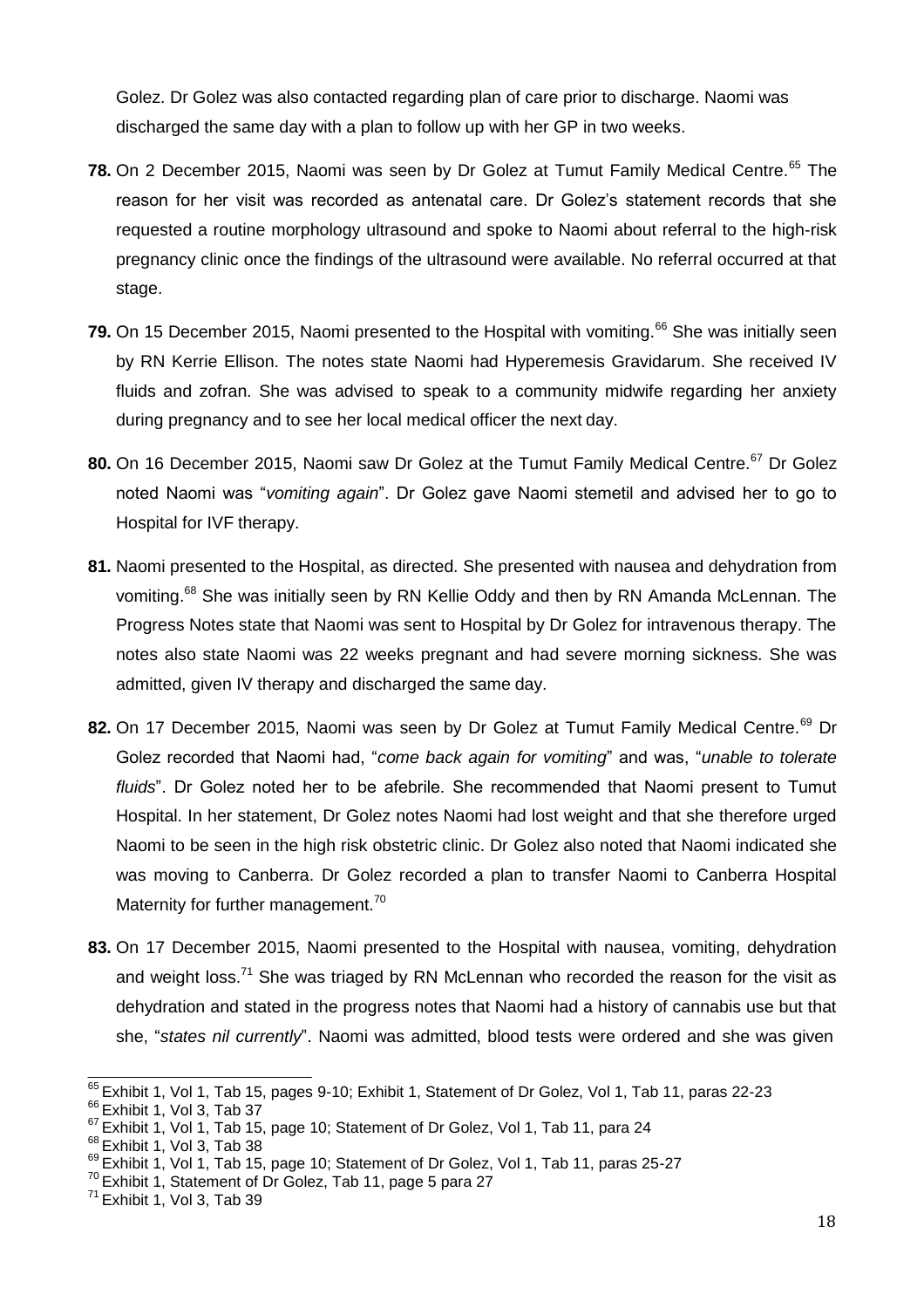IVF therapy and antiemetics. Dr Golez also wrote a referral letter to Canberra Maternity<sup>72</sup> noting Naomi, "*has a long-standing history of retractable vomiting*", has "*now developed severe hyperemesis gravidarum*" and "*has lost weight significantly*". Naomi was discharged the same day on the basis that she was going to Canberra.

- 84. Dr Golez recorded in the Discharge Summary that Naomi had a high-risk pregnancy.<sup>73</sup> That information was not recorded as an alert in Naomi's hospital records.
- **85.** On 18 December 2015, Naomi presented to Calvary Public Hospital in Canberra with left shoulder pain, abdominal pain, nausea and decreased oral intake.<sup>74</sup> The Emergency Department records state Naomi had presented to Tumut Hospital with the same symptoms which were "*treated as morning sickness*". Naomi was examined by Dr Elliott, which included taking a fetal history. Dr Elliott noted the presenting symptoms and recorded "*self-discharge from Tumut Hospital yesterday*" as "*felt she wasn't receiving adequate treatment there*". Dr Elliott noted Naomi had "*had similar issues prior to pregnancy too*", was diagnosed with Helicobacter Pylori and received treatment, and "*admits to recreational marijuana use – had use today to relief the muscle spasms*".<sup>75</sup>
- **86.** Naomi remained stable, with normal observations. A full blood count was done and hypokalaemia (low potassium) was suspected. Naomi received anti-emetics, xylocaine/gastrogel and chlorvescent for low potassium. She was advised to take antiemetics as needed and to avoid marijuana. The notes state Naomi tolerated oral intake and felt improved. She was given a prescription for chlorvescent and advised to see her GP in the next few days to check her potassium levels. She was discharged on 19 December 2015.
- **87.** On 21 December 2015, Naomi was seen by Dr Oria Teahan at Winnunga Nimmityjah Aboriginal Health Service.<sup>76</sup> The Health Service notes state Naomi was six months pregnant and had Hyperemesis Gravidarum. The notes also state that Naomi said she sometimes needs IV drips and gets muscle spasms. A note was also made regarding Drug and Alcohol Services and Naomi's anxiety and depression. RN Kay Steed conducted a nursing assessment and an Aboriginal and Torres Strait Islander Health check. Naomi was noted as suffering from ongoing nausea, vomiting, low potassium and muscle spasms in her back.
- **88.** Naomi returned to Tumut. On 30 December 2015, Naomi saw Dr Golez at the Tumut Family Medical Centre.<sup>77</sup> The reason for the visit was recorded as antenatal care. In her statement, Dr Golez says that Naomi, "*looked well*" and reported that Naomi told her that she was the best

 $\overline{72}$  Exhibit 1, Vol3, Tab 39, page 22

<sup>&</sup>lt;sup>73</sup> exhibit 1, Vol 3, Tab 39, page 2

<sup>&</sup>lt;sup>74</sup> Exhibit 1, Vol 3, Tab B

 $75$  Exhibit 1, Vol 3, Tab B

 $76$  Exhibit 1, Vol 1, Tab 19, page 12

 $^{77}$  Exhibit 1, Vol 1, Tab 15, page 10; Statement of Dr Golez, Exhibit 1, Vol 1, Tab 11, para 28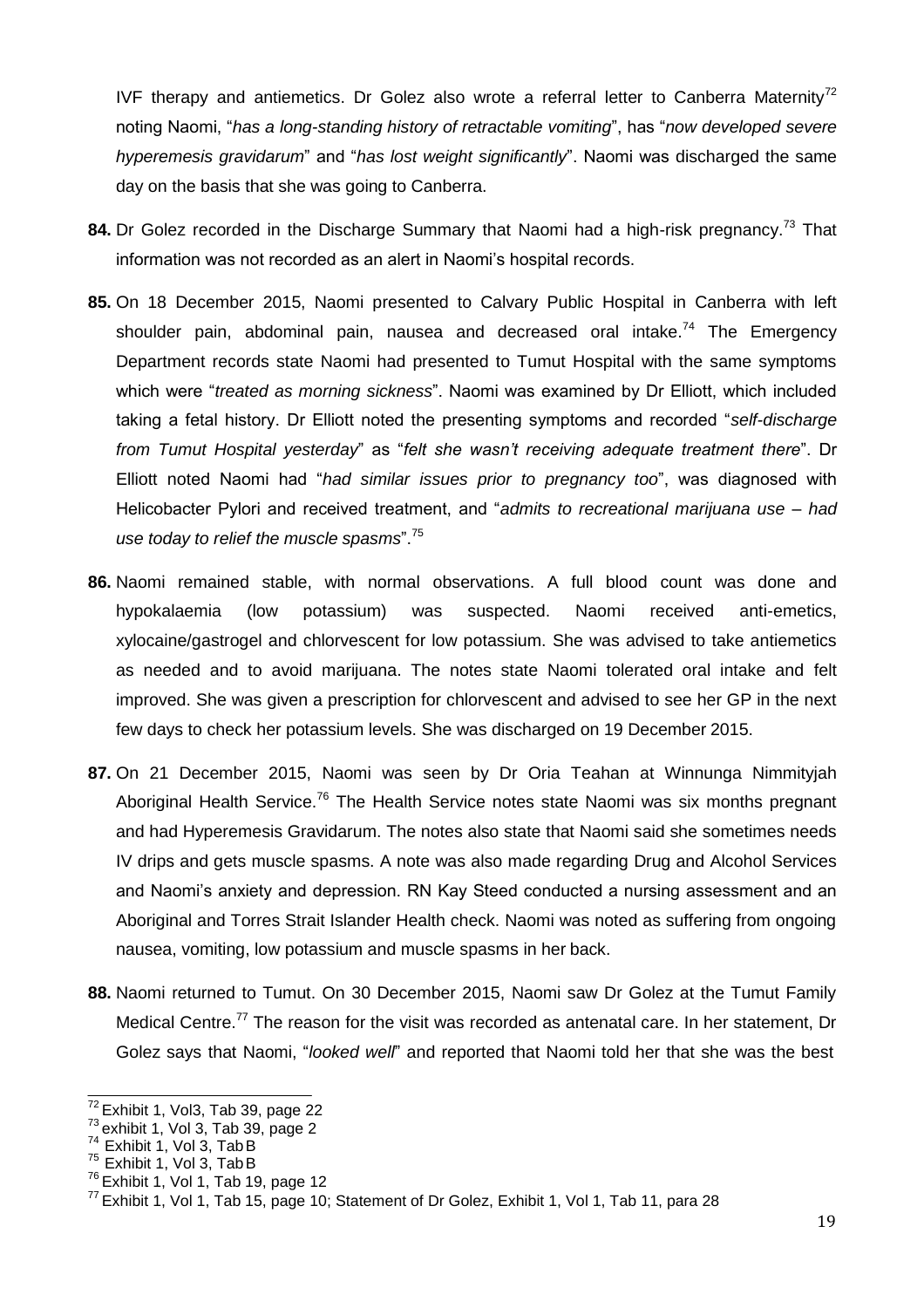she had ever been.<sup>78</sup> Dr Golez ordered blood tests<sup>79</sup>. There is no evidence that the blood tests were ever performed. Dr Golez thought Naomi was cured.<sup>80</sup>

- **89.** On 31 December 2015 at 09:30, Naomi telephoned the Tumut Family Medical Centre.<sup>81</sup> The Centre's records indicate she spoke with Miss Karen Baker who left a message requesting that Wendy Hargreaves return Naomi's call. The notes from the Centre state Naomi was, "*contacted in joint consultation with Wendy Hargreaves RN*". Oral evidence from Ms Baker and Ms Hargreaves did not illuminate any aspect of the conversations.
- **90.** Mr Lampe's initial evidence was that Naomi was not "overly ill" during the day of 31 December  $2015.<sup>82</sup>$  He stated that it was a "normal day". In his later statement, he said she was "sick as usual", but by about 20:30, she was "really bad". It appears that her condition deteriorated from there.

## <span id="page-19-0"></span>**The lack of escalation of care in the period preceding Naomi's final presentations**

- **91.** On the face of the evidence, the sheer number of presentations prior to 31 December 2015, without specialist review, is deeply troubling. In relation specifically to Dr Golez, counsel for Dr Golez submitted that "there is no evidence that Dr Golez developed anything but a caring and functional therapeutic relationship with Naomi which was based on trust and mutual respect."<sup>83</sup> While it is clear that Naomi returned to Dr Golez on a number of occasions seeking help, in my view there is little evidence that a strong rapport developed. Dr Golez's treatment is largely reactive and despite regular contact there appears to have been a reluctance to take a proactive, leading role in Naomi's health care.
- **92.** Dr Golez's evidence about the reasons why Naomi did not receive a referral for specialist consultation or gastroscopy or transfer to another hospital (such as Wagga Wagga) are: that Naomi either left the hospital before treatment was completed; treatment of acute symptoms was successful so she did not qualify for an urgent transfer from hospital to hospital and therefore there would be difficulties in effecting such a transfer; and Naomi became pregnant and therefore investigations under anaesthetic, such as gastroscopy, carried risks. She did not regard an obstetrics referral as indicated, on around 4 September 2015, because she said it was not known if the pregnancy would be viable.
- **93.** Both the expert emergency physicians who reviewed this history agreed that Naomi should have had her care escalated to a specialist, given the recurrent symptoms and

 $78$  Transcript 15/10/18, page 44, lines 8-10

<sup>79</sup>Transcript 15/10/18, page 44, lines 24-32

 $80$  Transcript 15/10/18, age 44, line 13

 $81$  Exhibit 1, Vol 1, Tab 15, page 11

<sup>82</sup> Exhibit 1, Vol !, Tab 8 Statement of Michael Lampe dated 10 March 2016, at [17]

<sup>83</sup> Submission on behalf of Dr Golez page 2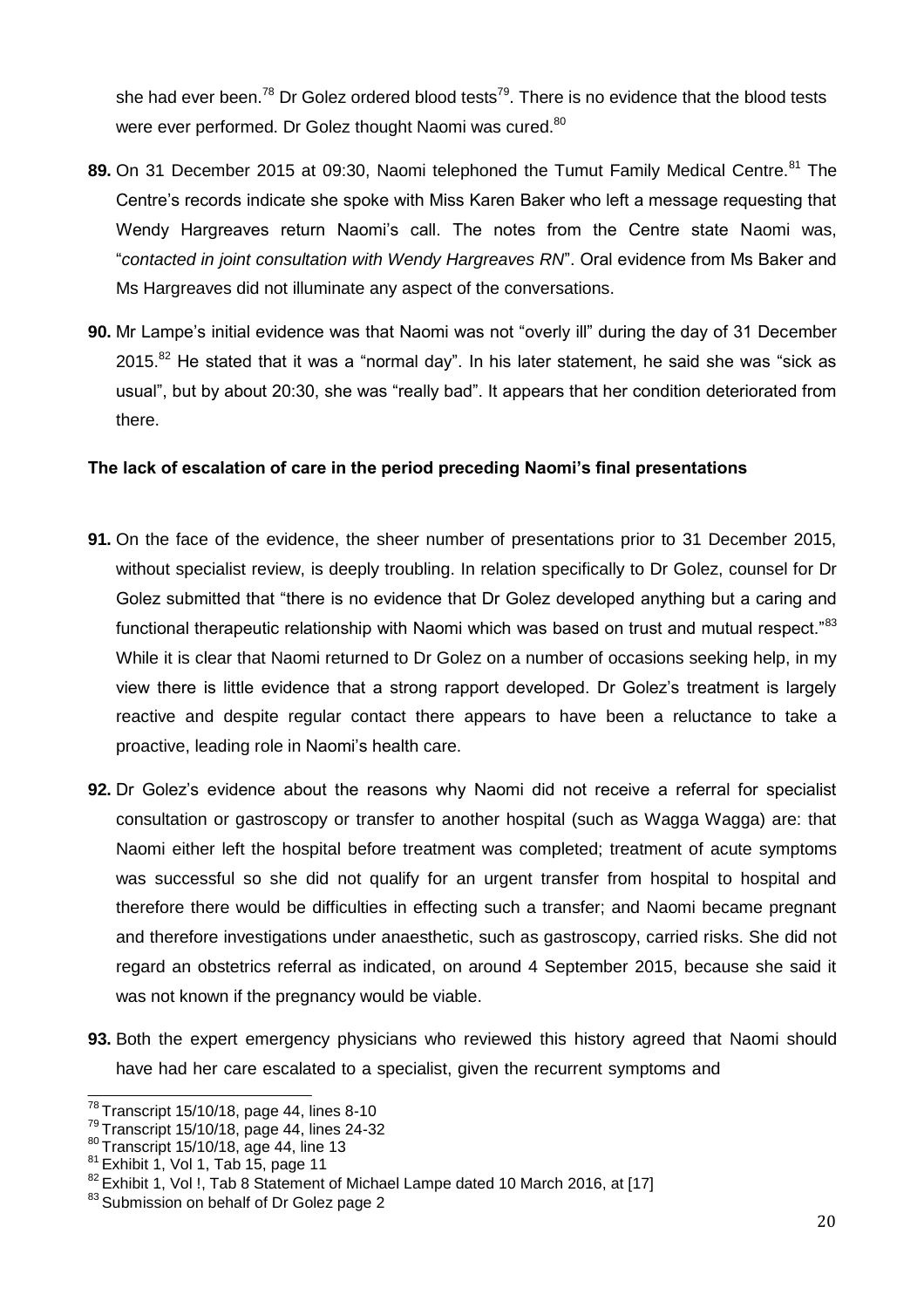presentations/admissions for nausea, vomiting and pain. Associate Professor Greenberg noted in his report that, "*multiple presentations within a 24-hour period is generally considered a 'red flag', meaning that this is an event that needs to be escalated".<sup>84</sup> The experts were taken in* oral evidence to that opinion and three periods in 2015 when Naomi presented and represented with the same or similar symptoms: June/July 2015; 1-4 September 2015; and 15- 17 December 2015. The experts' evidence in respect to each is considered below.

- **94.** Naomi had three presentations, all within 24 hours, over the period 29 & 30 June 2015 for nausea, vomiting. (She had also presented to the Hospital with similar symptoms on 5 June, 14, 15, 18 and 28). With respect to this period, Associate Professor Greenberg said that a referral to a gastroenterologist "*might have been the best thing*" and given that Wagga Wagga was about an hour and a quarter drive from Tumut, he thought that speaking to a gastroenterologist or a gastroenterology registrar and making an appointment was necessary given that "*it had been going on for so long*". <sup>85</sup>
- **95.** Associate Professor Greenberg indicated that there were different ways of achieving referral, one would be to have had Naomi admitted to Wagga Wagga Hospital or she could have been seen in the specialist's rooms in Wagga Wagga. Dr Tyler agreed that specialist's referral would have been a good thing to happen at that time, and should have happened. <sup>86</sup>
- **96.** The experts were asked to consider the explanation given by Dr Golez that it was necessary to treat the acute symptoms. Dr Tyler said it was obviously important to treat the symptoms that were present at the time, but rather than just treating symptoms as occurred in this case, what was needed was a referral on. Associate Professor Greenberg agreed with that opinion.<sup>87</sup> He said that Naomi needed to be treated for acute illness but should have at some stage been referred to a specialist. Associate Professor Greenberg said that one of the problems here was that Naomi seemed to get well each time. She came to hospital; she was treated with IV fluids. In his view that did not stop the plan which should have been for referral. Dr Tyler agreed.<sup>88</sup>
- **97.** The experts were asked about the meeting, which took place at the Hospital on 1 July 2015 at which Ms O'Sullivan provided a 28-day admissions report, upon which Naomi's name appeared. The conclusion from that meeting was that one of the doctors talked about Dr Golez managing Naomi from the surgery and that her marijuana use was being looked at as maybe the cause of her symptoms. The experts were asked whether that reflected a reasonable position to take with respect to Naomi's care. Dr Tyler thought that there needed to be a direct discussion with Dr Golez at what was going on and what escalation of care was

 $84$  Exhibit 1, Volume 4, Tab 13, page 3

<sup>85</sup>Transcript 13/3/19, page 67, lines 32-37

<sup>86</sup> Transcript 13/3/19, page 68, lines 5-12

 $87$  Transcript 13/3/19, page 69, lines 20-33

 $88$  Transcript 13/3/19, page 69, lines 35-48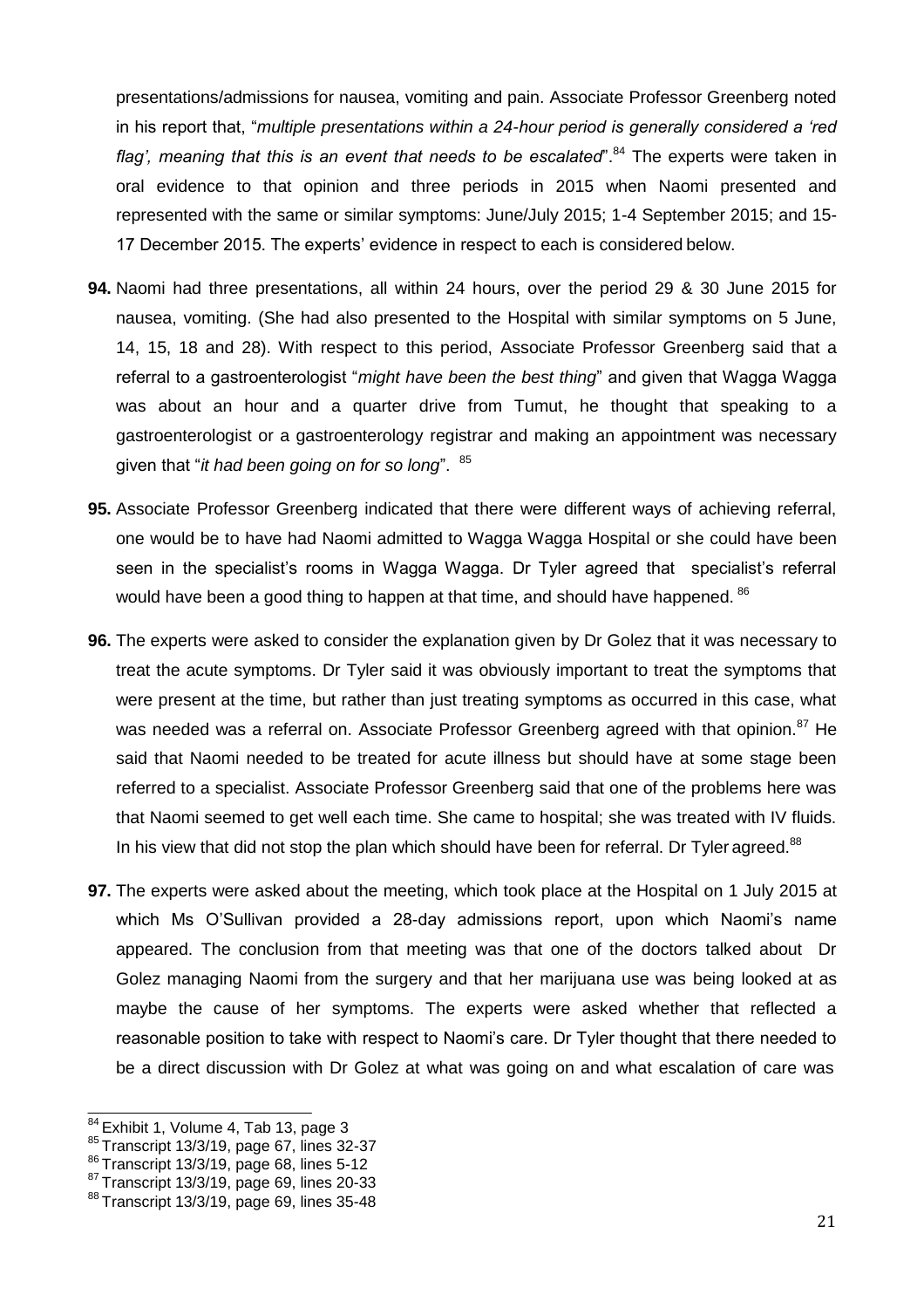happening. She questioned whether it was sufficient for the doctors at the meeting to say that Dr Golez was looking after the patient. Dr Tyler added that there should be a management plan.<sup>89</sup>

- **98.** With respect to the marijuana use being considered a cause, Dr Tyler did not think that putting Naomi's symptoms down to marijuana use, without any evidence that that was the case, was a sufficient end of diagnostic enquiry. Dr Tyler added there should have been communication following that clinical meeting with Dr Golez. Associate Professor Greenberg agreed with Dr Tyler's answer but added that he expected the health service manager to have had a conversation with Dr Golez or there should have been a plan at that meeting for someone to communicate with Dr Golez. 90
- **99.** The experts were asked to consider the findings of the referral for drug and alcohol assessment on 1 July 2015 (and again on 13 July 2015). The 1 July assessment found no indications of substance dependence and the file was closed. On 13 July 2015, it was recorded that Naomi's use of cannabis was occasional and served the purpose of selfmedication. The only follow up identified at the conclusion of the assessment was that there be a follow up with a mental health worker, being the only step identified at the end of the review on 13 July.
- **100.** The experts were asked whether, given the outcome of assessments by the 'Drug & Alcohol' team, Naomi's medical management should have been for the symptoms she complained of being vomiting, nausea and pain. Dr Tyler said there should have been other diagnoses (apart from substance dependence), actively investigated and considered at that point by the clinic, by the Hospital and by a referral.<sup>91</sup> Associate Professor Greenberg agreed with that opinion. 92
- **101.** On 13 July 2015, Dr Golez's plan was to refer Naomi for gastroscopy if she was still symptomatic in 2-3 days. Dr Golez said that the plan was obtained from, "*somebody at Wagga Wagga Hospital*". She did not record the conversation in the notes, or the fact that the conversation had occurred. No gastroscopy referral ultimately occurred, although it is clear that Naomi's symptoms returned. Dr Tyler said a referral should have been made. Associate Professor Greenberg said that whether it was made at that time or in the next few days did not really matter, but it should have been made. <sup>93</sup>
- **102.** The experts were taken to the period of 1-4 September 2015, when Naomi was admitted to the Hospital with similar symptoms to those she was having at the time of the July plan for

 $89$ Transcript 13/3/19, page 70, lines 26-31

 $90$  Transcript 13/3/19, page 70, lines 35 to page 71, line 7

<sup>91</sup> Transcript 13/3/19, page 71, lines 27-29

<sup>92</sup> Transcript 13/3/19, page 71, lines 31-33

 $93$  Transcript 13/3/19, page 71, line 50 onwards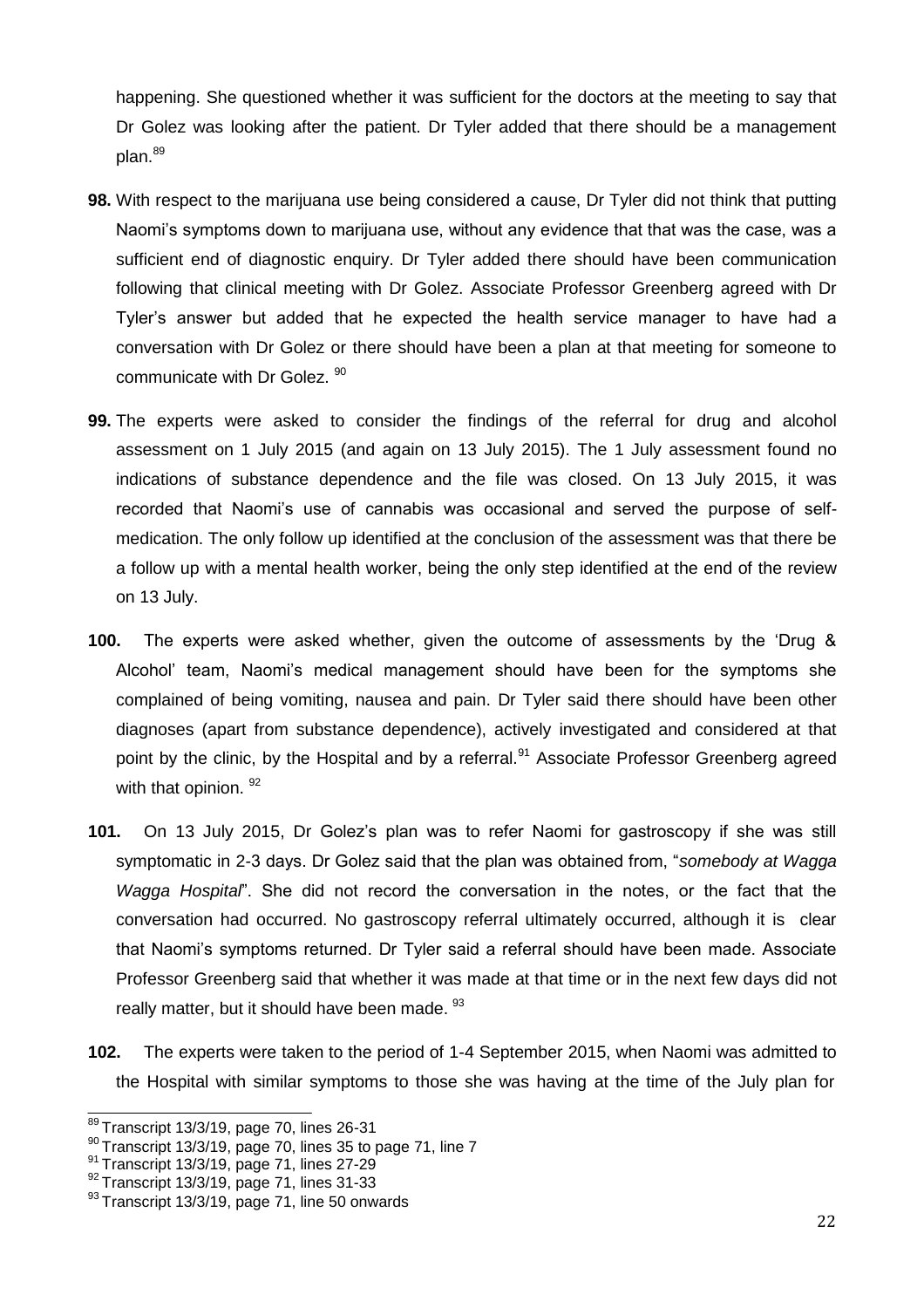gastroscopy, and at other times. Naomi was confirmed to be pregnant. The experts were asked whether Naomi still should have had a specialist's review or gastroscopy. Associate Professor Greenberg considered that once Naomi was pregnant, the whole clinical picture became "*clouded*", which made it a bit difficult from a diagnostic point of view. Associate Professor Greenberg's view was that, "*the pregnancy clouds everything*" and made for a difficult decision to make that referral. He also said the picture became more clouded once Naomi was pregnant because it was unclear whether the ongoing vomiting was associated with the pregnancy or something else. He accepted Dr Golez's concern that subjecting a pregnant patient to an anaesthetic for the gastroscopy, but nonetheless agreed that specialist referral was not precluded by Naomi's pregnancy.<sup>94</sup>

- **103.** Dr Tyler expressed a stronger view. There were clearly ongoing problems, which needed escalation of care. In her opinion, it could be argued that Naomi needed both a gastroenterologist and an obstetrician. The diagnostic uncertainty meant that referral was required to both an obstetrician and gastroenterologist. She said that was "*probably what I would consider*". Dr Tyler, on the other hand, said that the ongoing symptoms of nausea and vomiting before pregnancy made Naomi, "*an excellent candidate to be referred early to an obstetrics service, even if the pregnancy may not progress*". <sup>95</sup> I accept Dr Tyler's views on these issues.
- **104.** The experts were taken to the period of 15 -17 December 2015, when Naomi was admitted to the Hospital with vomiting. It was in that admission that Dr Gomez determined that Naomi had a high-risk pregnancy and recorded that in the Discharge Referral. She also wrote a referral to Canberra Maternity, which she says she gave to Naomi. Dr Tyler considered it was good practice to actually make a call to Canberra Hospital, not just provide a referral. Dr Tyler considered that the referral letter should have more detail, but Associate Professor Greenberg regarded it as adequate. He agreed with Dr Tyler that there should have been a telephone call and it would have been better practice to actually organise an appointment for Naomi.<sup>96</sup>
- **105.** Associate Professor Greenberg said that there are often barriers, of the kind Dr Golez thought were present, *"I guess that is what we're trained to, deal with as part of our job, to deal with those barriers*". He added that the Hospital should have ensured that Naomi reached Wagga Wagga and agreed, "*that is really just what should have happened*". I accept his evidence in this regard.
- **106.** Associate Professor Greenberg considered that Dr Golez's antenatal care of Naomi was appropriate. Dr Golez had attended to all of the necessary antenatal checks and investigations.

<sup>94</sup> Transcript 13/3/19, page 72, lines 40-42

<sup>95</sup> Transcript 13/3/19, page 74, line 30-33

<sup>&</sup>lt;sup>96</sup> Transcript 13/3/19, page 77, line 13 onwards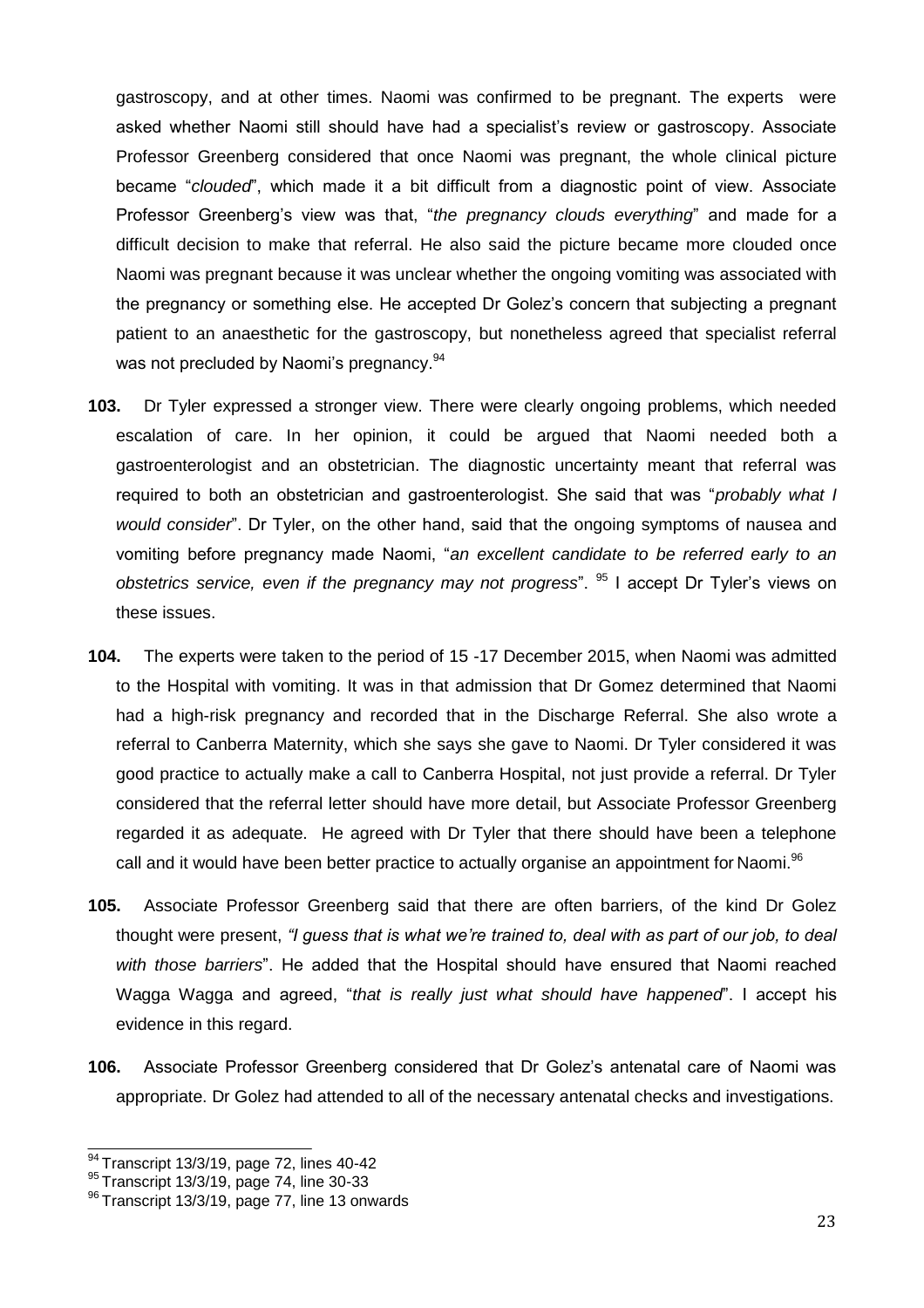Dr Tyler had a different view. She did not consider that Dr Golez could manage Naomi to the standard of a Fellow of the O&G College. In her view Naomi should have been referred to an Obstetrician when the pregnancy was confirmed. It can be inferred from Dr Tyler's answer that referral should have been given whether or not the pregnancy would continue, and that Dr Tyler does not accept Dr Golez's reason (not knowing if the pregnancy was viable at that time) as a reason not to refer to an obstetrician. I prefer Dr Tyer's opinion on this issue.

- **107.** I have carefully considered the experts' opinion of the care Naomi received during this period. In my view, there are clear and ongoing inadequacies in the care she received. In particular, greater efforts should have been made to secure a specialist's review of her troubling condition, both before and after confirmation of her pregnancy.
- **108.** It is perfectly clear that for an extended period Naomi felt she was not being taken seriously. Sharon Williams made a formal complaint on behalf of her daughter in July 2015. Naomi had contacted her mother and asked for her help. $97$  Naomi felt she was being stereotyped as a drug user and she wanted to see a specialist. Sharon Williams was concerned enough to email the Hospital.
- **109.** Sharon Williams told the court that around September 2015, Naomi contacted her again about "not being heard."<sup>98</sup> She was reluctant to go back to Tumut Hospital as "*she didn't feel comfortable going back there. She just said it was the same thing was happening over and over and they weren't looking at what was really wrong with her.*" 99
- **110.** The situation did not improve once Naomi was pregnant. Sharon Williams told the court that Naomi wanted to have her baby in Canberra because she felt she would receive a better service. She would have access to a local Aboriginal Medical Service, where she felt more comfortable and where they would "hear what she was saying." On 18 December 2015, Naomi told the doctor she saw at Calvary Public Hospital that that she had self discharged from Tumut Hospital as "*felt she wasn't receiving adequate treatment there*".
- **111.** On the basis of the evidence before me, I have no difficulty finding that Naomi's expectations of Tumut Hospital affected her decisions in relation to medical care by the end of December 2015. She felt unheard and was already planning to have her baby elsewhere. On the basis of the expert evidence I accept that her concerns were legitimate. The treatment she had received informed the low expectations of care she had by then developed.

 $97$  Transcript 21/9/18, page 40, line 35 onwards

<sup>98</sup> Transcript 21/9/18, page 43, line 5

<sup>99</sup> Transcript 21/9/18, page 43, line 5-9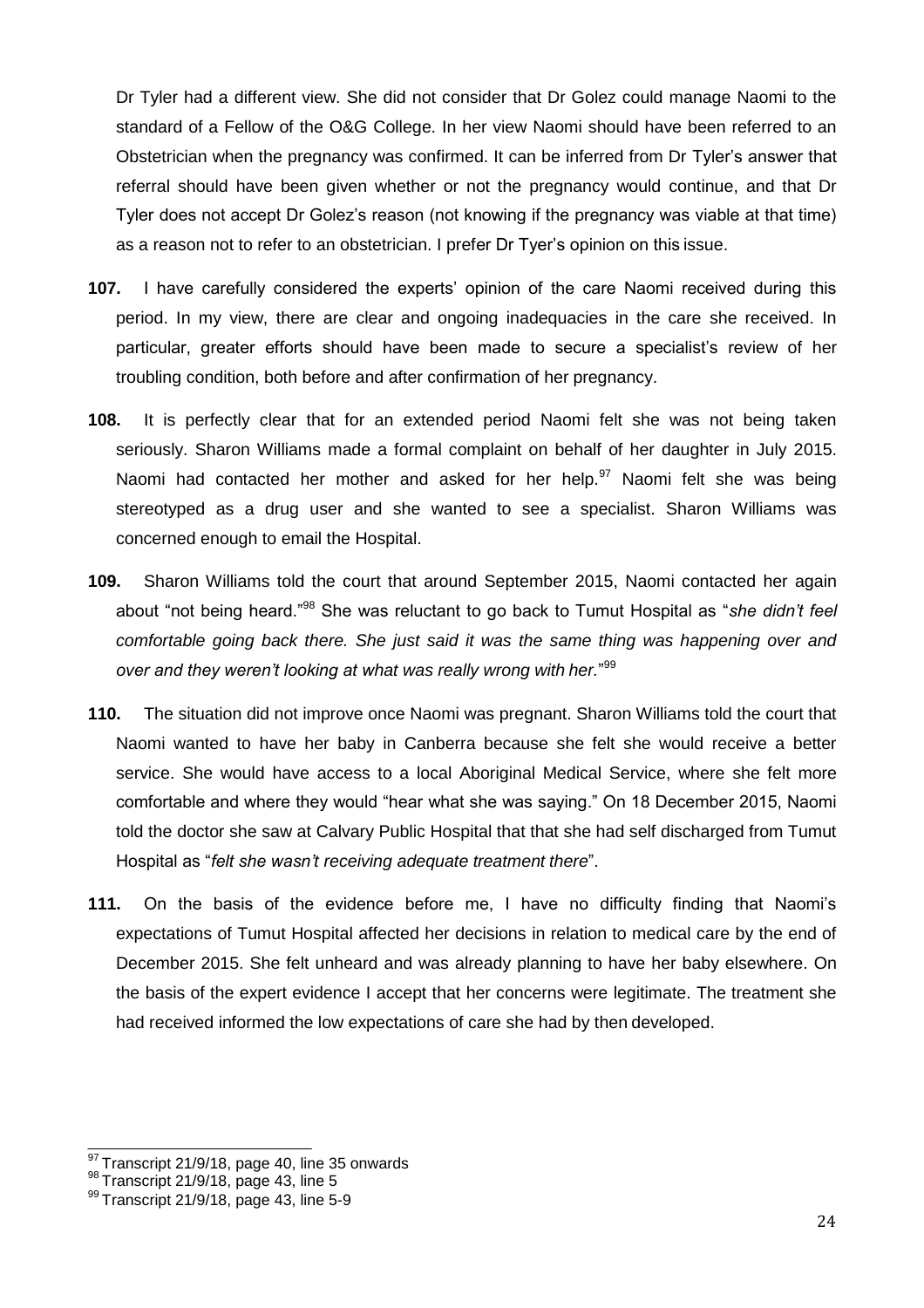## <span id="page-24-0"></span>**The final presentations**

- **112.** Sharon Williams said that Naomi looked better after she was discharged from Calvary and attended Winnunga. She returned to Tumut. Ms Bulger thinks she picked Naomi up from the bus stop in Tumut. Ms Bulger said that Naomi still looked a bit sunken in the face with weight loss and Naomi said she was a bit sore "*but kept referring back that she felt better with the*  potassium tablets".<sup>100</sup> Ms Bulger said towards the end of the night she did get sick again.<sup>101</sup>
- **113.** Ms Bulger next saw Naomi about two days before she died. Ms Bulger said that she looked sick and pale, like a bad flu. She could not recall any contact with Naomi after that, by telephone or text message.
- **114.** On 1 January 2016, at about 00:15 hours, Naomi presented to Tumut Hospital. She had by that time presented to the Hospital eighteen times or more since May 2015.
- **115.** She was seen by Triage Nurse Shirley Adams ('RN Adams') and Midwife Julie-Ann Brewis  $($ 'MW Brewis' $)^{102}$ . Naomi was assessed by them jointly at 00:19 hours.<sup>103</sup>
- **116.** Observations were recorded at 12:20 hours.<sup>104</sup> Naomi was given Panadol at 12:25 hours.<sup>105</sup> Observations were repeated at 12:35 hours.<sup>106</sup> After 34 minutes from the time of triage, that is at 00:53 hours, Naomi was discharged<sup>107</sup> and she returned home.
- **117.** At about 14:30 hours, Naomi returned to the Hospital by ambulance.<sup>108</sup> She had collapsed at home and become unresponsive. She arrived at the Hospital in cardiac arrest.<sup>109</sup> Resuscitation delivered at the Hospital was unsuccessful.<sup>110</sup> At 15:08 hours, Naomi was pronounced deceased.<sup>111</sup>
- **118.** An autopsy was performed on 6 January 2016 by Dr Rexson Tse at the Department of Forensic Medicine. Newcastle<sup>112</sup>. The examination showed generalised micro-thrombi in the small arteries throughout Naomi's body and sub-endocardial haemorrhage in the left ventricle

 $\frac{100}{100}$ Transcript 16/10/18, page 5, lines 10-11

 $101$  Transcript 21/9/18, page 5, line 15

 $102$  Exhibit 1, Vol 3, Tab 40, page 1

<sup>103</sup>Transcript 17/09/18, page 55, lines 45-47; Transcript 18/09/18, page 72, lines 35-40

 $104$  Exhibit 1, Vol 3, Tab 40, page 1

 $105$  Exhibit 1, Vol 3, Tab 40, page 5

 $106$  Exhibit 1, Vol 3, Tab 40, page 7

 $107$  Exhibit 1, Vol 3, Tab 40, page 4

 $108$  Exhibit 1, Vol 3, Tab 41, page 11

 $109$  Exhibit 1, Vol 3, Tab 41, page 4

 $110$  Exhibit 1, Vol 3, Tab 41, page 4

 $111$  Exhibit 1, Vol 3, Tab 41, page 17

 $112$  Exhibit 1, Vol 1, Tab 5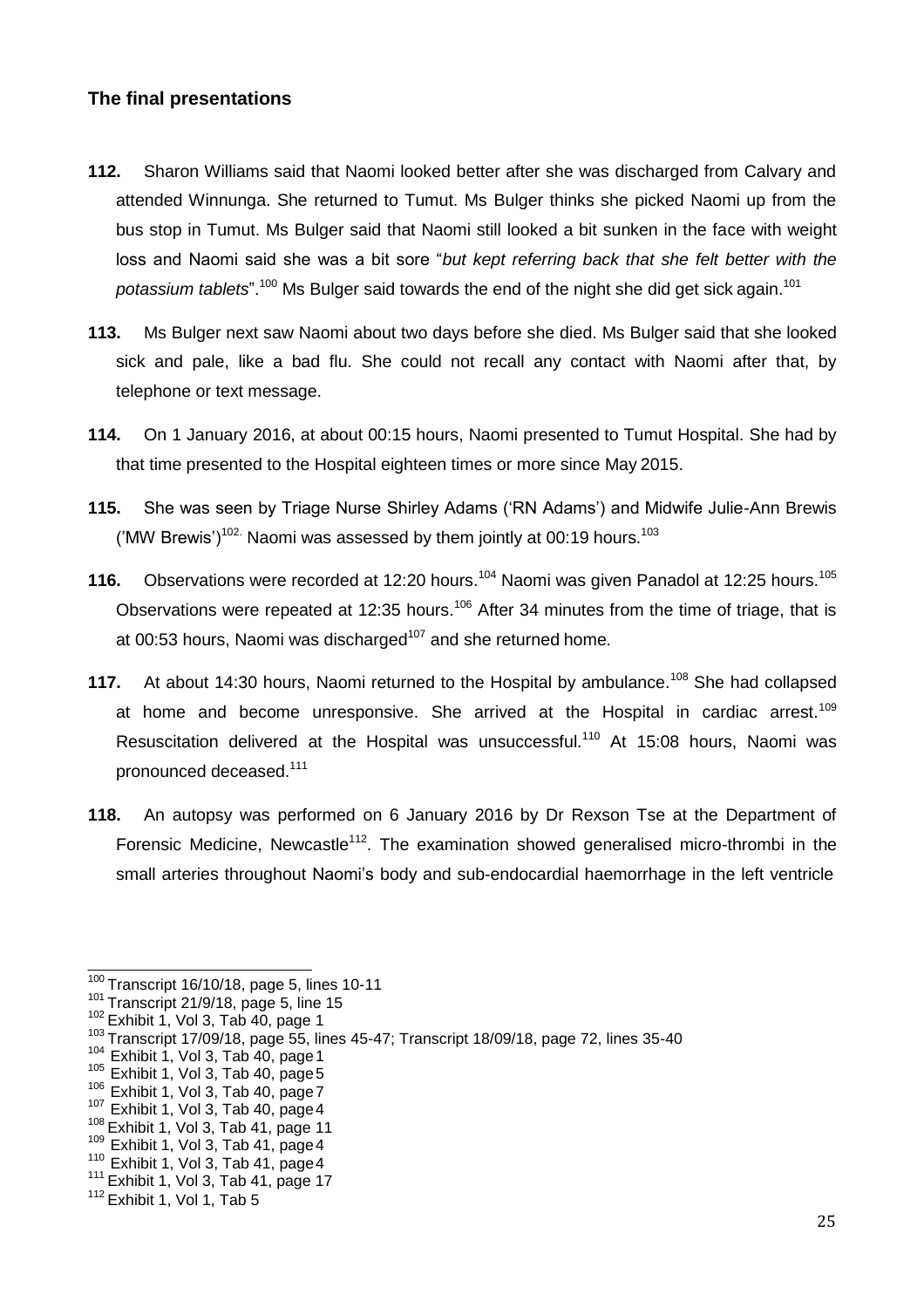of the heart, both consistent with septic shock<sup>113</sup>. Dr Tse identified the cause of death as septicaemia, as a result of an infection involving the bacteria *Neisseria meningitides*. 114

# <span id="page-25-0"></span>**Why did Naomi attend Tumut Hospital in the early hours of 1 December 2016?**

- **119.** Naomi's partner Michael Lampe said that around 20:30 on the evening of 31 December 2015, Naomi was ill and vomiting. He said that she was suffering headaches as well as back pains and spasms. According to Mr Lampe, Naomi "struggled to get up and out of bed" and "began to burn up". Around midnight, Mr Lampe described Naomi as feeling "quite unwell". He said she was breaking out in sweats.<sup>115</sup> It appears that Naomi tried to call her cousin Talea Bulger for assistance, but could not reach her.
- **120.** It is certainly clear that Naomi wanted help. Naomi contacted her friend Nicole McGrath by text message at 23:40 on 31 December 2015. She texted:

"Hey babe, you wouldn't be able to get me to the hospital, would you? I can barely move"

- **121.** Ms McGrath indicated that she was in Tumbarumba. She suggested Naomi call an ambulance. Naomi said she couldn't afford an ambulance and that her partner was unable to take her. She told Ms McGrath her body was aching all over. She indicated that she would get there.
- 122. Mr Lampe told the court that Naomi described feeling "the worst I've ever felt."<sup>116</sup> She told him not to worry if she didn't come back that night as she anticipated being put on a drip, before driving herself the short distance to Tumut Hospital.
- **123.** Naomi drove herself to Tumut Hospital and pressed the call bell at the entrance. It was RN Adams' evidence that Naomi "looked quite well."<sup>117</sup>
- **124.** RN Adams, recorded the "Emergency Documentation" for triage at 00:19 on 1 January 2016. The reason for the visit was recorded as "Pain, generalised". Her respiratory rate was 18 brpm, Oxygen saturation 96%, Peripheral Pulse rate 120 bpm, and her temperature was recorded as 36 degrees.<sup>118</sup>

 $113$  Exhibit 1, Vol 1, Tab 5, page 3

 $114$  Exhibit 1, Vol 1, Tab 5, page 3

 $115$  Exhibit 1, Vol 1, Tab 8, page 4 at [18], Transcript 21/9/18, page 23,

 $116$  Exhibit 1, Vol 1, Tab 8A, page 5, paragraph 38

 $117$  Statement of RN Adams at  $[6]$ 

 $118$  Exhibit 1, Vol 3, Tab 40, page 1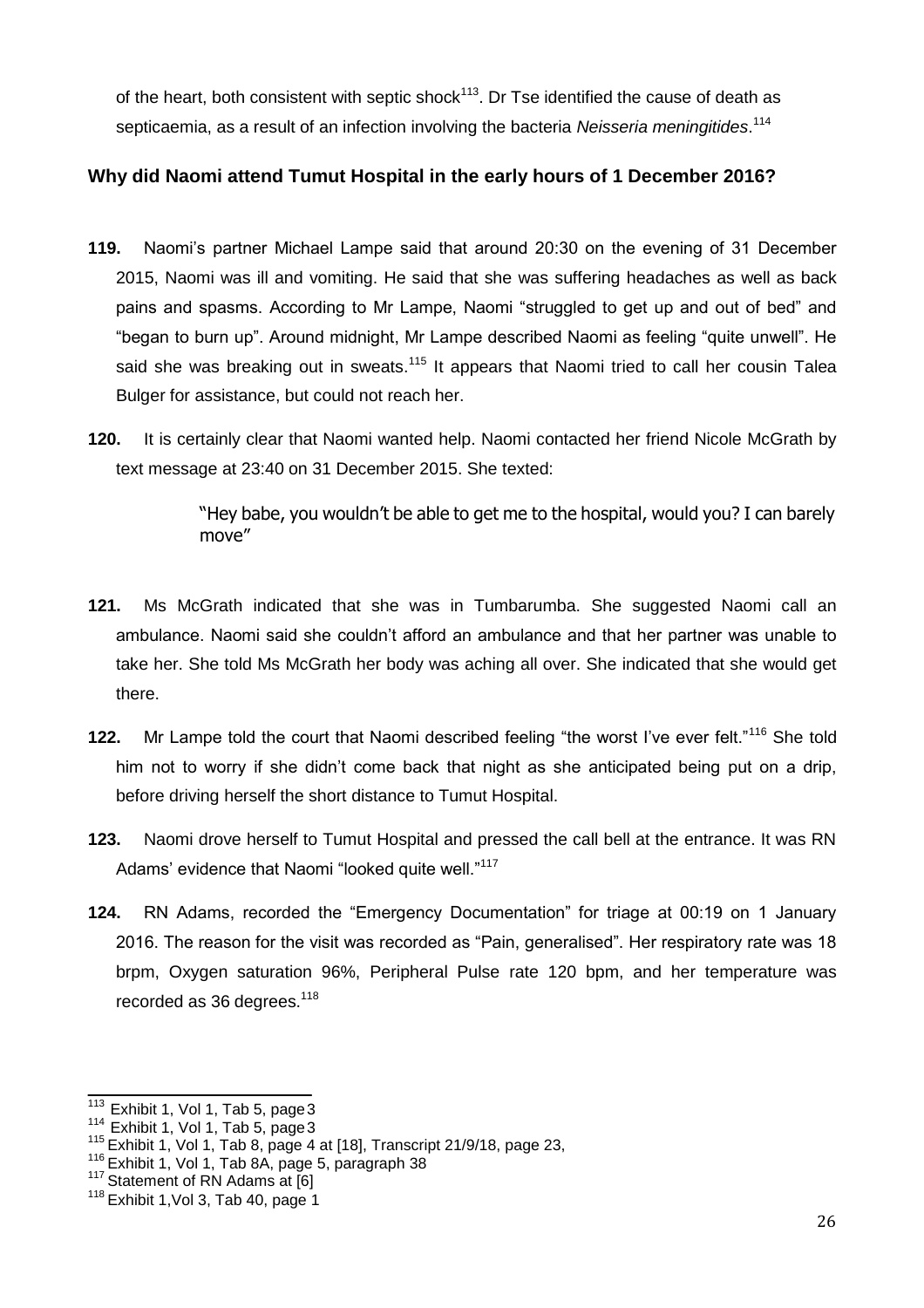- **125.** At 00:20 hours, MW Brewis recorded the following observations on the Standard Maternity Observation Chart ('SMOC') 120 bpm for heart rate, 90/50 for blood pressure, 96% oxygen saturations, 18 respiratory rate and 36 for temperature. <sup>119</sup>
- **126.** RN Adams recorded an entry in the Progress Notes<sup>120</sup> timed at 00:29 hours and states:

"Presented to ED with generalised aches & pains. States she is 6 months pregnant & has been having these pains but has run out of Panadol. Stated she had not been sick (vomiting) since yesterday. Looks well.

Eating an ice-block".

- **127.** At 00:35 hours, MW Brewis recorded observations on the SMOC. The blood pressure reading was 95/52 and her heart rate was 105bpm. $121$
- **128.** At 00:53 hours, RN Adams made one further entry. It states:

"Progress Note

Conversing well with staff. Advised to see GP next week & book into hospital. Happy to go home and sleep".

- **129.** These are the only notations made prior to Naomi's death. In my view, it is significant that there is no reference to hip pain. The clear contemporaneous ED record refers to generalised aches and pains.
- **130.** After Naomi's death, and on 2 January 2016, RM Brewis recorded an entry in the notes retrospectively about the presentation the day before. That note states:

# "*2/1/16 WRITTEN IN RETROSPECT*

### *0200 hours*

*Pt presented to A+E complaining of generalised aches and painful hips that she stated was due to the pressure of the baby. Pt stated she was 6 months pregnant with her first baby and had been unwell throughout her pregnancy with nausea and vomiting but for past two days had been well besides sore hips. Observations attended BP 90/50 P 120 afebrile, RR 18 SpO2 96% RA. Pt denied any dizziness.*

*Pt states she has been tolerating oral fluids and often has hydrolyte ice blocks or eats ice chips if nauseated. Pt stated she has been in Canberra Hospital recently and is now on chlorvescent tablets which she had taken today. Pt stated she had not vomited or been nauseated for past couple of days. Mucous membranes noted to be moist. Pt stated baby very active and normal fetal movements today. When questioned pt stated*

 $\frac{119}{119}$  Exhibit 1, Vol 3, Tab 40, page 7

 $120$  Exhibit 1, Vol 3, Tab 40, page 3

 $121$  Exhibit Exhibit 1, Vol 3, Tab 40, page 8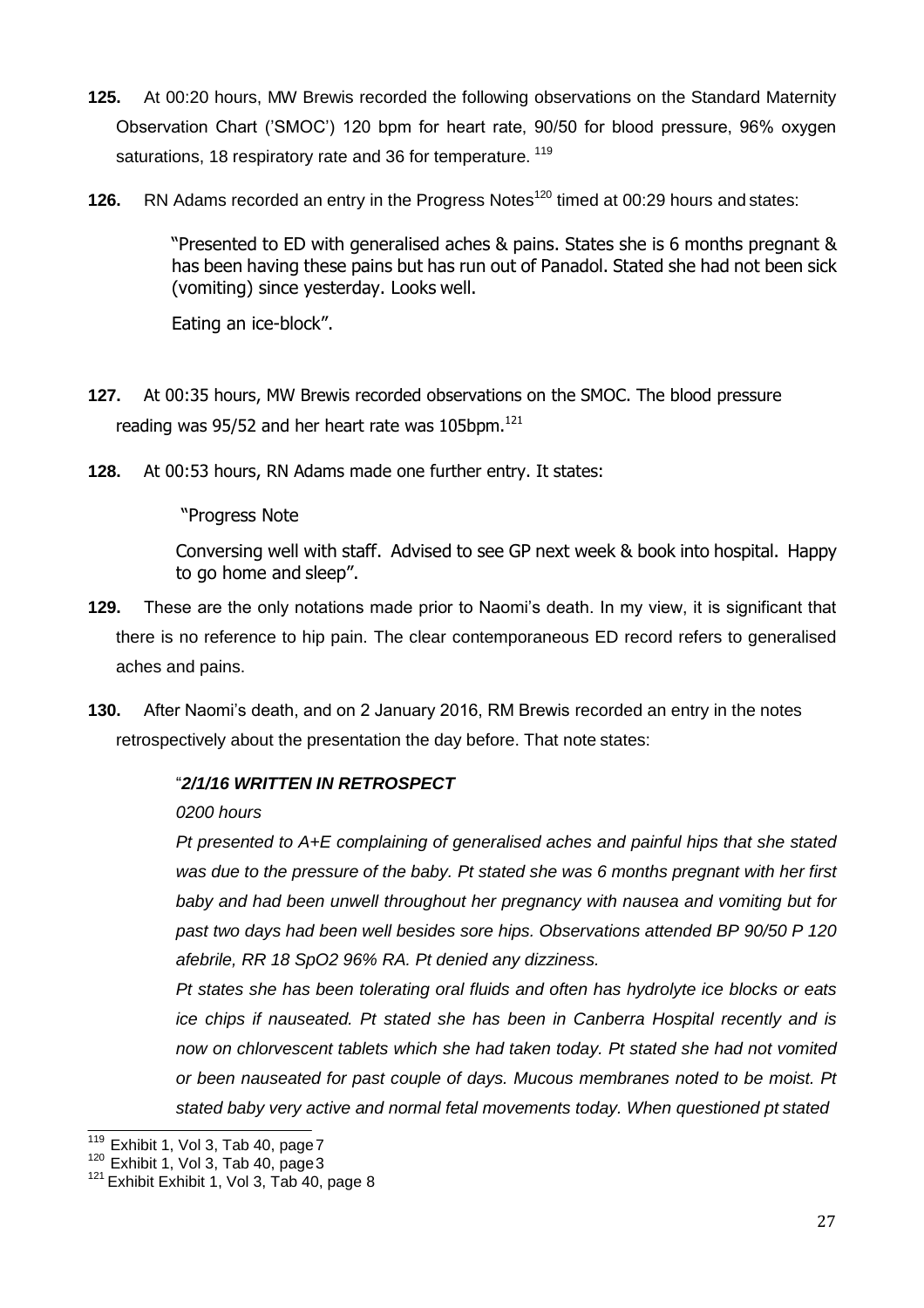*no concerns with baby during pregnancy and Drs are happy with growth. Pt denied*  abdo pain or PV loss. Pt stated the only relief she got from her hip pain was walking *around and she was unable to get to sleep tonight and didn't have any Panadol. Pt stated she tried to ring her cousin to go to her house for a bath to relieve pain, but was unable to contact her so she came to hospital for Panadol. Pt administered 1gm of paracetamol as charted. Pt sat and talked for approx. 30 mins and during that time, drank two cups of water.*

*BP rechecked manually 95/52, P 105. Naomi had not booked into Tumut Hospital and stated she was not sure whether she would birth here or if she would be in Canberra with her mother. Naomi had been seeing Dr Golez and had recently referred to Canberra. Discussed with Naomi that she needed to book into Tumut Hospital in case she presents here with a maternity issue so we have her details. Naomi stated that she had an appointment with Dr Golez in approx. 3 weeks and would ring hospital on Monday to book in. Naomi was happy to go home and she stated she was tired and she wanted to go to bed. Pt was advised to return if any further concerns or follow-up with GP @ surgery. Signature (Brewis) RM"*

- 131. I accept that it was quite proper for RN Brewis to make a retrospective note after Naomi's death. However, I treat it with some caution where it adds significant material absent from her earlier contemporaneous recording. The recorded symptom and emphasis on "hip pain" rather than generalised pain is puzzling.
- **132.** While Naomi may have requested Panadol, in my view the evidence reliably indicates that Naomi did not set out for Tumut Hospital, merely to obtain that drug. She was likely to have had distressing symptoms and to have been feeling generally unwell. Her dissatisfaction with Tumut Hospital is well documented. I find that Naomi would only have attempted to find someone to drive her to the Hospital, and ultimately driven herself when that attempt failed, in the very early hours of New Year's Day, if she had felt very unwell indeed.
- **133.** I note that Naomi's partner Mr Lampe told the court they had both Panadol and Nurofen at home that evening. <sup>122</sup>This is corroborated by photographs taken by investigating officers<sup>123</sup>. In my view it is likely that Naomi experienced and complained of generalised pain, in line with her text message to Ms McGrath and her conversation with her partner. I accept that she thought that she may end up on a drip. I note that while "hip pain" is referred to in the retrospective note, it is not recorded in any of the contemporaneous records and was not a symptom reported to Mr Lampe or Ms McGrath.

 $122$  Transcript 21/9/18, page 37, line 29 onwards

<sup>&</sup>lt;sup>123</sup> "Report to the Coroner" Detective Sergeant Mark Lake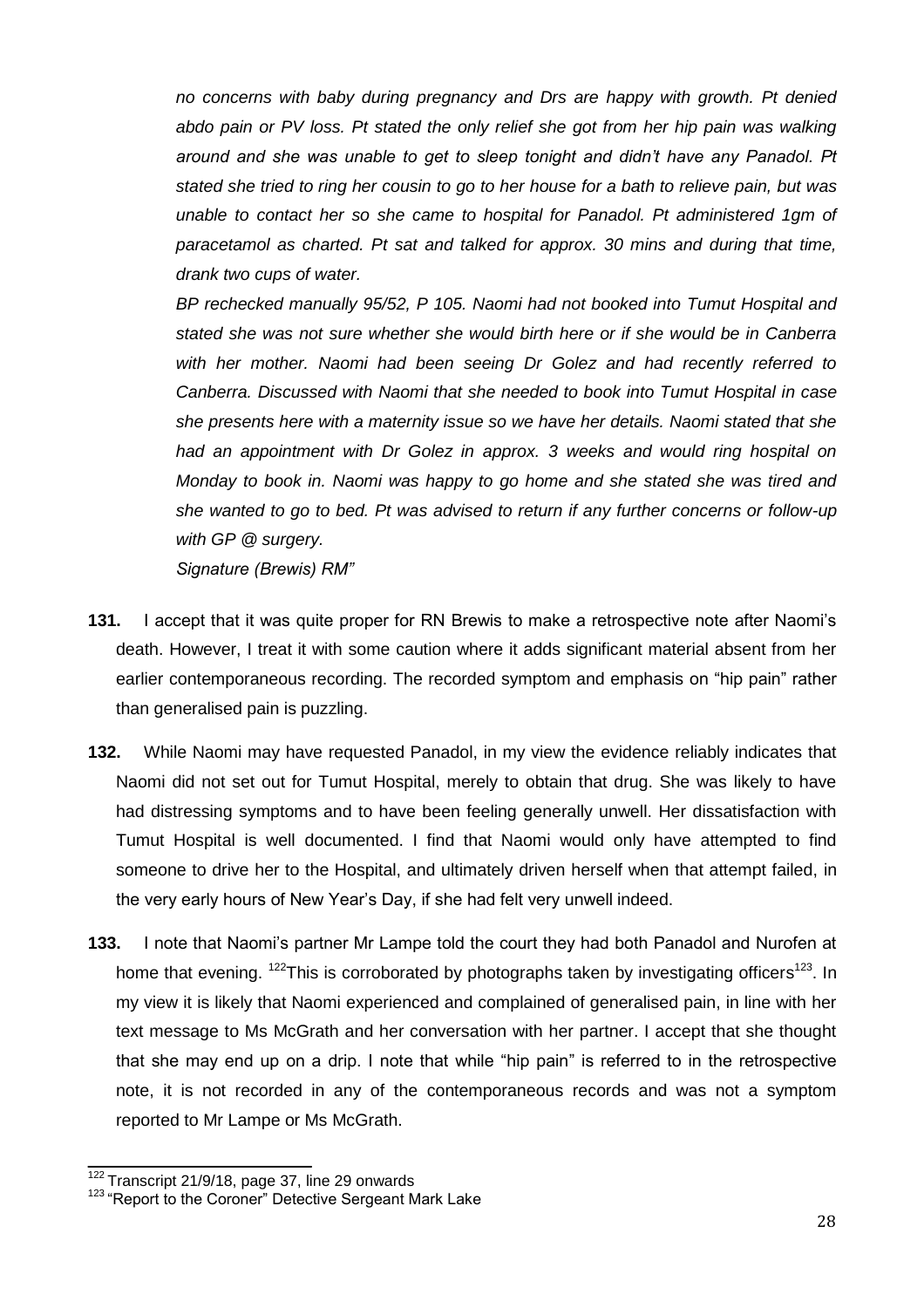# <span id="page-28-0"></span>**What was the nature of the care Naomi received in the early hours of 1 December 2016?**

- **134.** RN Adams was an experienced RN, who had been employed at Tumut and Batlow Hospitals for about 40 years. MW Brewis had worked at the Hospital since 2006. She commenced as an enrolled nurse, but later qualified as a registered nurse. She worked as a registered nurse between 2011 and 2013. From 2013, she commenced working at the Hospital as a registered midwife as well as a registered nurse.
- **135.** At the time of Naomi's presentation at about 00:15 hours on 1 January 2016, RN Adams and MW Brewis were working in the Hospital's Emergency Department ('ED'). Naomi rang the doorbell at the entrance to ED. RN Adams and MW Brewis were at that time in the nurses' station. It was New Year's Eve/Day, but they told the court that they were not observing that occasion in any fashion. They went together to answer the door, in accordance with a safety protocol for that time of night.
- **136.** Initially in her oral evidence, RN Adams stated that she was not aware at that time of any of Naomi's previous presentations for history of vomiting. Later in oral evidence she said that she recognised Naomi because she had seen her in ED before. She had also seen Naomi in room 10 at the Hospital on occasion, receiving fluids.
- **137.** MW Brewis remembered seeing Naomi a couple of times at the Hospital. Initially she said she did not recall anything about Naomi's presentations, but later she thought she recalled seeing Naomi in a room at the Hospital receiving fluids. The records show that both nurses previously had some involvement in Naomi's care at the Hospital - RN Adams on 2 September 2015, during Naomi's four-day admission and MW Brewis on 28 June 2015. I accept they had an incomplete memory of this prior care, given the number of patients they see.
- **138.** There was a conversation with Naomi at the front door. MW Brewis said that Naomi asked if she could get some Panadol. She complained of sore hips and "*she was a bit aching*". MW Brewis said that Naomi reported having tried to get some Panadol from her cousin, but she was not home so Naomi had come to the Hospital for Panadol.<sup>124</sup>
- **139.** According to RN Adams, Naomi said that she was looking for some Panadol and that all her friends were out for New Year's Eve. RN Adams said she asked Naomi what the problem was and Naomi told her that she had pain in her hips from the baby moving.<sup>125</sup>

 $\frac{124}{124}$ Transcript 18/9/18, page 72, lines 9-12

<sup>125</sup>Transcript 17/9/18, page 51, lines 10-16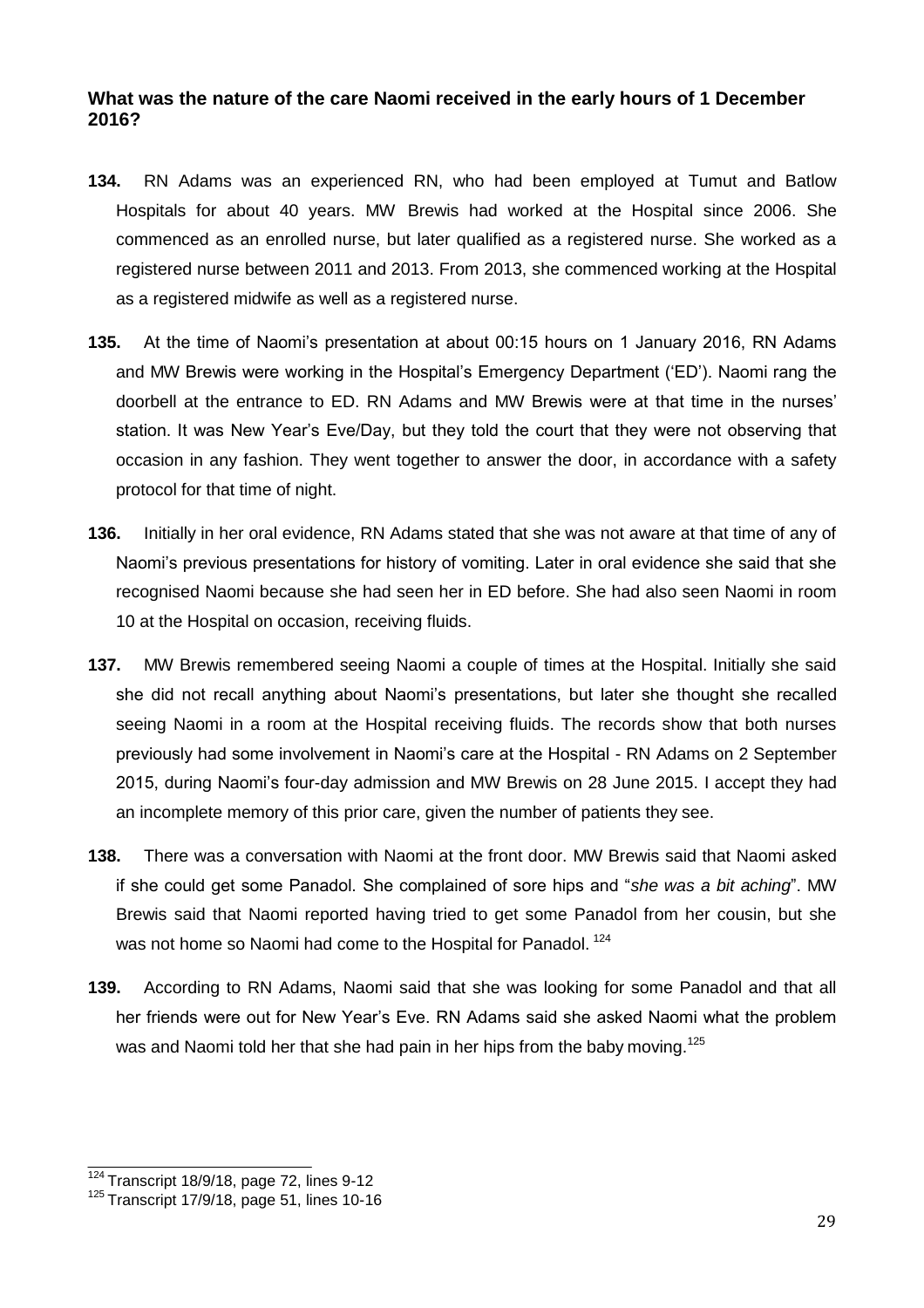- **140.** RN Adams and MW Brewis walked with Naomi into ED. She walked with them, without any observed difficulty. They walked into the waiting room and up a ramp, into ED. RM Brewis said that Naomi told them she was 6 months pregnant, as they were walking in to the  $ED.^{126}$
- **141.** Once in the Triage area of ED, RN Adams entered Naomi on the computer. Although Naomi was eating an ice-block, she was not vomiting. According to RN Adams, Naomi said she had not been sick for the last couple of days.<sup>127</sup> She said that the pain was only in Naomi's hips, but she chose 'generalised' from a 'drop-down box' selection on the computer.
- **142.** RN Adams says she asked Naomi to rate her pain score but Naomi did not give a score. RN Adams did not press her for one. Naomi's pulse she considered was a little higher than normal at 120 beats per minute. She did not consider it concerning.<sup>128</sup>
- **143.** RN Adams said they took Naomi's blood pressure, but did not record it because they realised the SMOC should be used for recording Naomi's observations. She said that, "*blood pressure was 90/50-something*". <sup>129</sup>
- **144.** RN Brewis said that the blood pressure at the time of Triage assessment was 90/50 and to her that reading was 'Between the Flags' and not in the yellow zone. She gave Naomi a drink of water because her blood pressure was on the lower side of normal. She asked Naomi about headaches and dizziness and the response was negative.
- **145.** At 00:25 hours, RM Brewis gave Naomi some Panadol, which Naomi took and RM Brewis recorded on the medication chart. RN Brewis said that Naomi remained seated in a chair. RM Brewis talked to Naomi about her presentation. During that conversation RN Brewis told the court that she advised Naomi that it would be a good idea to book into the Hospital, so that they had her details "in case she presented for any antenatal issue."<sup>130</sup>
- **146.** RM Brewis said that during that conversation, Naomi said that had come up to the Hospital for Panadol because her hips were aching, relieved by walking around. RM Brewis said that Naomi told her that she was tired and wanted to go to bed, but did not have any Panadol. It was Naomi who said that both hips were sore, from the pressure of the baby.<sup>131</sup>
- **147.** RN Brewis did not ask Naomi for a pain score at any time and said, "*I probably didn't do a very good assessment of her pain*".<sup>132</sup> RN Brewis assessed Naomi's pain based on how Naomi appeared, which was that she did not appear to be in extreme pain but rather she had minimal

 $126$  Transcript 18/9/18, page 75, lines 15-25

 $127$  Transcript 17/9/18, page 51, lines 1-3

 $128$  Transcript 17/9/18, page 57, lines 46-49

 $129$  Transcript 17/9/18, page 58, lines 11-12

 $130$  Transcript 18/9/18, page 86, lines 37-39

 $131$  Transcript 18/9/18, page 81, lines 1-4

 $132$  Transcript 18/9/18 page 81, line 9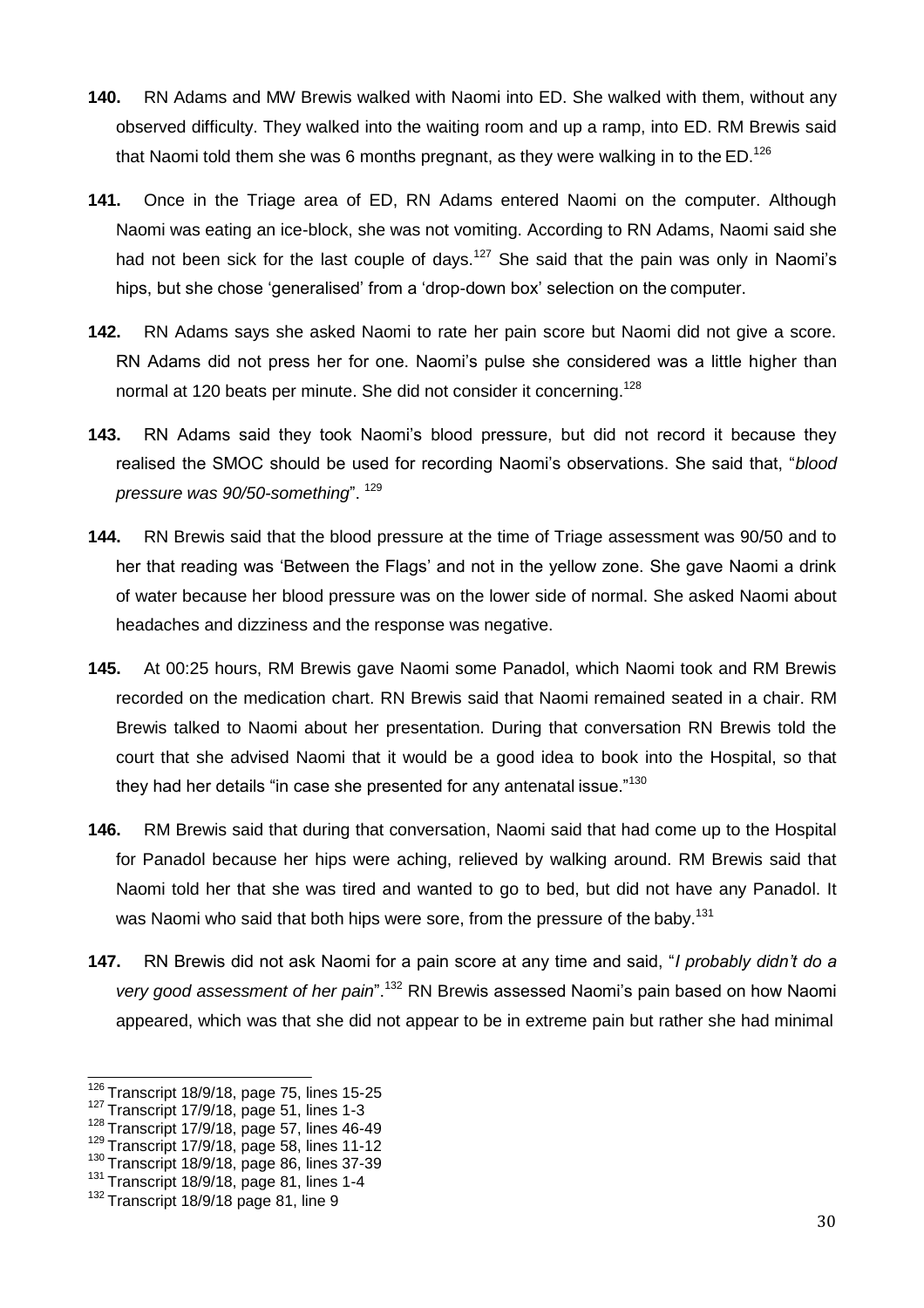pain. RM Brewis did not undertake any physical assessment of Naomi and did not undertake a fetal assessment.

- **148.** RN Brewis repeated observations 15 minutes after the first observations were measured and recorded, that is at 00:35 hours. Naomi's blood pressure was 95/52 and her heart rate was 105. MW Brewis thought that repeating these observations, 15 minutes after the first observations to be sufficient, although she accepted that she did not repeat the temperature sign and should have. RN Brewis was satisfied that Naomi's observations at 00:35 hours were normal and there was no need to repeat them.
- **149.** Neither RN Adams nor MW Brewis was aware that Naomi's pregnancy had been assessed as high risk by her general practitioner, Dr Elizabeth Golez, who was managing Naomi's care at her private rooms and during admissions, or presentations, to the Hospital.
- **150.** Naomi did not give MW Brewis the impression that Naomi was uncomfortable about booking in her antenatal care at the Hospital. MW Brewis said "*some people get a bit anxious about booking in*". She wanted Naomi to feel welcome to come back to book in. She said that she made Naomi feel welcome because she "*Just sat and chatted and I asked her about her pregnancy and we talked ..."* She felt that she did develop a rapport with Naomi, because when Naomi left that night she said, "*I thank you for being so nice*".
- **151.** RM Brewis at the time had no understanding of what the state of Naomi's antenatal care was at the time of this presentation. She could not recall whether she asked Naomi about her antenatal card, but agreed that at six months pregnancy there may be important information recorded on the card. MW Brewis was aware that Naomi had recently presented to a hospital in Canberra but did not enquire about which hospital Naomi had been admitted to in Canberra or learn that Naomi had in fact been admitted to Calvary Hospital. MW Brewis agreed that she probably should have enquired about that, given that Naomi was six months pregnant and hospital admission was recent.
- **152.** RM Brewis was aware that Naomi was taking chlorvescent tablets for low potassium and that low potassium can be a serious condition in pregnancy, depending on how low the potassium level involved. She did not ask Naomi about how low her potassium was, but assumed that it was not critically low if Naomi had been discharged on tablets.
- **153.** At the end of the assessment, MW Brewis agreed that she had no idea whether the pain that Naomi was describing was in fact due to the baby. She knew that the pain was disturbing Naomi's ability to sleep, which is why Naomi had come to the Hospital for Panadol.
- **154.** Although RN Adams completed Naomi's discharge electronically, after Naomi had left the Hospital, RM Brewis said that it was she rather than RN Adams who made the decision that Naomi was safe for discharge. RN Brewis advised Naomi to return to the Hospital if she had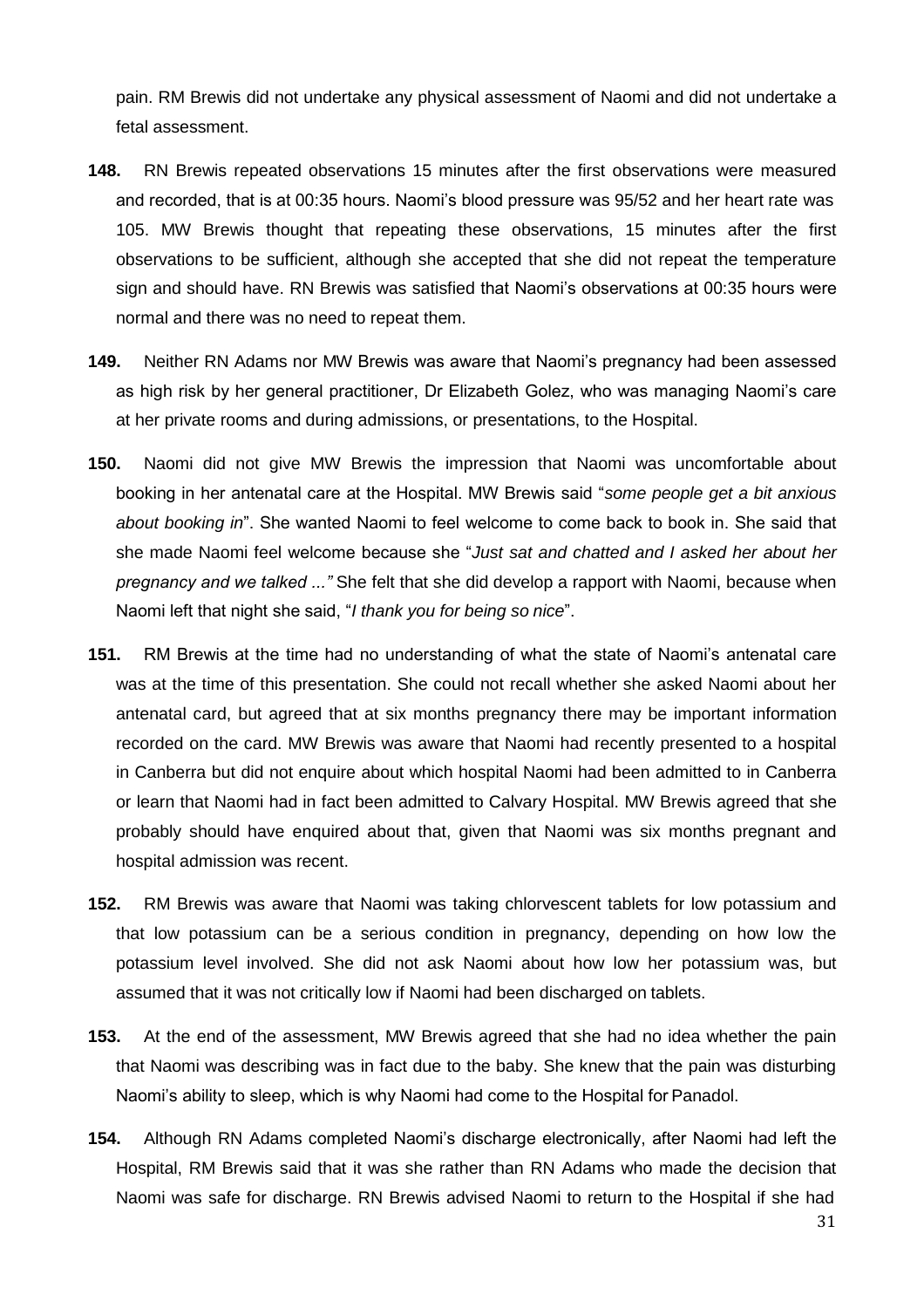any concerns. Both RN Adams and MW Brewis told the court that they walked Naomi out to the front door.

- **155.** Neither RN Adams nor MW Brewis considered it necessary to arrange for a medical review of Naomi at any stage during her 34-minute presentation.
- **156.** The evidence of RN Adams and MW Brewis, in what each documented about Naomi and said in their oral evidence suggests that Naomi's presentation was to obtain Panadol, with the only physical complaint being sore hips. Their assessment was that the first observations needed to be repeated. When that occurred, the observations were normal. Although MW Brewis accepted that additional assessments and enquiries should have been undertaken, both witnesses regarded Naomi's discharge at 00:53 hours as appropriate.
- **157.** As I have already stated I find it most unlikely that Naomi arrived at the Hospital merely to obtain Panadol. It is entirely inconsistent with the contemporaneous message she sent to her friend Ms McGrath, stating that she could "barely move" and was "aching all over"<sup>133</sup> Whilst it was not literally true that Naomi could barely move, as she drove herself to the Hospital, the text messages suggest that Naomi was not going to the Hospital simply to get Panadol. Additionally, the reference to "*aching all over*", suggests that the pain was generalised, as RN Adams recorded at the time, rather than confined to her hips.
- **158.** Naomi's partner, Michael Lampe provided two statements in connection with Naomi's death. In the first, he states that at around 20:30 on the evening of 31 December 2015, Naomi became ill and began vomiting. Mr Lampe stated Naomi was suffering from headaches as well as back pains and spasms. According to him, Naomi, "*struggled to get up and get out of bed*" and "*began to burn up*". He also noted she would, "*just start to break out in sweats*".<sup>134</sup> Around midnight, Mr Lampe stated Naomi was feeling "*quite unwell*".<sup>135</sup>
- **159.** The account from Mr Lampe and from Naomi herself, is difficult to reconcile with the picture portrayed by the accounts of RN Adams and MW Brewis.

# <span id="page-31-0"></span>**The evidence of the nursing experts**

**160.** The court was assisted in evaluating the nursing care given to Naomi by the expert evidence of two nursing experts, Ms Gribbin and Ms Douglas. In line with an earlier objection, the MLHD urged that "little, if any weight" should be given to the evidence of Ms Gribbin and Ms Douglas.<sup>136</sup> It was submitted that neither was a midwife and that their nursing experience

<sup>133</sup> Mobile Phone Correspondence, Vol 1, Tab 10B.

<sup>&</sup>lt;sup>134</sup> Statement of Michael Lampe, Vol 1, Tab 8, [18].

<sup>135</sup> Statement of Michael Lampe, Vol 1, Tab 8, [18].

<sup>136</sup> MLHD submissions, page 19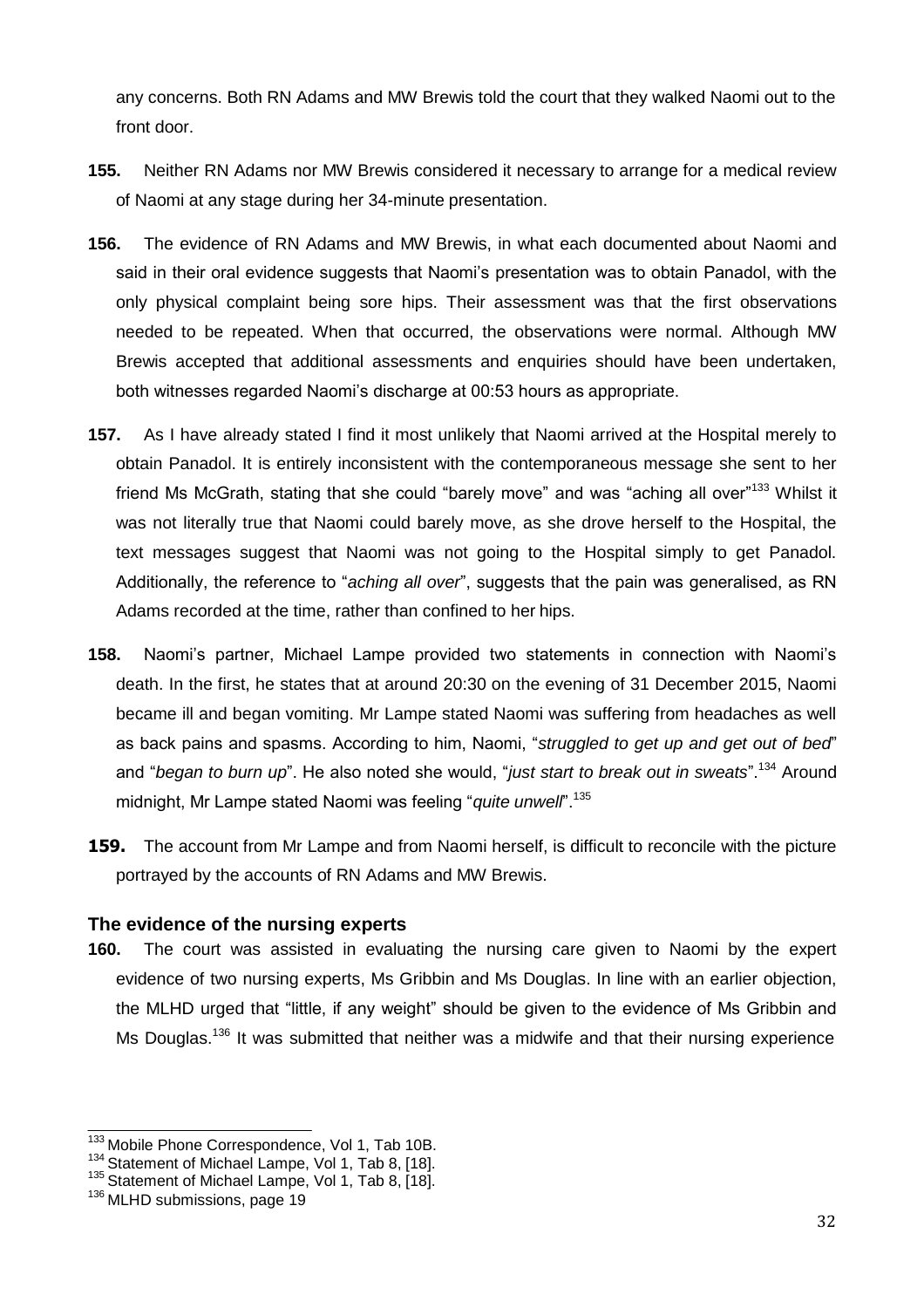was at larger institutions, not recent enough or of the wrong sort. This concern was also raised by legal representatives for RN Brewis, RN Adams and RN O'Sullivan.<sup>137</sup>

- **161.** I have had the opportunity to review both practitioners curriculum vitae. I note that Ms Gribbin has had training and supervisory involvement with respect to midwives. I note that Ms Douglas has experience in clinical governance and in clinical practise. I am comfortable that their training and experience is useful to the court. I note that their evidence is, in important respects, consistent with the evidence of the Emergency Physicians retained.
- **162.** With respect to the vital signs recorded at 00:20 hours, for respiratory rate, oxygen saturations, pulse, blood pressure and temperature, as well as the history recorded by RN Adams at that time, Ms Douglas said she would be concerned about the blood pressure reading of 90/50 and also the heart rate reading of 120bpm. She was also concerned about the presentation itself, with respect to generalised aches and pains in a pregnant woman. Ms Douglas said there are so many possibilities about what could be causing those symptoms and some could be quite serious. She said that she would want to know a little more about the generalised aches and pains, as that description is very non-specific. <sup>138</sup>
- **163.** Ms Gribbin agreed with Ms Douglas' opinions, stating that the observations taken were not reassuring. Ms Gribbin also agreed that given that Naomi was six months pregnant, and had presented with aches and pains, that needed to be investigated. <sup>139</sup>
- **164.** Both Ms Douglas and Ms Gribbin remained concerned about the heart rate, low blood pressure and the pain that was recorded, notwithstanding RN Adams' evidence that Naomi at that time, *"looked well",* in her face and her body overall. She looked *"blossoming from pregnancy".* Both experts said their answer with respect to concerns about the elevated heart rate, the low blood pressure and the pain, remained the same, even with RN Adams' account of what she observed clinically.<sup>140</sup>
- **165.** Both experts were asked about the action taken of repeating the observations fifteen minutes after the first set. Ms Douglas said that was one appropriate action, but was not sufficient. There should have been a longer period of observations and a medical officer should have been notified. Ms Gribbin agreed. <sup>141</sup>
- **166.** The observations taken by RM Brewis at 00:35 hours were commented on by Ms Douglas and Ms Gribbin. They did not consider the vital signs at that time to be reassuring. Ms Gribbin said that the pulse rate had come down slightly, but the blood pressure had not changed. She

<sup>&</sup>lt;sup>137</sup> Submissions on behalf of RNs, page 4

 $138$  Transcript 13/3/19, page 8, lines 18 onwards

<sup>&</sup>lt;sup>139</sup> Transcript 13/3/19, page 9, line 1 onwards

 $140$  Transcript 13/3/19, page 10, line 10 onwards

 $141$  Transcript 13/3/19, page 10, line 35-48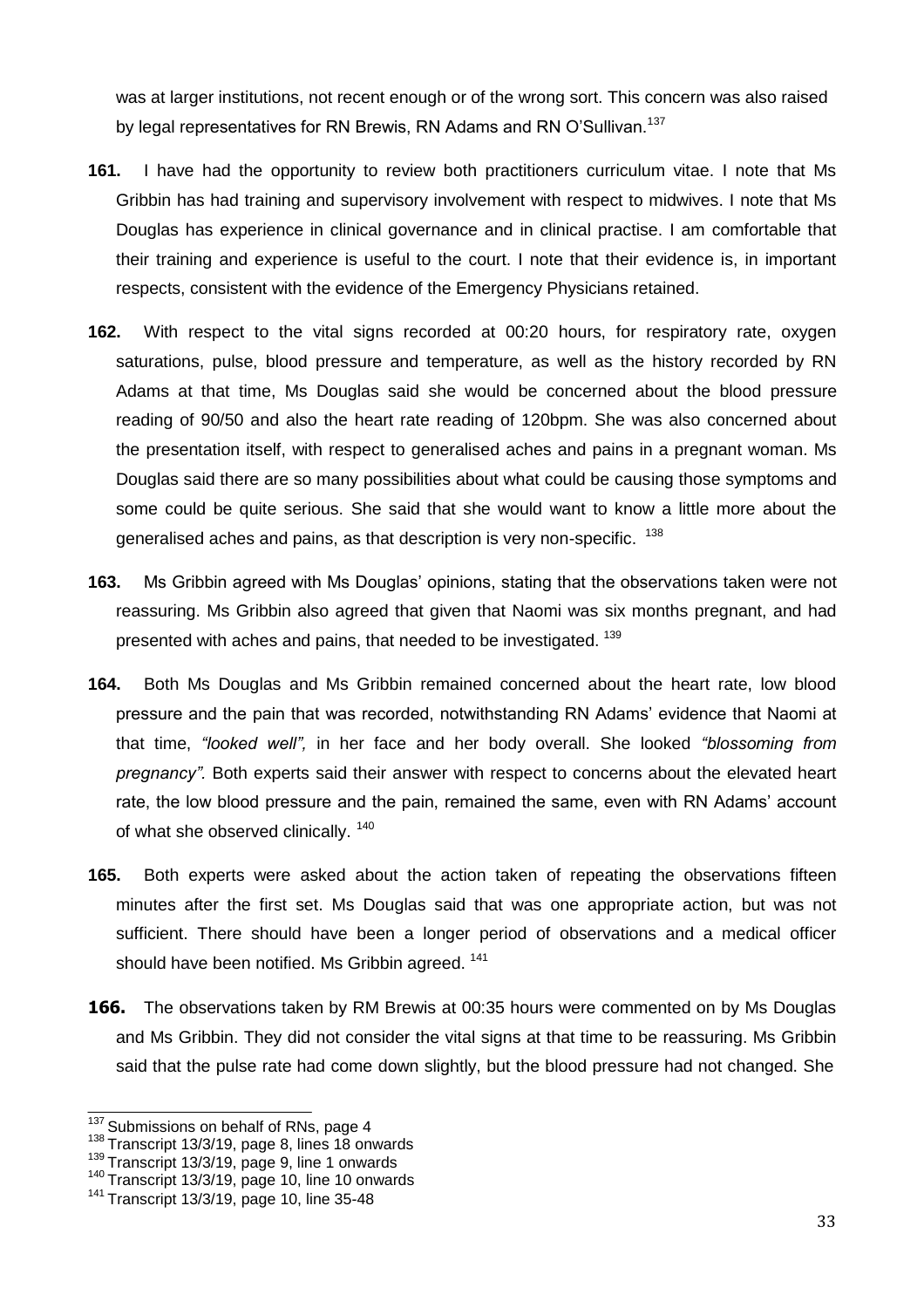later said there had been a minor variation in blood pressure. Both accepted that pregnancy could change the blood pressure and also the pulse.

- **167.** An adequate period of observation of a patient in ED is important to determine whether vital signs are trending upward or downward over time. A single set of repeat observations in a short time frame is not sufficient to determine whether the condition of the patient was stable, or whether it was trending to a safe position or alternatively trending downwards.<sup>142</sup> Both Ms Gribbin and Ms Douglas agreed that the second set of observations were in the white zone. They agreed on the numbers alone, there was a slight improvement from the first set. Ms Gribbin said, "*not enough to make me discharge someone*". <sup>143</sup>
- **168.** Ms Gribbin said she would expect someone to be kept for a minimum of four hours, but that would depend upon how the observations were after that time, if that pain settled and after being seen by a doctor. She said it was, *"A bit difficult to say exactly how long she should have been kept".* Ms Douglas did not identify a period of observation for which Naomi should have been kept, but said that in her view, it was inappropriate to discharge Naomi at 00:53 hours. Ms Douglas said that further assessments were necessary at that time, given the symptoms and vital signs with which Naomi presented.<sup>144</sup>
- **169.** Both Ms Gribbin and Ms Douglas were asked whether their view remained the same, given the evidence from RN Adams at 00:53 hours, that Naomi was conversing well with staff and was happy to go home and sleep. Both indicated their view that discharge was inappropriate at that time, remained the same. <sup>145</sup>
- **170.** With respect to a pain score, both witnesses agreed that a pain score was required as a part of a more comprehensive pain assessment. That should have been done because pain was one of her presenting symptoms. It is appropriate to assess pain as a score out of ten.<sup>146</sup>
- **171.** Ms Douglas and Ms Gribbin said that Naomi ought to have been seen by a doctor, regardless of the assessment made by Dr Golez on 17 December 2019, that Naomi had a high-risk pregnancy. They both said that *if* there had been an alert in place (to the effect *"patient with complex medical needs, please call for MO review if she represents*"), it was an instruction that should be followed even if the nurses did not consider that there was a more serious illness present.
- **172.** Ms Gribbin said given that Naomi was six months pregnant and had aches and pains, that it was mandatory that she be seen by a medical officer, before being discharged. Ms Gribbin

 $\frac{142}{142}$ Transcript 13/3/19, page 26, lines 18-28

<sup>143</sup>Transcript 13/3/19, page 51, line 4-5

<sup>144</sup>Transcript 13/3/19 ,page 13, lines 15-29

 $145$  Transcript 13/3/19, page, lines 31-43

 $146$  Transcript 13/3/19, page 14, lines 35 onwards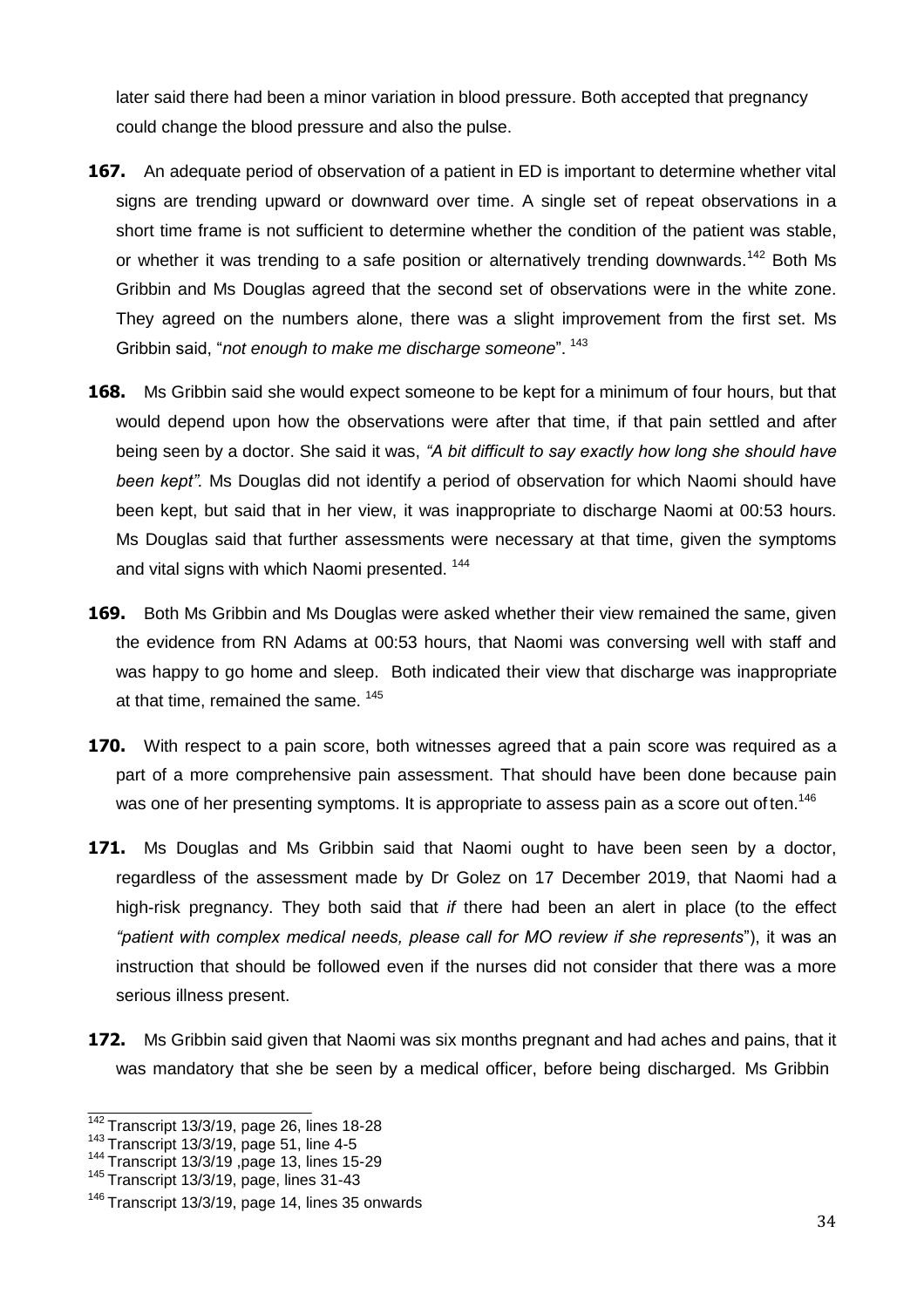said that the period for which Naomi was in the ED needed to be longer, *"34 minutes is… just not adequate".* Ms Douglas said that in Naomi's case, there was, "*no real diagnostic information other than two sets of vital signs*". She said that longer period of observations should have occurred without specifying the number of hours required, "*but certainly longer than the time that she was there".* <sup>147</sup>

- **173.** Both Ms Douglas and Ms Gribbin were of the view that there was in fact no investigation of the presenting complaints of generalised aches and pain, by the nursing staff. When Naomi left the Hospital, both agreed there was no understanding of what had caused Naomi's pain and what likely symptoms or progress she might have experienced when Naomi left. Accordingly, both Ms Douglas and Ms Gribbin agreed that no assessment that Naomi was safe for discharge had been made.<sup>148</sup>
- **174.** Both Ms Gribbin and Ms Douglas agreed that history-taking was one of the core competencies in nursing. Similarly, contemporaneously recording the history provided is a core competency. The same is true of the assessment of pain in a patient in ED.
- **175.** Ms Gribbin and Ms Douglas agreed that as part of the provision of emergency care to a pregnant patient, consideration needs to be given to whether fetal observations are needed. Those observations should be taken either by a midwife or by a doctor in a six-month pregnancy patient. Both Ms Gribbin and Ms Douglas in this situation, working in an emergency department, would call a midwife or a doctor to perform fetal observations. <sup>149</sup>
- **176.** In terms of the pain assessment, one should include a history of onset, the locations of the pain and any change in frequency, severity and duration of pain. It ought to include questions about the analgesia being taken, how frequently and what had been taken in the past, prior to the presentation. It would be important to identify whether this presentation was different from earlier presentations. Ms Douglas agreed that pain is a subjective measure, which is why a pain score is taken. It gives a quantifiable baseline for a particular patient so that the nurse can measure if the pain gets worse, or if treatment is administered, then the effectiveness of that treatment. Both agreed that it is one thing to talk about pain but also to look at a patient to see if they're showing evidence of suffering pain.<sup>150</sup>
- **177.** Both agreed that they would expect a registered nurse to drill down into where pains were being felt, where a patient complained of generalised aches and pains.
- **178.** With respect to discharge from ED, Ms Douglas has had experience in hospitals that have local policies setting out "*very specific circumstances*" in which nurses can discharge patients

<sup>147</sup>Transcript 13/3/19, page 30, lines 20-22

 $148$  Transcript 13/3/19, page 32, lines 39-46

<sup>&</sup>lt;sup>149</sup> Transcript 13/3/19, page 23, lines 17-38

 $150$  Transcript 13/3/19, page 48, lines 36-46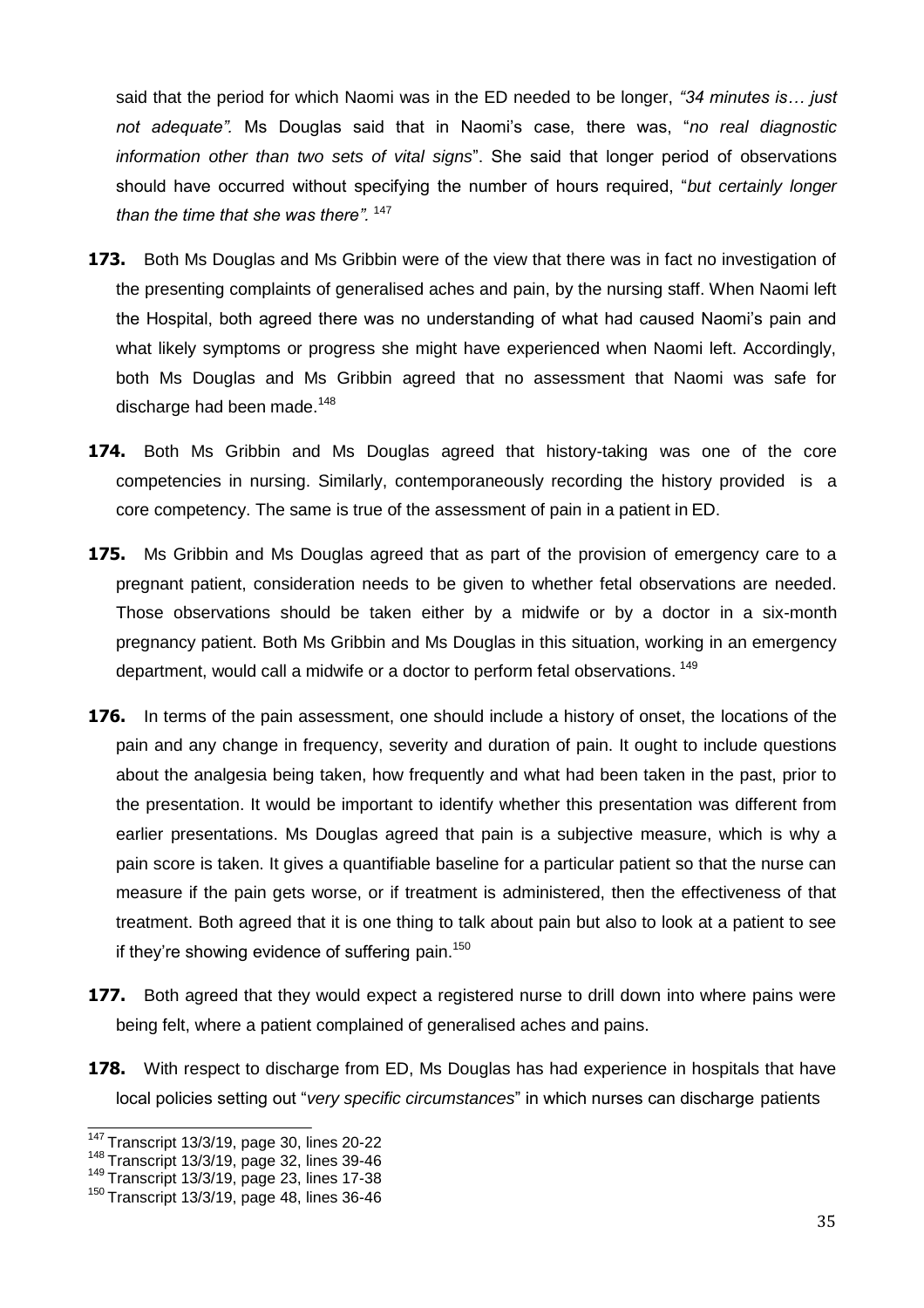without having patients being seen by a medical officer. Such protocols and policies are in writing and identify those matters that can be attended to by a nurse, such as a simple dressing change. Ms Gribbin has had the same experience as Ms Douglas, in that regard. Both agreed that different hospitals around the state have different local protocols as to when doctors need to come in to examine a patient before discharge.<sup>151</sup>

- **179.** Both Ms Douglas and Ms Gribbin agreed that Naomi's repeat presentations to the Hospital should have put the nurses on notice that this may be a high-risk presentation. Both gave evidence of experience where a patient's records might be marked as having a particular risk. In either situation, where the nurse recognises the patient has had repeat presentations, or a doctor has recorded that a particular condition is a high-risk one, both nurses agreed that this mandates medical officer review prior to discharge. It is noted that both considered review by a medical officer was necessary for Naomi regardless of those matters.
- **180.** Ms Gribbin said that it was not sufficient for Panadol to be given at 00:25 hours and a further set of observations to be done at 00:35 hours, to assess the adequacy of the analgesia and any change in presenting complaints. Ms Douglas agreed that it was necessary to undertake further assessment of pain in terms of asking questions, making an assessment of pain scale. Ms Douglas said it was the only way to monitor the effectiveness of the medication. Ms Gribbin agreed.
- **181.** A discharge letter is ordinarily addressed to a patient's GP, when a patient is discharged, according to Ms Douglas. Ms Gribbin said that was also her experience.
- **182.** Ms Douglas was asked about what additional risk factors would be elevated for a patient like Naomi, who was Aboriginal and pregnant, with prior drug history and repeat presentations. Ms Douglas said that these risks associated with pregnancy, could include loss of pregnancy. Additional complications that might be seen are increased risk of bleeding, early labour or a rupture of membrane. She said it is known that Aboriginal people carry "*a higher disease burden*" than non-Aboriginal people. She said she would be cognisant of that fact and that a young woman felt unwell enough to take herself alone to an emergency department after midnight on New Year's Eve. 152
- **183.** Whilst RN Adams said it did not cross her mind that someone must be feeling pretty bad to come to an emergency department on New Year's Eve, Ms Douglas described that fact, "*in itself was a red flag for me*". She would have turned her mind to a pregnancy related complication, but infection would have crossed her mind also. A vital observation on the border

 $151$  Transcript 13/3/19 page 40, lines 8-16

<sup>152</sup>Transcript 13/3/19, page 35, line 37-39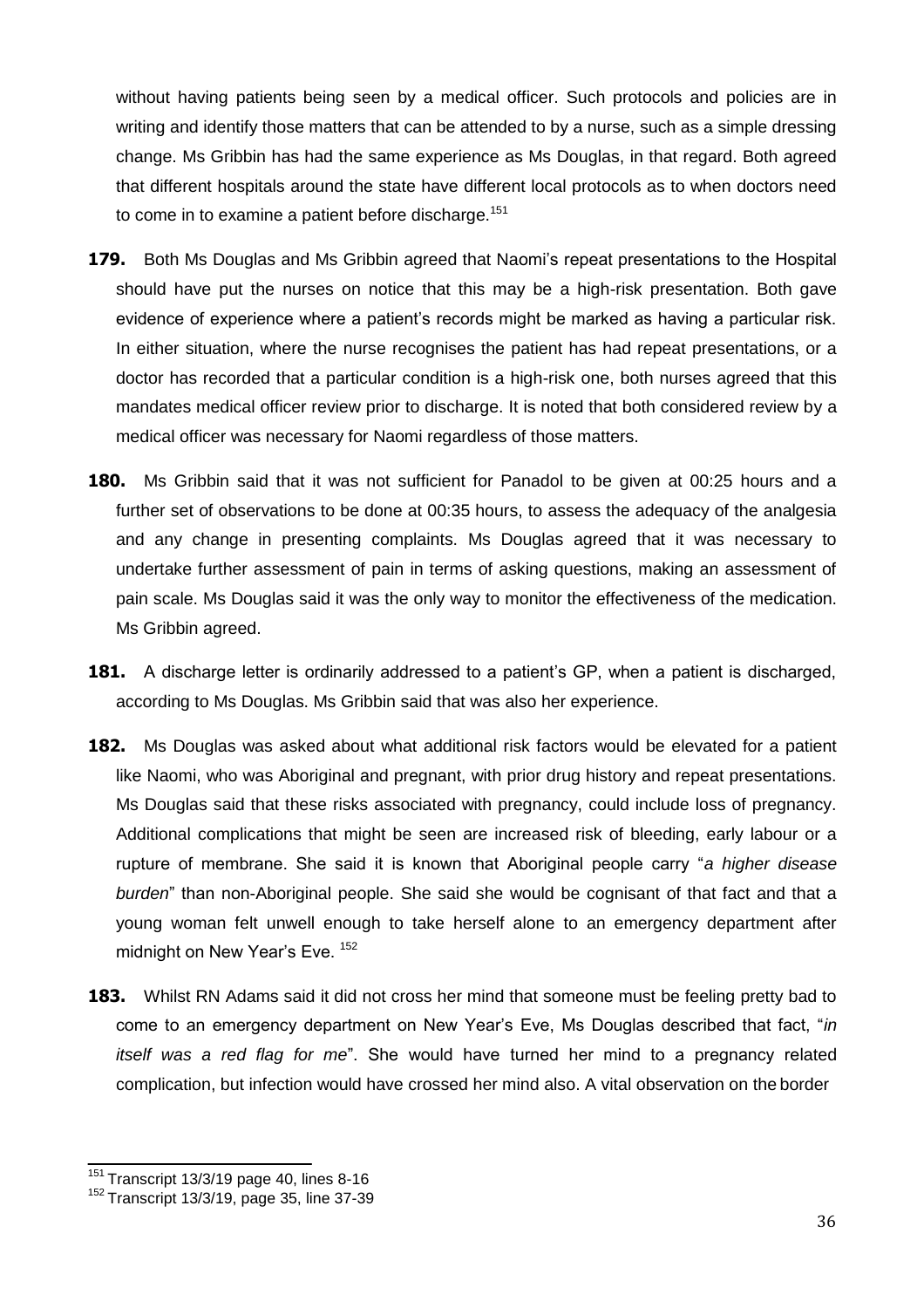of the yellow zone would have caused her to have a higher index of suspicion. She would have called for medical review.

- **184.** Ms Gribbin agreed that whilst a nurse would want to tell a patient to come back if there is any further concern, she said that the patient also needs specific advice as to pain, temperature, feeling or whatever. Ms Douglas also said she would give advice of specific issues to look out for and accepted she would say to a patient to come back if they had any other concerns.
- **185.** It is known that Naomi did not like going to the Hospital. There is a substantial amount of evidence recorded and reported to that effect. There is evidence that Naomi did not consider that she was receiving adequate care at Tumut Hospital, most notably in the contemporaneous entry in the Progress Notes recorded by Dr Elliott at Calvary Hospital on 18 December 2015. It would not be surprising if she had low expectations of the care she would receive, given her prior experience. On the other hand, Naomi does not appear to have been vomiting at that time and she may have attempted to "put a brave face" on her condition.
- **186.** Having reviewed all the evidence I am satisfied that had there been more curiosity and inquiry involved by those caring for Naomi at the time of her presentation, a fuller picture of her condition may have emerged. A pain scale, a fuller history, and further investigation about the reason for her generalised pain and attendance at Hospital would have assisted in patient care and patient safety. In my view, advising and encouraging Naomi to stay for a longer observation period and consideration of medical review would also have assisted. The court was told that the Hospital was not particularly busy or stretched that evening. Curiosity in a safe environment may have kept Naomi long enough for swift and appropriate intervention when her condition did not improve.

# <span id="page-36-0"></span>**The evidence of the expert emergency physicians**

**187.** As has been stated, Naomi was not reviewed by an emergency doctor during her presentation to Tumut Hospital in the early hours of 1 January 2016. Tumut Hospital is a small facility. As at 1 January 2016, a number of general practitioners (approximately 9-10) worked in the capacity of visiting medical officers at the Hospital,<sup>153</sup> and there were therefore times when only nurses, and no doctor, would be staffing the Hospital. At those times, nurses in the Emergency Department could call an on-call doctor, or speak to one in Wagga Wagga, to request a medical officer review of a patient.<sup>154</sup> This was the case on 1 January 2016, when Naomi presented after midnight. RN Adams stated that Dr Curnow was the on-call doctor

 $153$  Transcript, 15/3/19, page 48, line 33

 $154$  Transcript, 15/3/19, page 43, line 20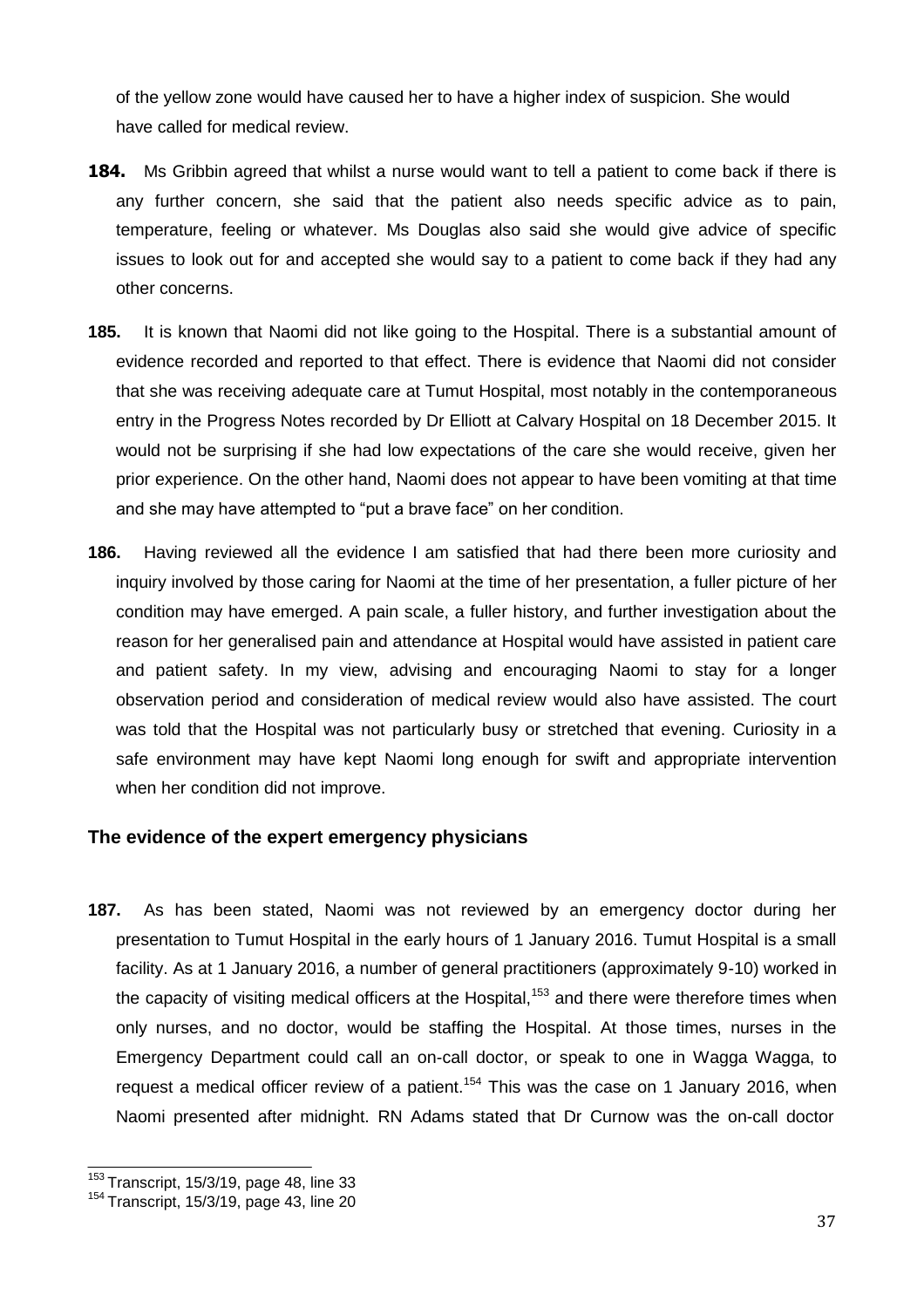overnight on 31 December 2015, and that he was two minutes away.<sup>155</sup> RN Adams stated that at no time on 1 January 2016 did she consider it necessary to call the doctor, as Naomi was "clinically well." She stated that the fact that this was New Year's Eve made no difference to whether she would call the doctor at home.<sup>156</sup> MW Brewis said that she also did not think she needed to call the doctor when attending to Naomi on 1 January 2016.<sup>157</sup> She denied that it would have been a matter of any inconvenience to call a doctor in the middle of the night.<sup>158</sup>

- **188.** The court was assisted by the expert evidence of two emergency doctors, Dr Tyler and Associate Professor Greenberg. They gave useful concurrent evidence, having had the opportunity to review all the medical records.
- **189.** The expert Emergency Physicians were taken to the vital signs recorded on the SMOC at 00:20 hours.<sup>159</sup> They were asked what features of those vital signs would each consider to be concerning or reassuring for the presence or absence of a more serious illness. Dr Tyler said that, "*Naomi was afebrile and her respiratory rate of 18 was in the normal range and was reassuring*". The heart rate of 120, she considered abnormal, "*too fast*".<sup>160</sup> The blood pressure she considered too low. In those circumstances, Dr Tyler would expect an extended observation after those vital signs have been obtained and she would expect a medical officer review. Associate Professor Greenberg agreed that the pulse was high at 120 and the blood pressure was "*on the low side*". <sup>161</sup>
- **190.** In light of the history that RN Adams recorded, containing the note, *inter alia*, of "*generalised aches and pain"*, Dr Tyler did not consider that to change her opinion. She said the pulse rate was very high and "*stands on its own*".<sup>162</sup> Whilst she accepted that RN Adams' clinical observation, "*looks well*" is a very important part of the assessment, she added that people could look well and be very sick. Associate Professor Greenberg did not agree with the opinion about the vital signs standing alone, but rather said that, "*the worry is persistent tachycardia"*, if it stays persistently high. He agreed that, "*120 bpm was of concern but what is important is it comes down or not*". <sup>163</sup>
- **191.** The experts were taken to the next set of observations, taken at 00:35 hours. Associate Professor Greenberg said that the blood pressure was still a little low but that could be explained by the pregnancy. Dr Tyler agreed that the heart rate going from 120 to 105 was reassuring, but not sufficient. She thought the blood pressure remained low. She added that it

 $155$  Transcript, 17/9/18, page 48, line 18

<sup>&</sup>lt;sup>156</sup> Transcript 18/9/18, page 24, lines 20-40

<sup>157</sup>Transcript 18/9/18, page 117, line 38

<sup>&</sup>lt;sup>158</sup> Transcript, 18/9/18, page 117, lines 40-45

<sup>&</sup>lt;sup>159</sup> Transcript 13/3/19, page 78, line 46 onwards

 $160$  Transcript 13/3/19, page 79, line 14

 $161$  Transcript 13/3/19, page 79, line 30

<sup>&</sup>lt;sup>162</sup> Transcript 13/3/19, page 80, line 1-2

 $163$  Transcript 13/3/19, page 80, line 26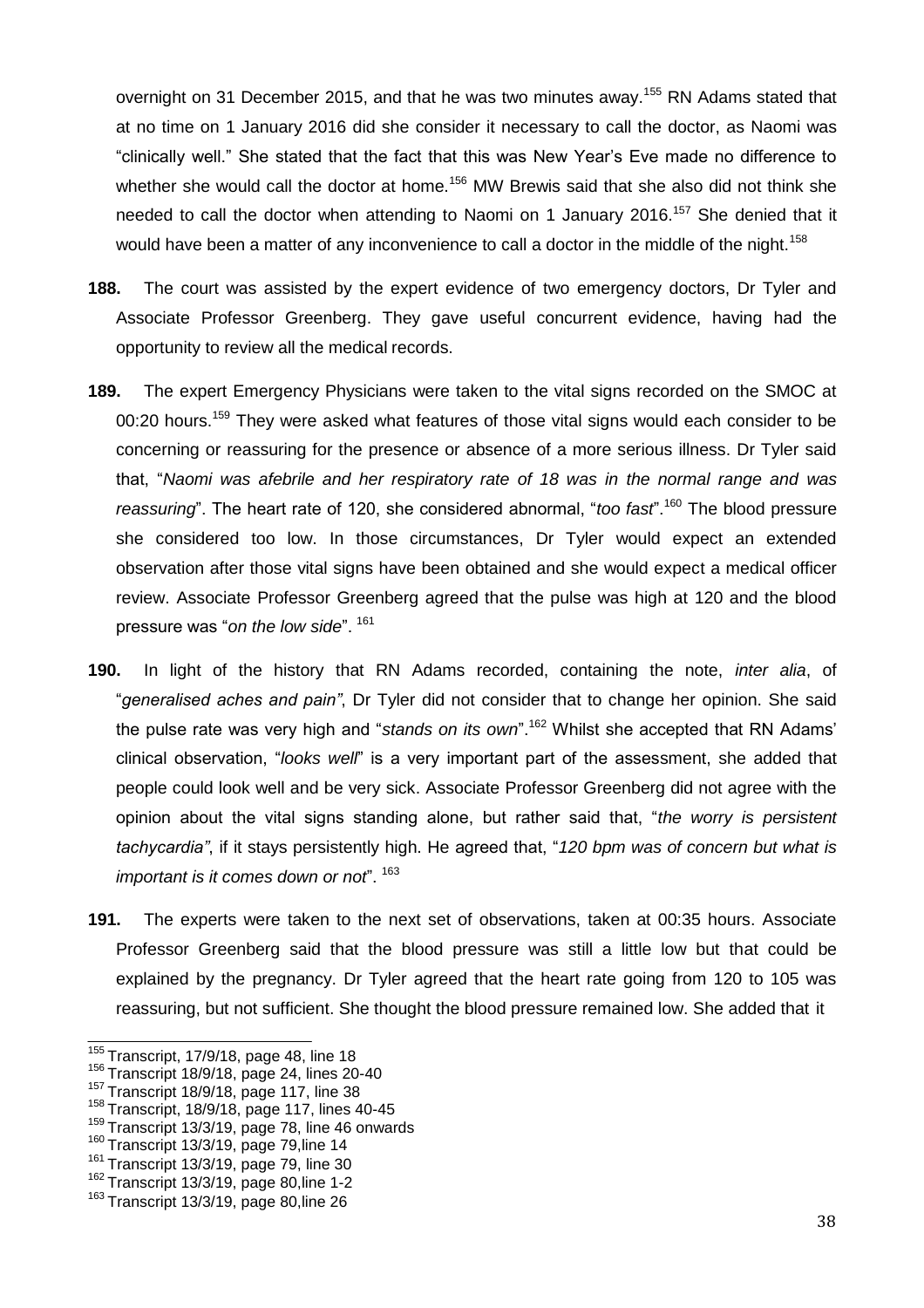is useful to obtain the patient's old notes and compare blood pressure readings from previous observations. That would give a broader understanding of Naomi's presentation, while waiting for the Panadol to take effect.<sup>164</sup> Associate Professor Greenberg did not disagree with Dr Tyler about seeking out the records.

- **192.** Dr Tyler and Associate Professor Greenberg were asked about the note that RN Adams recorded prior to discharge, in light of the vital signs and whether discharge at 00:53 hours was appropriate. Dr Tyler said, "*I think probably not*".<sup>165</sup> She considered a longer period of observations was required at that time. In his evidence, Associate Professor Greenberg initially said it would not seem unreasonable to send her home if the patient was happy to go home but revised this opinion as set out further below.
- **193.** Associate Professor Greenberg thought that fetal heart should have been checked, as well as palpation of the abdomen. Dr Tyler agreed with those opinions. <sup>166</sup>
- **194.** Dr Tyler said when there has been a heart rate of 120 and a blood pressure that's "*saggy*", an hour would be very reasonable as a period of observation. Associate Professor Greenberg said (specifically in relation to the heart rate and blood pressure) that it was hard to make a rule like that, because "*it just depends*".<sup>167</sup> Dr Tyler added that she thought a longer period of observation necessary when there have been abnormal vital signs and whilst the context is important, a six months' pregnant woman with a heart rate of 120, a blood pressure lower than normal, would not have only mandated a longer period of observation but would also have mandated a medical officer review.
- **195.** Associate Professor Greenberg agreed that there was no investigation or diagnosis undertaken of the source of the generalised pain that was recorded by RN Adams. Dr Tyler agreed. Dr Tyler added that more should have been done to determine the source of the generalised aches and pain. Associate Professor Greenberg also accepted that more should have been done. Both agreed with the proposition that it was important to record history taken contemporaneously and then repeat the observations, with further history. They agreed that doing so was necessary to obtain a picture in a linear fashion, in order to understand whether there had been improvement or deterioration or any change in the character of the symptoms.<sup>168</sup>
- **196.** Both experts agreed that there ought to have been a pain assessment, involving a pain scale as part of the overall pain assessment. Both agreed that within the administration of analgesia at 00:25 hours, fifteen minutes would not be sufficient time to comprehend whether

 $164$  Transcript 13/3/19, page 82, lines 47-50

<sup>165</sup>Transcript 13/3/19, page 83, line34

 $166$  Transcript 13/3/19, page 87, line 19

 $167$  Transcript 13/3/19, page 88, line 9-40

<sup>&</sup>lt;sup>168</sup> Transcript 13/3/19, page 97, line 1-11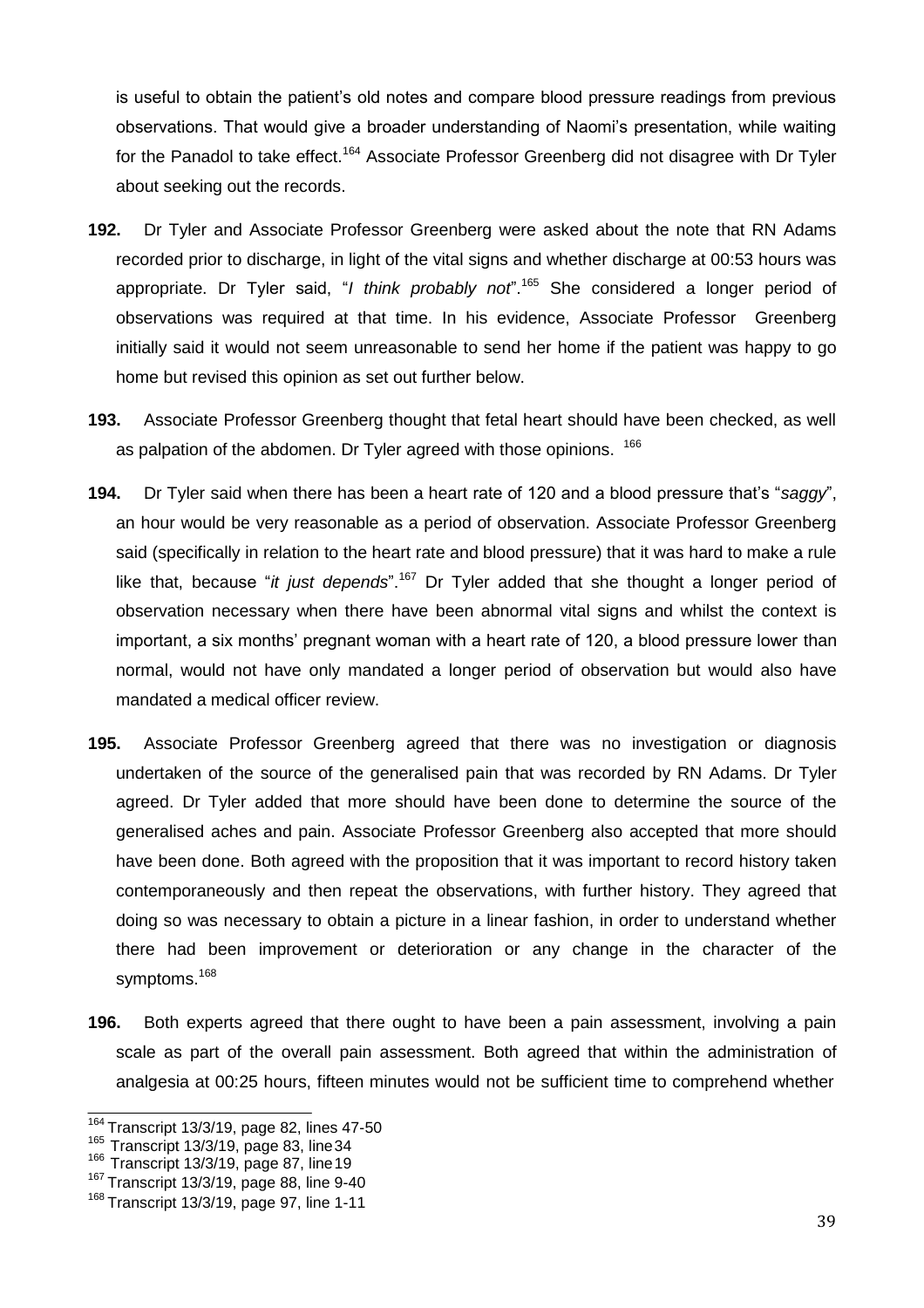the analgesia had been effective to deal with the complaints of pain. Both agreed that it was necessary to repeat the process of questioning to try and elicit what the pain and presentation was at the time. Associate Professor Greenberg, in light of that, said that doing so made "*perfect sense*" and "*she should have been kept for longer*". <sup>169</sup> Dr Tyler agreed.

- **197.** With respect to how long Naomi should have been kept in ED, Associate Professor Greenberg indicated that it would be half an hour to one hour to assess the effect of 1mg of Panadol, given at 00:25 hours. Dr Tyler said that, "*it takes half an hour before Panadol starts working.* At that point, it would be necessary to reassess her pain, according to Associate Professor Greenberg. 170
- **198.** Both doctors accepted that a patient with generalised aches could have the flu or could be the beginning of sepsis.  $171$
- **199.** Associate Professor Greenberg said that, "*looks well*" is part of the decision process, but agreed that the decision could not be made purely by reference to her looking well. Dr Tyler did not think that Naomi looking well was a sufficient basis for discharge.
- **200.** At one point in his evidence, Associate Professor Greenberg indicated that his contention was that the combination of white zone readings and the perception of the nurses at the time, looking prospectively, it was appropriate to discharge. Associate Professor Greenberg clarified his opinion in that regard and stated that if analgesia was given, then it was necessary to wait to see if it worked and from that point of view Naomi should have stayed in ED longer.<sup>172</sup>
- **201.** Dr Tyler said that had Naomi been observed for longer, it would have maximised the ability to pick up deterioration.<sup>173</sup>
- **202.** I am satisfied that Naomi did not have a sufficient assessment of her pain, that Naomi should have remained in the ED longer to permit a proper assessment of her pain after she had been given Panadol and that her records ought to have been checked in the ED to learn more about her presentation and history.
- **203.** With respect to the issue of calling for medical review, Dr Tyler and both the nursing experts said that Naomi should have been seen by a doctor before discharge. Associate Professor Greenberg in his oral evidence did not express clear agreement or clear disagreement with that proposition. Nevertheless, I am satisfied that best practice would have involved a medical review. At the very least, a doctor should have been contacted by telephone for advice and management.

 $\overline{169}$ Transcript 13/3/19, page 98, lines 8-22

 $170$  Transcript 13/3/19, page 98, line 38-40

 $171$  Transcript 13/3/19, page 99, lines 23-31

<sup>172</sup> Transcript 13/3/19, page 110, lines 38-43

<sup>&</sup>lt;sup>173</sup> Transcript 13/3/19, page 120, lines 35-36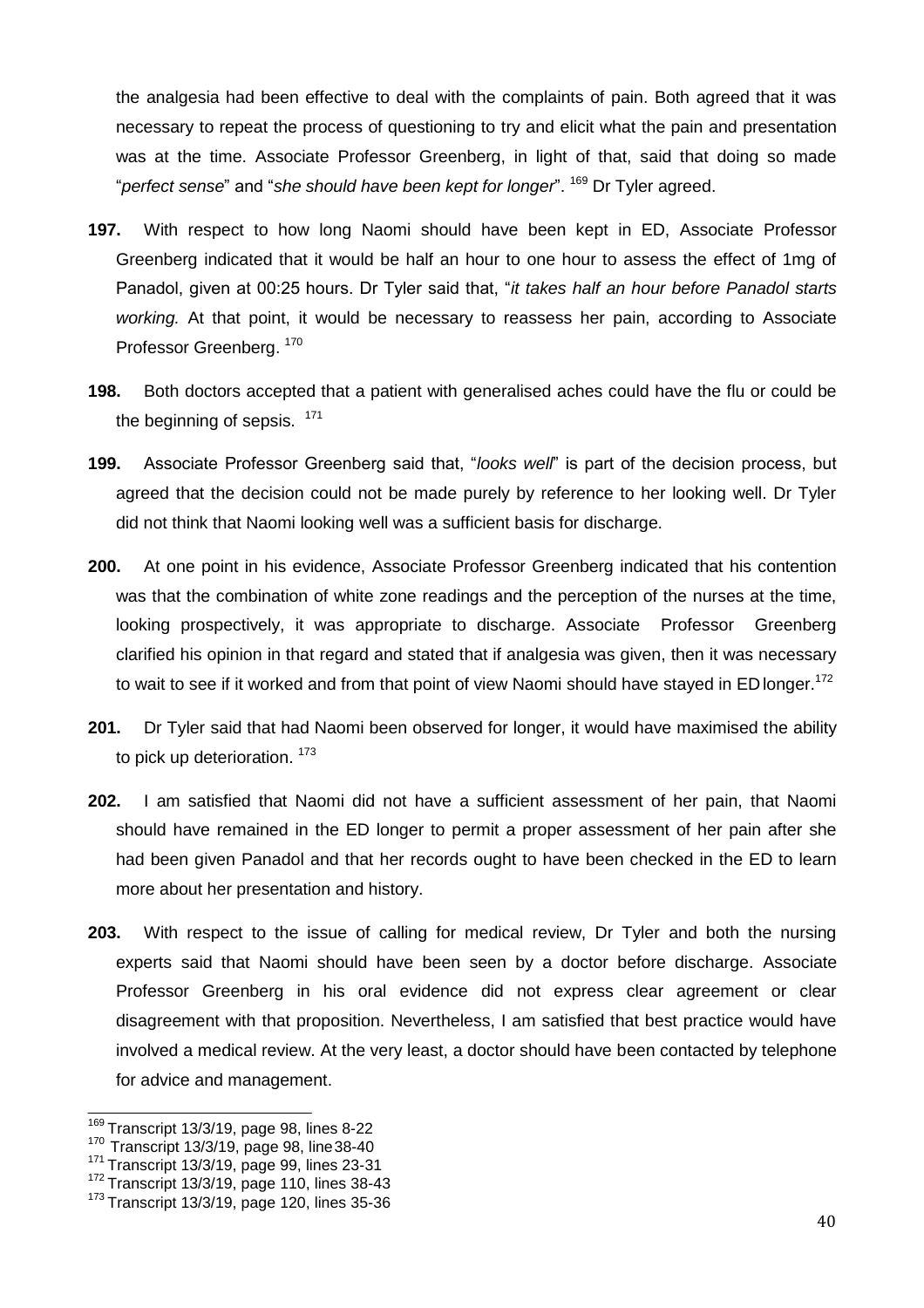### <span id="page-40-0"></span>**What happened after Naomi left Tumut Hospital?**

- **204.** It appears that Naomi drove herself home from Tumut Hospital. It is clear that her symptoms persisted and became worse. Mr Lampe was surprised to see her home. According to Mr Lampe, Naomi told him they would only give her Panadol at the Hospital so she came home.<sup>174</sup> Naomi returned to bed. According to Mr Lampe, Naomi was still unwell, vomiting and unable to keep anything down. Later that morning, Mr Lampe found Naomi had fallen to the floor and lost control of her bowels.<sup>175</sup> He stated that upon helping Naomi to the shower he noticed she was "*quite warm*".<sup>176</sup> He stated that "*she couldn't get into the shower and* sat on the floor at the door".<sup>177</sup> After around 15 or 20 minutes, Mr Lampe helped Naomi move to a lounge and around this time Naomi stated she could not feel her legs.<sup>178</sup>
- **205.** Also that morning, Naomi's cousin Talea Bulger visited Naomi to drop off some teabags, having received a telephone call from Naomi at about 11 or 11:30am. Ms Bulger described Naomi when Ms Bulger arrived that morning as "*hunched over and could not straighten up*".<sup>179</sup> Ms Bulger also stated that Naomi told her she had been vomiting and that her "*head and hips were still in pain*".<sup>180</sup> Ms Bulger said Naomi was "*sweaty and pale*". Ms Bulger left and later returned.
- **206.** At about 13:30, Naomi called Ms Bulger and asked her to come over to the house.<sup>181</sup> When Ms Bulger arrived, Naomi was on the lounge. Shortly after Ms Bulger arrived, Naomi began having what appeared to be a seizure. Mr Lampe and Ms Bulger commenced CPR and an ambulance was called at 14:25.<sup>182</sup>
- **207.** Upon reaching hospital, Naomi was triaged at 14:57 and RN Kellie O'Connell recorded the triage presenting information as "*unresponsive, seizure, not breathing*". Attending doctors included Dr Curnow and Dr Golez. The Progress Notes record that CPR was ceased at 1508 and Naomi was pronounced deceased.<sup>183</sup>
- **208.** It appears that by the time Naomi returned to Hospital, she was already *in extremis*. There is nothing to suggest the quality of her care at this point affected her chances of survival, it was by then too late. I am satisfied on the evidence before me that, by that time, Naomi had already lost confidence in Tumut Hospital. Exactly how that factored into her decision not to

 $174$  Statement of Michael Lampe, Vol 1, Tab 8, [19]

<sup>&</sup>lt;sup>175</sup> Statement of Michael Lampe, Vol 1, Tab 8, [20]

<sup>176</sup> Statement of Michael Lampe, Vol 1, Tab 8, [20]

<sup>177</sup> Statement of Michael Lampe, Vol 1, Tab 8, [20]

 $178$  Statement of Michael Lampe, Vol 1, Tab 8, [21]

<sup>179</sup> Statement of Talea Bulger, Vol 1, Tab 9,[18]

<sup>180</sup> Statement of Talea Bulger, Vol 1, Tab 9,[18]

<sup>&</sup>lt;sup>181</sup> Statement of Talea Bulger, Vol 1, Tab 9,[19]

<sup>182</sup> Ambulance Electronic Medical Record, Vol 1, Tab 13

 $183$  Vol 3, Tab 41.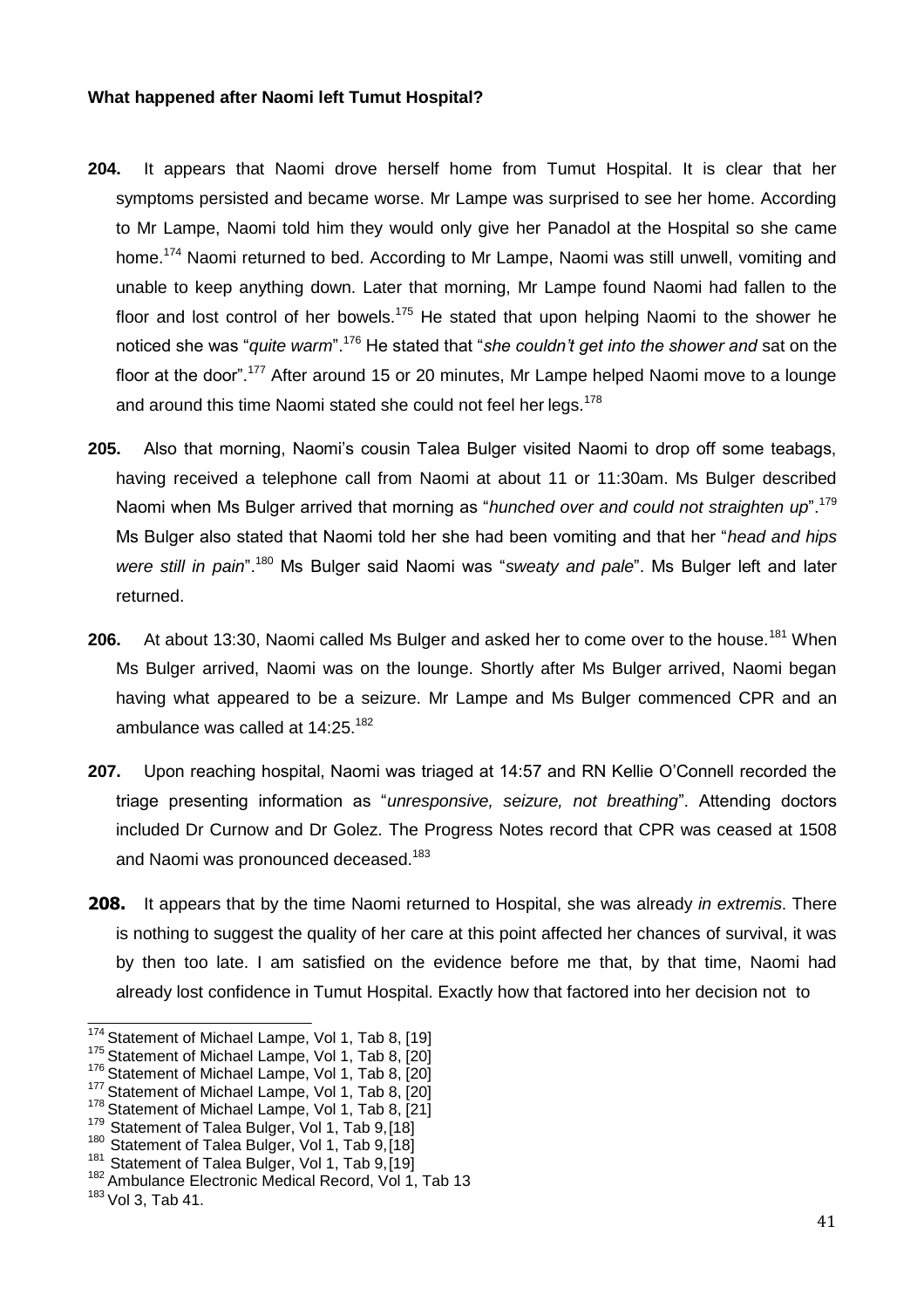return to the Hospital as her conditioned worsened on 1 January 2016 is difficult to determine with any precision. However in my view it is most likely that her experience of care in the early hours of that morning was a factor in her delayed representation later that day.

**209.** Once Naomi had died, the care that the Hospital provided to her family was not compassionate or appropriate.<sup>184</sup>

### **The evidence of Associate Professor David Andresen**

- **210.** Naomi had experienced complex symptoms over a long period of time. She had been diagnosed with both infection, marijuana related vomiting and more recently *Hyperemesis Gravidarum.* It was necessary to examine whether any of her prior conditions were in any way related to her final illness. In particular it was necessary to rule out any possible connection between Naomi's *Helicobacter pylori* and the *Neisseria meningitides* which ultimately caused her death. For this reason, the court sought the assistance of an infectious diseases expert.
- **211.** Associate Professor Andresen said there is no evidence of any relationship between *H. pylori* infection or Naomi's chronic gastrointestinal symptoms or disorders and *Neisseria meningitides*. 185
- **212.** The causal relationship between Naomi's *Helicobacter pylori* ('*H. Pylori'*) and the symptoms of nausea, vomiting and pain cannot be known on the balance of probabilities. Nor can it be said that *H. pylori* was the cause of her ongoing pain. Naomi did not have a documented completion of a test of cure examination. It cannot therefore be determined whether her symptoms continued once that was eradicated (if it was), and therefore whether *H. pylori* was the cause. <sup>186</sup> Meningococcal sepsis is an extremely serious illness but is treatable. Associate Professor Andresen said many antibiotics that are widely available will be effective if given sufficiently early.<sup>187</sup> Effective antibiotics include benzyl penicillin and cefotaxime and ceftriaxone. Associate Professor Andresen agreed that Neisseria meningitides would have been present when Naomi first presented on 1 January 2016.
- **213.** Where a patient develops symptoms of meningococcemia and presents to hospital, they are assessed, the diagnosis is either made or suspected and antibiotics are commenced in that clinical environment. Other measures would also occur in that setting. Resuscitation and physiological support are an important part of sepsis care. Associate Professor Andresen said these can even be perhaps more important than correct antibiotic therapy. If a patient is in a

<sup>&</sup>lt;sup>184</sup> Transcript, 15/3/19, page 64, lines 20-25; Exhibit 1, Vol 1, Tab 10, Annexure A, pages 2-3

<sup>185</sup> Transcript 13/3/19, page 4,37-47

 $186$  Transcript 13/3/19, page 2, lines 41-47

 $187$  Transcript 13/3/19, page 8, line 45-49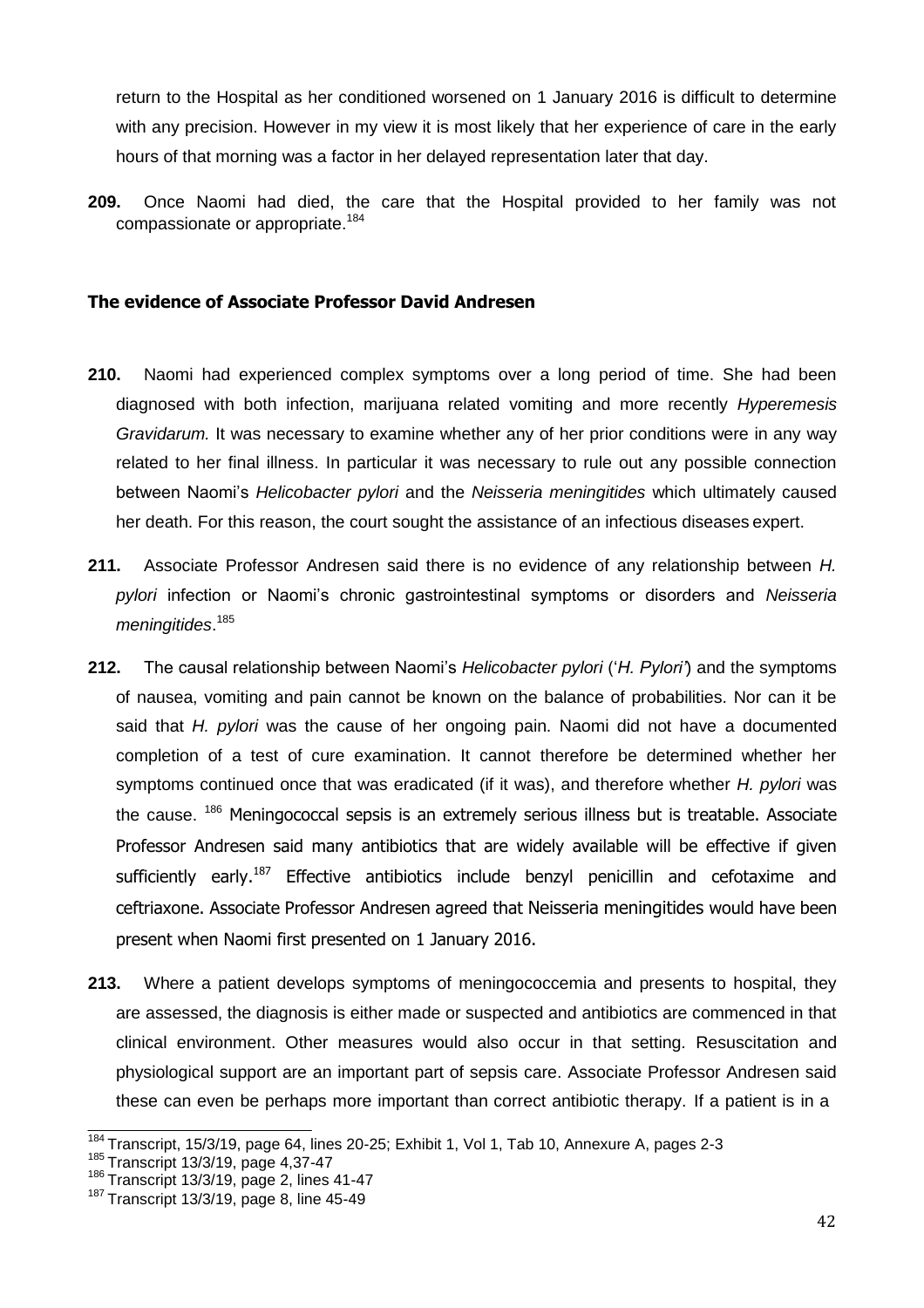clinical environment, all those things can start to happen. I accept his opinions as to the above matters.

- **214.** A sudden change in blood pressure can be a sign of sepsis but can also be a sign of other clinical concerns. In retrospect, Associate Professor said he was certain that Naomi's relative hypotension was due to early sepsis at the time of her presentation. Total body pain or aches and pains all over can be part of a subacute meningococcemia. There is no typical pain of meningococcemia.
- **215.** It is important to note that both MW Brewis and RN Adams told the court they were familiar with the SEPSIS KILLS Policy and had received training in sepsis at Tumut Hospital.<sup>188</sup> However, the signs they saw did not trigger a specific concern in this regard.
- **216.** Associate Professor Andresen said it is not clear whether Naomi had a subacute septic process or a fulminant septic process. He said it is an open question, whether Naomi had a first phase of meningococcemia or whether it was an unrelated illness at the time Naomi reported a fever illness just before Christmas. Meningococcemia does not tend to be a disease that spontaneously remits, but he could not exclude that as a possibility. He considered, however, the fever before Christmas was probably an unrelated illness.
- **217.** To exclude the presence of sepsis, the sepsis workup involves physical examination, physiological parameters, blood examination, parameters like lactate and inflammatory indices' like c-reactive protein. It involves specific microbiological testing such as blood cultures. There is a need to make a judgment call while waiting for blood results, whether the patient is sufficiently concerning for sepsis to commence antibiotic therapy, which is not itself without risk. There is no doubt that antibiotics were available that would have been effective against the micro-organism.
- **218.** Associate Professor Andresen said that he regards the risk trajectory for an individual to be "*unknowable"<sup>189</sup> .* However, you can look at an individual patient and identify some aspects of what goes in their favour and some that do not. Being young is a good prognostic factor for recovery for most infections and meningococcal sepsis in particular. Meningococcal is not one of the classic infections of pregnant women but it is plausible that Naomi's risk for *Neisseria meningitides* was slightly increased by pregnancy, an increase of, "*something like 20-30% above the population baseline risk*". <sup>190</sup>
- **219.** In terms of Naomi's chance in surviving, Associate Professor Andresen did not know how to tease that out in terms of her ability to respond to antibiotics. Associate Professor Andresen

 $188$  Transcript 18/9/18, page 108, line 32 onwards and elsewhere

 $189$  Transcript 13/3/19, page 9, line 36

 $190$  Transcript 13/3/19, page 5, lines 20-35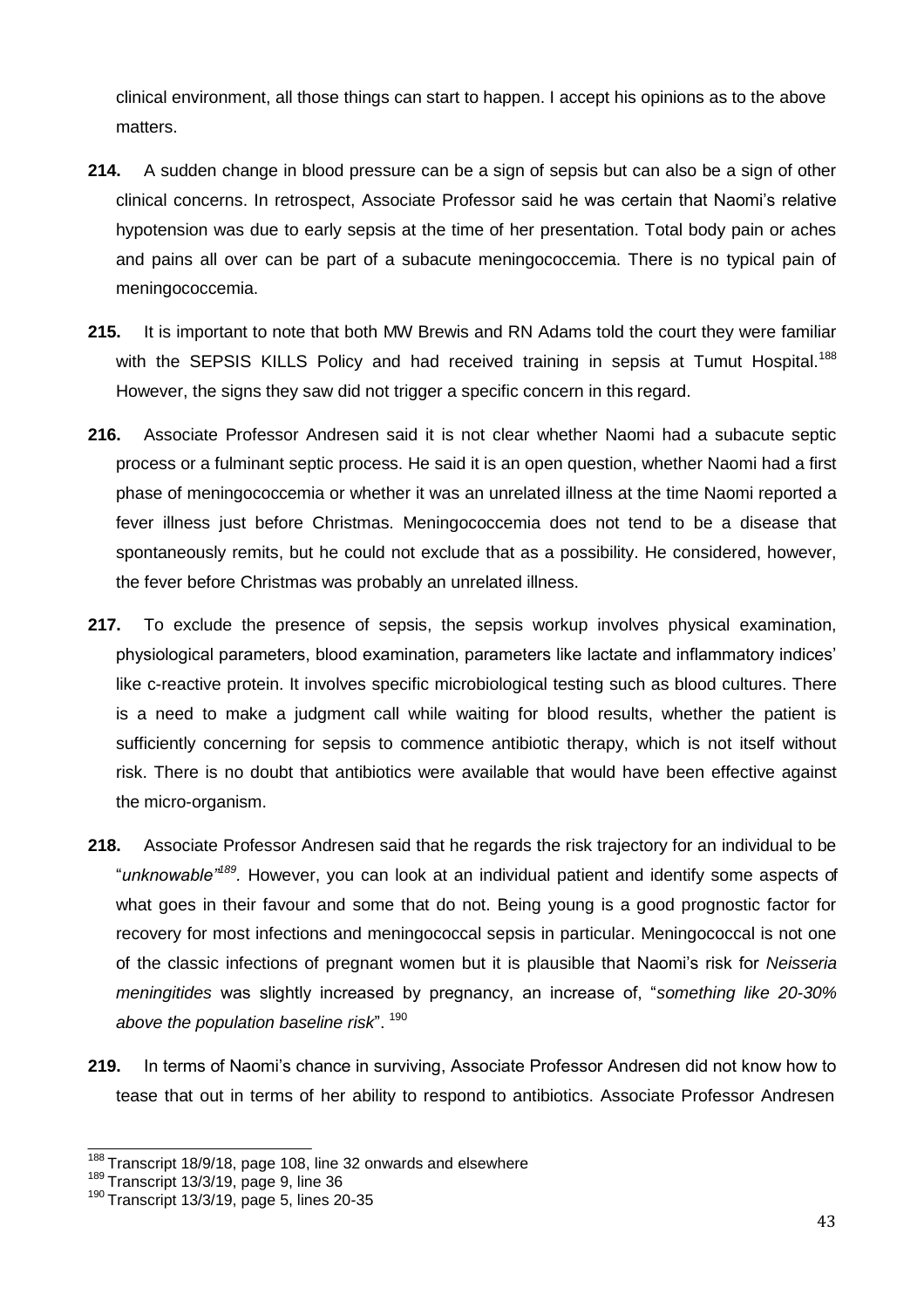said that he is not aware of any data in relation to pregnancy increasing or reducing response to antibiotics.<sup>191</sup>

- **220.** In Naomi's case, she had an absence of rash at the point of presentation. She did not look particularly sick and her physiological parameters were not extremely deranged.
- **221.** Associate Professor Andresen advanced a figure of 5% as a risk of death even with antibiotic treatment, but with "*a large uncertainty around that figure*". In his report,<sup>192</sup> he indicates that a possible explanation for Naomi's death fourteen or so hours after her first presentation to Tumut on 1 January 2016, is that she was one of the 5% of the population who would have died even if antibiotics had been commenced at the earlier presentation.
- **222.** Associate Professor Andresen was asked whether 5% statistic could be inverted to say that Naomi had a 95% chance of survival. In his answer to that question he referred to the problems and difficulties with the framework he has used in an attempt to answer this specific question, about the effect of delayed antibiotics. He agreed that the hours of delay required before the patient's population mortality risk was greater than 50%, is nine hours.
- **223.** After careful examination of his and other evidence, I am unable to make a clear finding about whether Naomi would have survived if she had remained in the ED. However, her chances of having the presence of bacterial infection suspected or diagnosed and treated would have been greatly increased.

# <span id="page-43-0"></span>**The evidence of Professor Yin Paradies**

**224.** The evidence before this court made it necessary to examine whether Naomi's care was affected or compromised by unconscious, implicit bias or racism. It was necessary to place Naomi's care within the context of the well-known disparity between the health outcomes of Aboriginal people and those from the non-Aboriginal population<sup>193</sup>, but also to place it in the context of the specific community and family dissatisfaction which was reported. A number of witnesses provided statements to the court of their perceptions of local racism and second rate care at Tumut Hospital. Robert Bulger stated that a lot of Aboriginal people "feel they cannot go up to the Hospital as they won't get the treatment they need"<sup>194</sup> He spoke of a relationship which was troubled historically. Talea Bulger, Coral Bulger and others spoke of bad experiences or of feeling family members were stereotyped because of their Aboriginality.<sup>195</sup> These accounts, together with an established disparity between health outcomes for Aboriginal

 $\frac{191}{191}$ Transcript 13/3/19, page 6, lines 10-12

<sup>&</sup>lt;sup>192</sup> Report of Associate Professor Andresen, dated 30 July 2018, page 6

 $193$  Respecting the Difference – An Aboriginal Cultural Training Framework for NSW Health.

 $194$  Exhibit 1, Vol 4, Tab 3 [22]

<sup>&</sup>lt;sup>195</sup> See for example Exhibit 1, Vol 1, Tab (A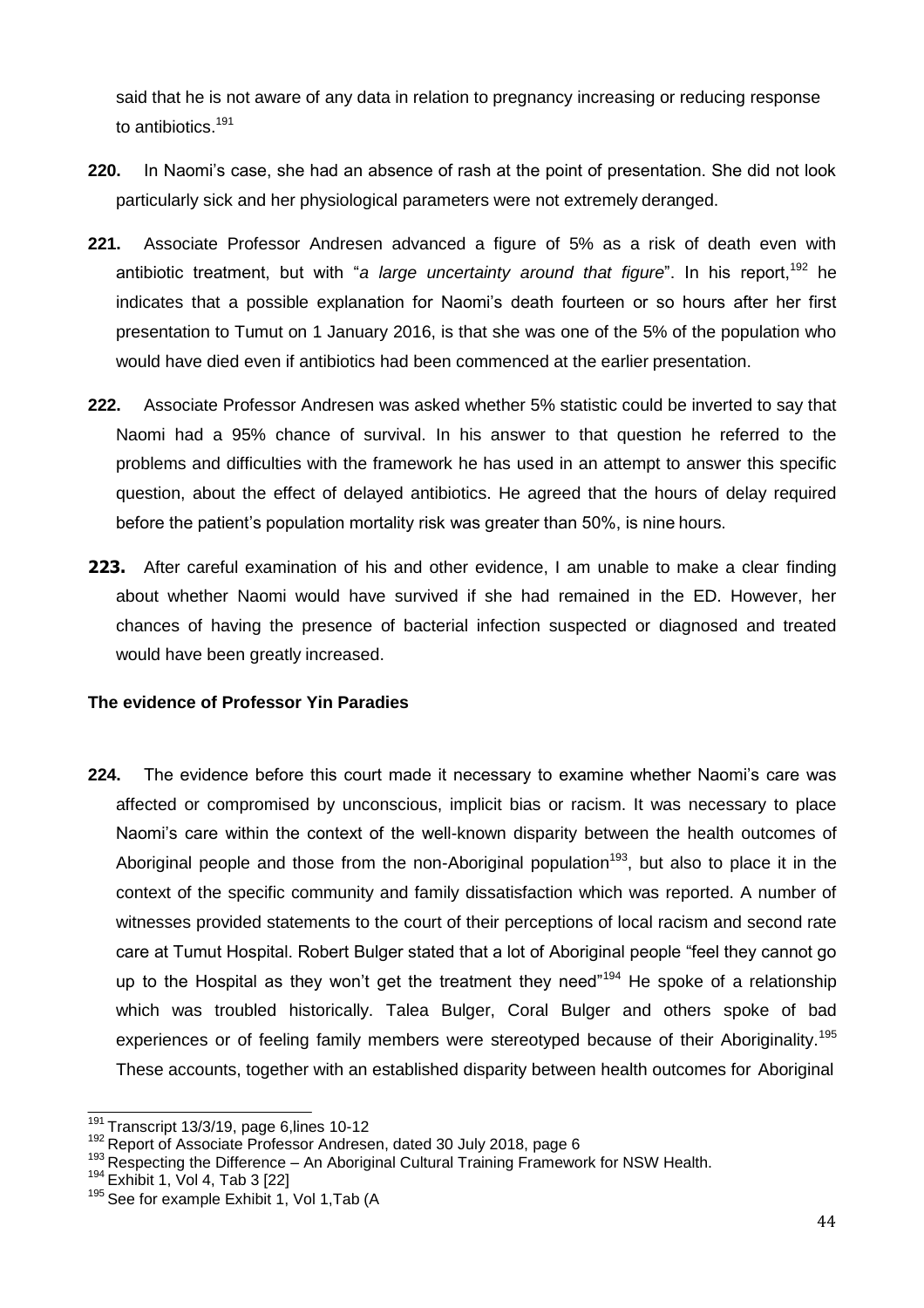and Non-Aboriginal populations make it essential not to shy away from the issue or sweep it under the carpet for fear of causing offence.

- **225.** Professor Yin Paradies said that often the hardest step is acknowledging that there is both individual and institutional racism in an organisation but from that acknowledgment, a better understanding flows, leading to a motivation to address the issues. He had direct experience of how this can work in a local health district setting. With respect to that kind of 'motivation', he referred to the Hunter New England initiative, which he said arose from the presence of "champions in the system". Here he was referring to individuals who felt that this was something that should be the core business of that service. He added that these initiatives start from individual champions. With initiatives taken by the 'champions', culturally safe healthcare can become embedded.<sup>196</sup>
- **226.** The court was also referred to the NSW Health Policy "*Respecting the Difference*" as a starting point. One of the goals of that policy is to understand "the impact that racism and discrimination has upon Aboriginal people's experience of health care."<sup>197</sup>The policy talks of providing "more respectful, responsive and culturally sensitive services."
- **227.** The *Respecting the Difference* policy was introduced statewide by NSW Department of Health. The policy was introduced in recognition of "*the disparity between health outcomes of Aboriginal people and those of the non-Aboriginal population*". This issue was identified as "*a priority*" and "*an urgent need to address these health inequities*". One of the stated goals of the policy framework is to ensure "*that all staff are empowered to deliver more respectful, responsive, and culturally sensitive services to Aboriginal people, their families and communities*".
- **228.** Professor Paradies agreed that it is important to maintain, as is mandatory, participation by all staff in programs like *Respecting the Difference*. This is, "*a key aspect that you would require*", but it is possible to go further. As at 1 January 2016, not all staff at the Hospital had completed all components of the Respecting the Difference training. RM Brewis had completed both the online and face to face components. RN Adams had completed the online but not the face to face training. Ms Roche identified a shortfall in the mandatory staff training, with 93% of staff having completed the mandatory training.
- **229.** Professor Paradies agreed that the Indigenous community is not a homogeneous group of people with the same ideas, beliefs and expectations. That is why, he said, it is not a simple matter of participating in one-off training. Professor Paradies said that there has to be ongoing dialogue and interactions and relationships where different sectors or elements of the Aboriginal community are identified, and their differing concerns acknowledged. Recognising

 $196$  Transcript 14/3/19, page 31 lines 13-15

 $197$  Respecting the Difference – An Aboriginal Cultural Training Framework for NSW Health.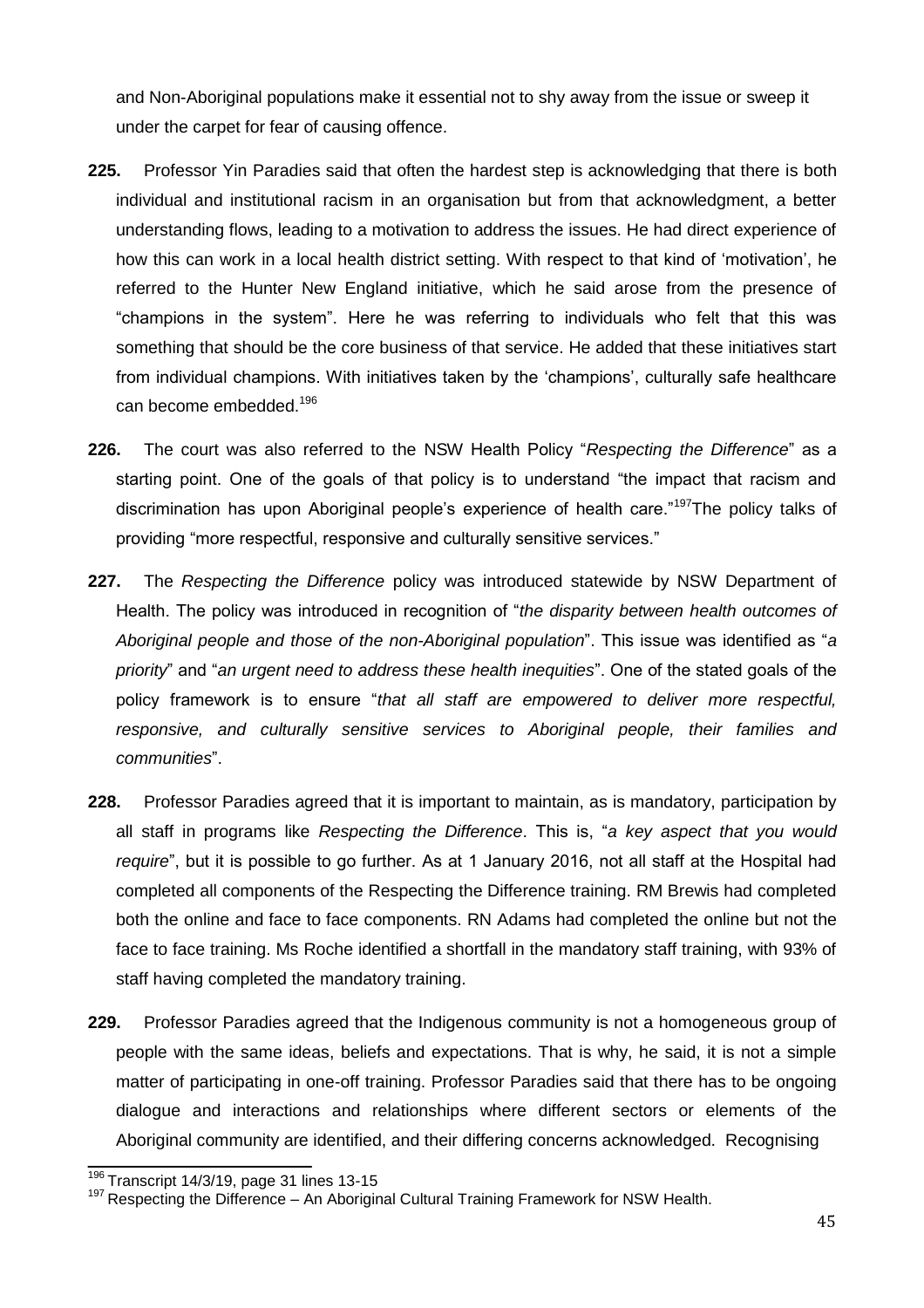diversity allows an understanding of individual needs of Aboriginal people as well as needs that stem from the fact that they are part of an Aboriginal community.

- **230.** Professor Paradies explained that cultural competency of health care services can directly increase Aboriginal people's access to health care and improve the disparities in health outcomes. He agreed that aspects of cultural competency that would be important include respect and trust, transport, flexibility, time, support, outreach and working together. He added that it's about looking at many aspects of an organisation, "*through a lens of cultural competency*".
- **231.** The court was also greatly assisted by the evidence of Professor Paradies with respect to understanding how implicit bias or unconscious bias operates in healthcare settings. Professor Paradies explained that this problem can lead people to act in particular ways or to form judgments or make decisions influenced by bias or preconceived ideas about a particular group.<sup>198</sup> Stereotyping in terms of a connection between Indigenous patients and drug use is one of the examples he raised.<sup>199</sup> In this regard, he said that there is evidence of the stereotyping of Indigenous people as more likely to use drugs and alcohol<sup>200</sup>. Studies show a link between implicit bias and clinical decision-making. It reduces adherence to best practice. It impairs best decision-making. 201
- **232.** Professor Paradies said there are studies that show experiences of racism within hospital settings for patients, including implicit racism reduce the patient's satisfaction with their care.<sup>202</sup> The potential for Naomi's reduced satisfaction with her care was also identified by Dr Tyler. In her report, Dr Tyler said "*both the lack of the escalation of care, and the perception/actuality of racism at the hospital likely impacted on Naomi's reticence to attend the hospital as well as her*  having minimal expectations of care".<sup>203</sup> There is no direct evidence that Naomi's view that she was receiving inadequate care was one she attributed solely to racism on the part of Tumut Hospital. However, there is other evidence that may support this possibility. Sharon Williams' complaint to Ms O'Sullivan that Naomi was not receiving proper care mentioned that Naomi was being 'stereotyped as a drug user' implying that it was racial stereotyping involved. Naomi attended the Winunga Nimityjah Aboriginal Health Service in December 2015 and it was said that she felt listened to at that service.
- **233.** Professor Paradies indicated that there is data in Australia that Aboriginal patients in hospitals across the country compared to non-Indigenous patients, received 30% fewer procedures. According to Professor Paradies, there is a correlation between less treatment and

 $198$  Transcript 14/3/19, page 35, lines 27-33

 $199$  Transcript 14/3/19, page 36, lines 5-7

 $200$  Transcript 14/3/19, page 36, line 9 onwards

 $201$  Transcript 14/3/19, page 38, line 41-47

 $202$  Transcript 14/3/19, page 39, lines 11-18

 $203$  Exhibit 1, Vol 4, Tab 16, page 2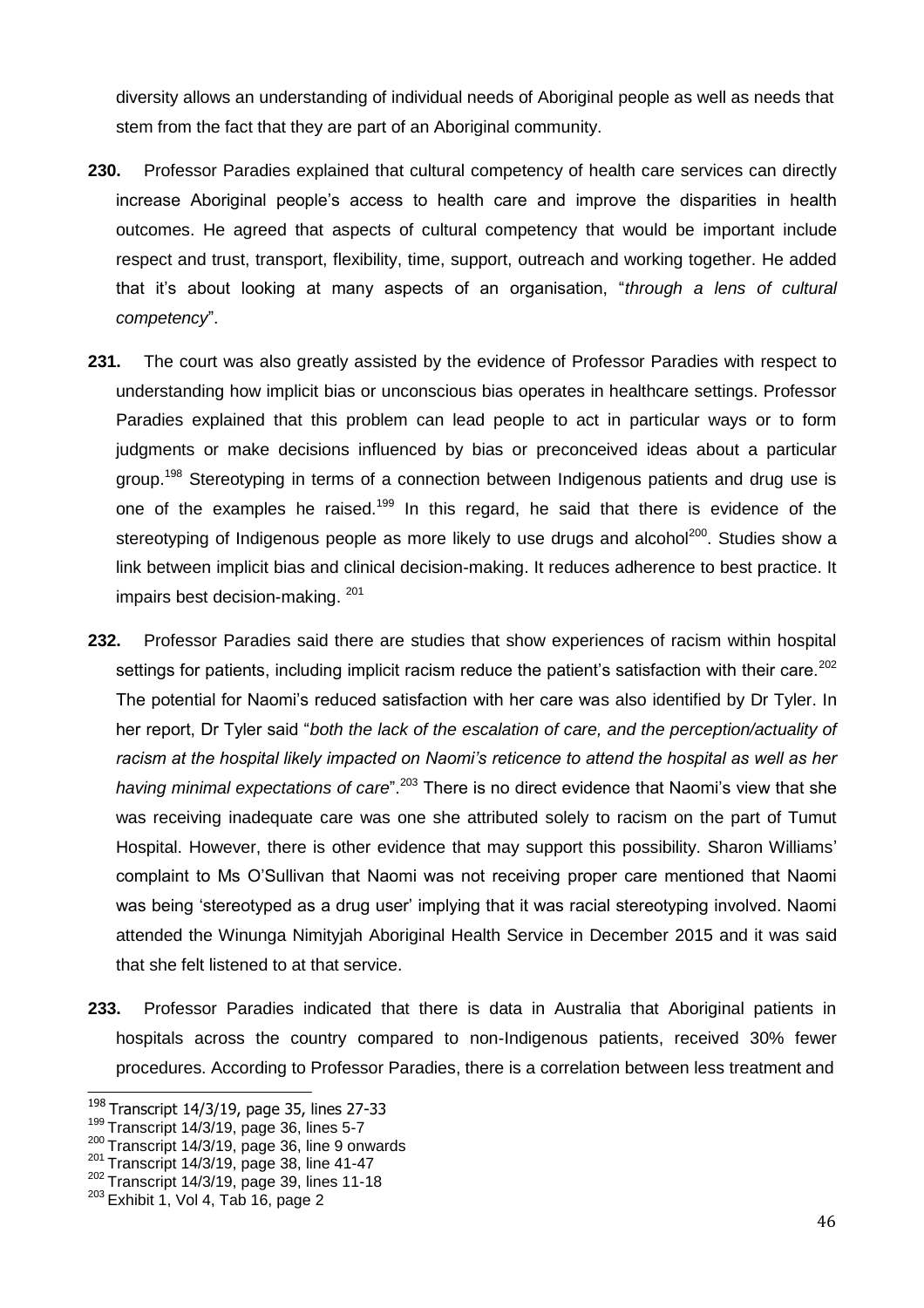Aboriginality at an epidemiological level. However, Professor Paradies said that in an individual case "*it can be difficult*" to say whether a lack of treatment is directly referable to a patient's Aboriginality. After carefully reviewing the material before me, I consider that it is not established on the evidence available to find that any individual decision with regard to treatment offered to Naomi or denied was directly referable to her Aboriginality. What can be said, as Professor Paradies has observed, is that it is "consistent with a pattern".<sup>204</sup> I accept that there is difficulty in extrapolating from the general to the individual situation as confirmed by the careful evidence of Professor Paradies.

**234.** The evidence of Professor Paradies makes it clear that acknowledging local community concerns about unequal treatment, and placing those in a known context of state wide health outcome inequality, is a useful step forward.

#### <span id="page-46-0"></span>**Opportunities for change**

**235.** The purpose of the inquest was not to lay blame on individuals. However a careful review of individual conduct, which is how healthcare is in fact delivered, can sometimes assist in shining a light on improvements applicable to a whole system. The evidence raised a number of areas where there appear opportunities for improvement or change.

#### *Alerts and Flagging High-Risk Patients*

- **236.** Both Emergency experts were asked about the best manner for alerting triage staff that Naomi was a patient with complex medical needs and that a medical officer review should take place if she re-presents. Dr Tyler said alerts have to be systemic, something used for all patients, not just for Naomi. Dr Tyler said it should have been usual practice in ED for the notes to be read. Associate Professor Greenberg agreed. Dr Tyler added that if it was possible to have an alert system, it was essential that it be used. Dr Tyler and Associate Professor Greenberg also agreed with the proposition that it is essential that there be an alert system.
- **237.** Dr Tyler said that when things cannot be flagged, then it is imperative that the notes are read so that one can determine whether a patient is a high-risk situation or not. Associate Professor Greenberg agreed. <sup>205</sup>
- **238.** Dr Tyler said that at Alice Springs Hospital the Triage nurse and the doctors in the ED have access to an electronic freeform written note, of chronic disease or re-presentations or difficulties or management plans. These notes she said were very useful. As at 1 January

 $204$  Transcript 14/3/19, page 34, lines 22-23

 $205$  Transcript 13/3/19, page 85, lines 1-8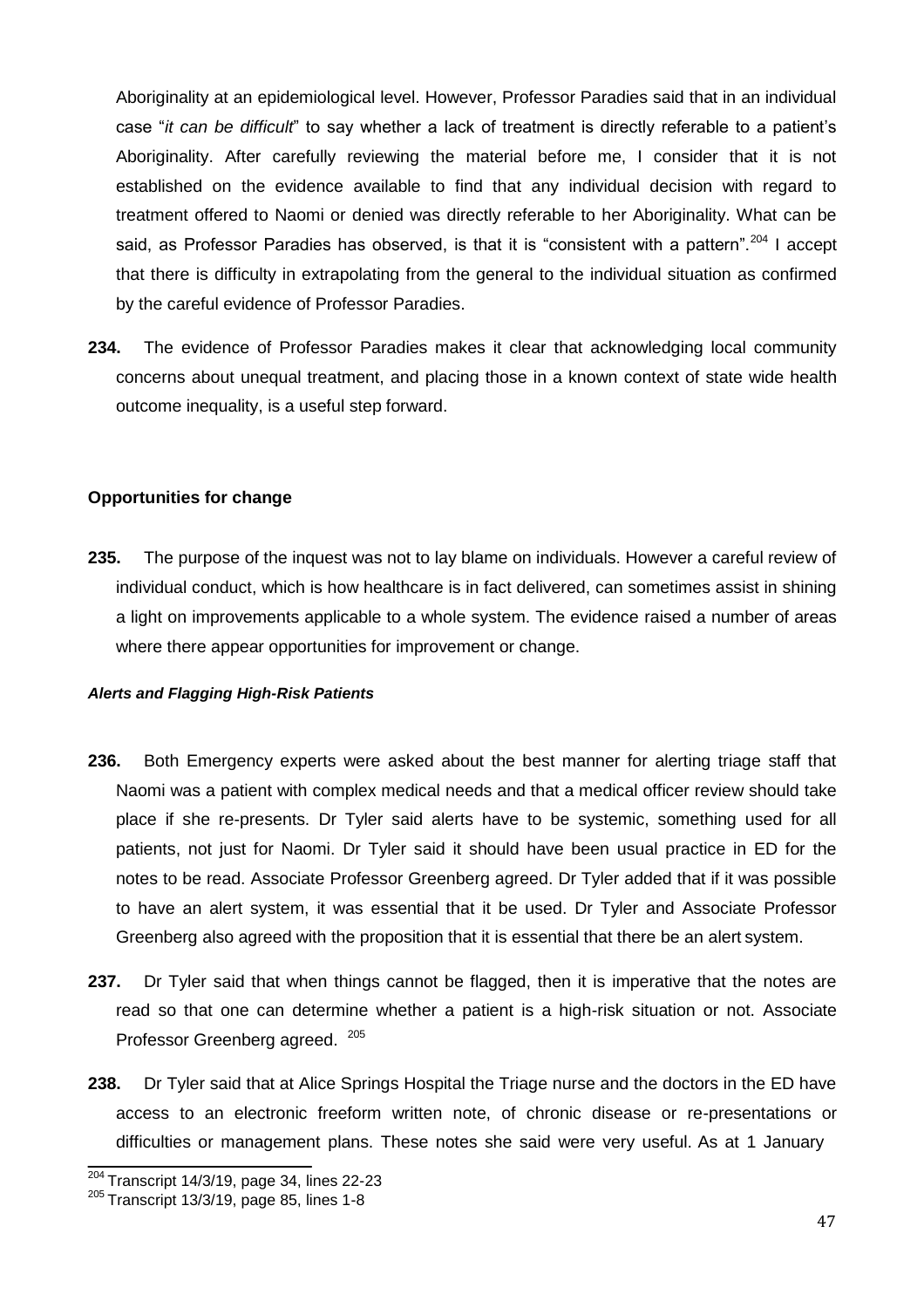2016, the system in place at Alice Springs for flagging a high-risk patient was that "a little 'C'" comes up on an electronic screen beside the patient's name to let staff know there is an alert for that patient. 206

- **239.** Associate Professor Greenberg agreed that there ought to be some sort of indicator, or alert, of a high-risk pregnancy. He was not sure of how that would be done, because he was not familiar with what was at Tumut Hospital as at 1 January 2016. Dr Tyler also agreed that there should have been some high-risk pregnancy flag, as at 1 January 2016.
- **240.** Naomi's high-risk pregnancy ought to have been flagged on her patient records once Dr Golez made that assessment on 17 December 2015. The Hospital had the capacity at that time to signal a high-risk patient. I note that it was RN Brewis's evidence that had she known the pregnancy was high risk, that she "*probably would have done something differently, maybe looked at her records a bit better,…at her past history*."<sup>207</sup>
- **241.** Ms Roche was asked whether there was any system in place for alerting triage staff to patients having complex medical needs or having a high-risk of some kind, as at 1 January 2016. Ms Roche said, "*on our system, yes*".<sup>208</sup> The system, she explained, was a sheet at the front of the paper form records where alerts could be written. As at 1 January 2016, the Hospital was in a changeover period between paper form and the electronic medical records system. Ms Roche confirmed as at 1 January 2016, the combination of a paper and electronic system was used for alerts. 209
- **242.** If staff required the paper form patient records, they had the ability to access those medical records. Ms Roche agreed that if they did not recognise a high-risk in a patient, or that the patient had complex medical needs, staff may not in that instance access the paper records. <sup>210</sup>
- **243.** Since Naomi's death, the FirstNet system has the capacity to enter information such as high-risk pregnancy or "*complex medical needs, please call medical officer if [the patient] represents*".
- **244.** Ms Roche confirmed that up until May 2016, the ED used the Edison system. MW Brewis also referred to this system. Presently at the Hospital, the ED is working with PowerChart and FirstNet. The "*IMP Admission Document – Clinical Records*" is a document that the administrative staff in each facility enter the information about the patient so that the patient can be identified, by name, date of birth, gender and next of kin. It also has an alert system

 $206$  Transcript 13/3/19, page 85, lines 26-35

<sup>207</sup>Transcript 18/9/18, page 86, lines 16-19

 $208$  Transcript 15/3/19, page 34, lines 27-31

 $209$  Transcript 15/3/19, page 67, lines 3-9

 $210$  Transcript 15/3/19, page 35, lines 20-23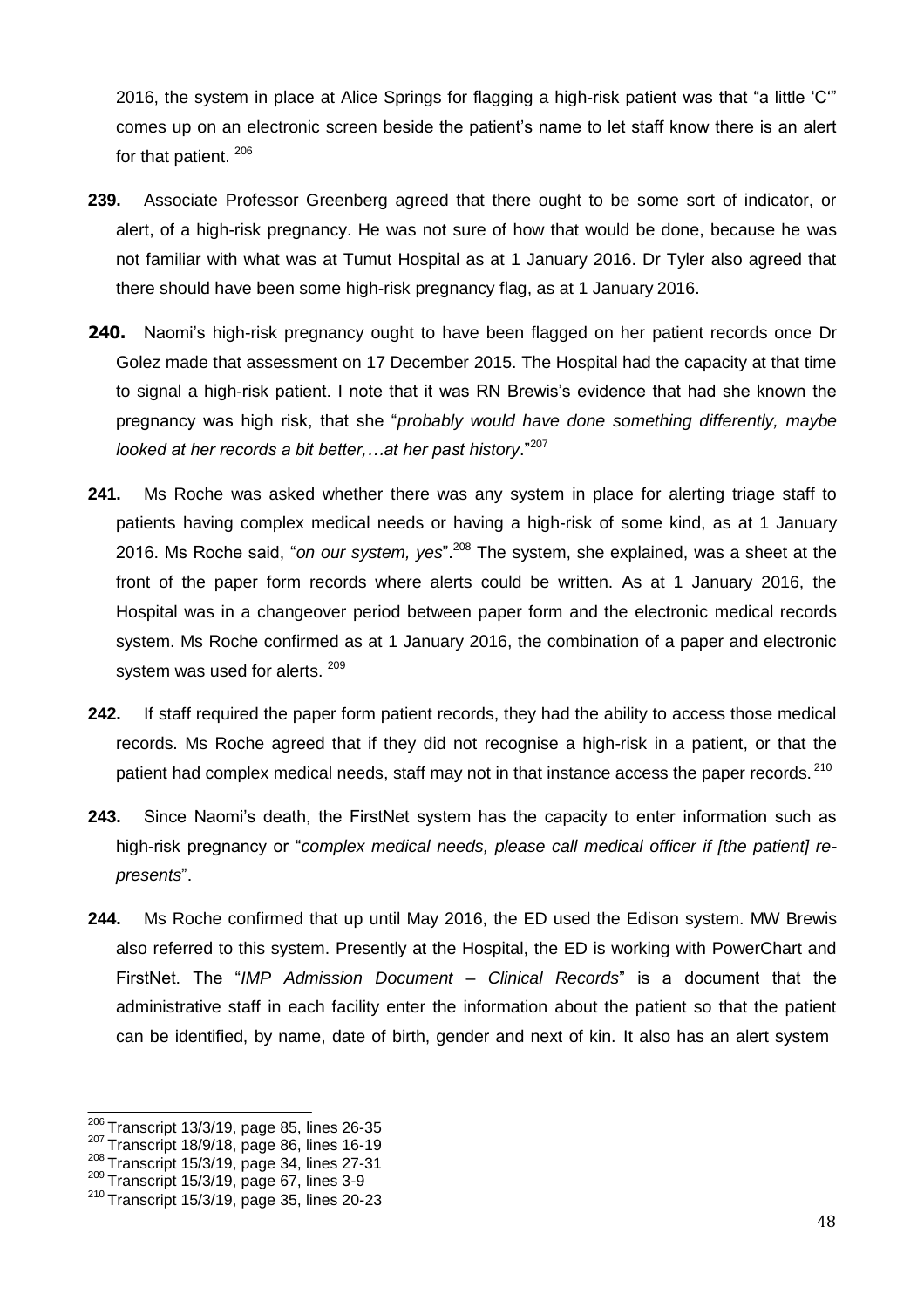where alerts can be entered. In relation to those alerts, there are drop-down menus, free text or a combination of both.<sup>211</sup>

- **245.** There is a clinical record, which is a document that comes up in the emergency department or in the ward when staff enters a patient's electronic record. There is a space for alerts set out in the clinical record document. If for example, the risk entered into the alert is a high-risk of falls, when a staff member enters the patient in the IPM system, that alert will come up and alert staff to progress the next stage. It will engage staff to do a risk assessment. In that sense, staff are informed of the risk and of the assessment that needs to be made because of that risk. <sup>212</sup>
- **246.** An alert has now been put on the IPM system, which tells staff if a patient leaves the Hospital against advice.<sup>213</sup> This is part of the project being undertaken within the three facilities, which Ms Roche manages, for what is termed 'discharge planning'. Ms Roche clarified that although she says, "*discharge planning*", it's about the care of patients in the facility. She is leading this project, as it is a part of her role. <sup>214</sup>
- **247.** It appears that during this period of record management changeover, it may be appropriate to provide brief training to all staff in relation to the current alert system and its capacity to save lives.

### <span id="page-48-0"></span>*Nurse directed discharge*

- **248.** Associate Professor Greenberg said that the situation of nurse directed discharge should be improved with protocols, clear guidelines for when to call the doctor and when to be able to send a patient home<sup>215</sup>. Earlier in his evidence, Associate Professor Greenberg referred to the 'NDEC protocol', meaning Nurse-Directed Emergency Care. <sup>216</sup> He indicated there are strict criteria for nurses (who have to do certain training) and there are inclusion and exclusion criteria for what the nurse can manage. NDEC has not been rolled out everywhere, and he assumed (correctly) that it was not in existence at Tumut Hospital in 2015. $^{217}$
- **249.** It is clear from Ms Roche's evidence that, as at the date of Naomi's presentation on 1 January, if a nurse felt a patient was suitable to be treated by a nurse only in the emergency department and discharged by a nurse only, that was accepted, "*Nurses can discharge a patient without consulting with a doctor if they feel the patient is fit*". There was a similar process to NDEC called, "ESOP Extended Scope of Practice for our Nurses". Registered

<sup>211</sup>Transcript 15/3/19, page 66, lines 40, 49-67

<sup>212</sup>Transcript 15/3/19, page 68, line 15 onwards

<sup>213</sup> Transcript 15/3/19, page 33, lines 16-17

<sup>214</sup>Transcript 15/3/19, page 34, lines 40, 49-67

 $215$  Transcript 13/3/19, page 117, lines 28-30

 $^{216}$  Transcript 13/3/19, page 81, line 6-8

 $217$  Transcript 13/3/19, page 81, lines 8-12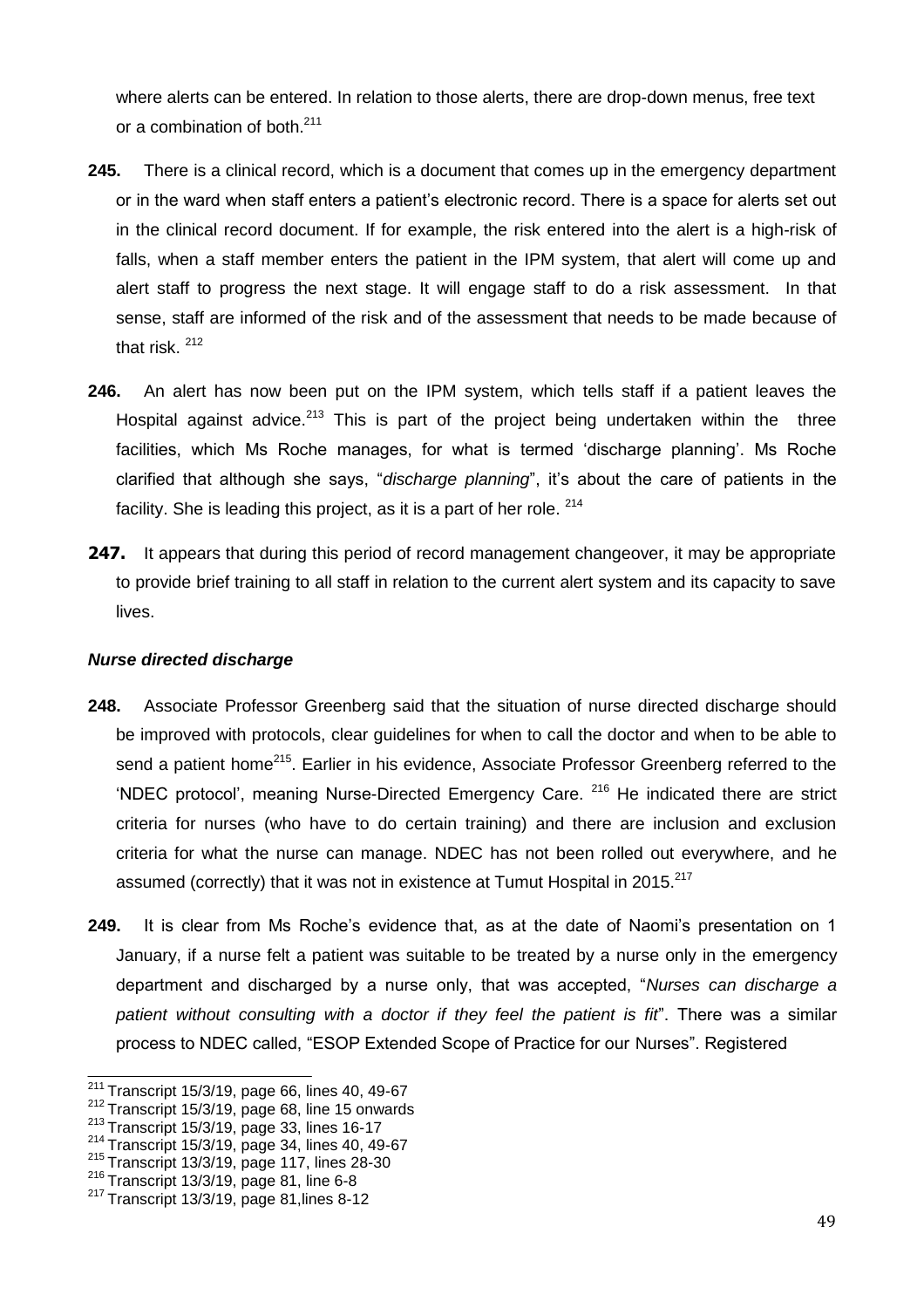nurses could train to be an ESOP nurse. There is no evidence that RN Adams or RM Brewis was an ESOP nurse. Ms Roche told the inquest that the Hospital is moving to the NDEC guidelines as a model of care so that credentialed registered nurses can undertake assessment, investigation, intervention and discharge by following detailed protocol and guidelines. This is to be commended.

#### <span id="page-49-0"></span>*Complaints within the Hospital system*

- **250.** If Ms Roche had been aware of the complaint made by Ms Sharon Williams to Lorraine O'Sullivan, she would have "*managed it differently*".<sup>218</sup> Ms Roche said she would have had rung Ms Sharon Williams to inform her she had received her concerns. That would give her the opportunity to find out if there were any more issues. She would set a time to come back to Ms Williams (in this case). She would also ask if Naomi was aware of the concerns raised. She would ask Ms Williams how she would like to deal with this in the first instance, either meeting as a group or whether she would "*just gently*" talk to Naomi. She would look at the notes, look at her presentation and gather information. She said she would certainly be meeting with the doctor and indicate that the family had raised this concern, "*even trying to organise a meeting between the family and the doctor*". <sup>219</sup>
- **251.** Ms Roche said she would also look at the referrals, whether or not they were warranted. She said, "*It's about listening to the consumer*". She agreed that she would have discovered the number of presentations or admissions that Naomi had had by 16 July 2015, for recurrent symptoms of vomiting, nausea and pain.
- **252.** Associate Professor Greenberg said that "*the Hospital did drop the ball on a number of occasions with a lack of escalation of care*".<sup>220</sup> He referred in particular to when Sharon Williams wrote to the hospital manager and Naomi's care was still not escalated. He said, "*That I don't understand*".<sup>221</sup> The importance of this opinion is not that gastrological investigation was likely to reveal a cause for Naomi's physical complaints but it justifiably, in these circumstances, would have reassured Naomi that her complaints were being taking seriously and everything was being done to find out the cause of her recurrent syptoms.<sup>222</sup> Instead, this lack of escalation caused her to have low expectations of receiving proper care in Tumut.

 $218$  Transcript 15/3/19, page 65, line 15

 $219$  Transcript 15/3/19, page 70 lines 1-3

 $220$  Transcript 13/3/19, page 117, lines 29-32

 $221$  Transcript 13/3/19, page 117, line 32

<sup>&</sup>lt;sup>222</sup> As Associate Professor Greenberg specifically states in his report dated 13 August 2018.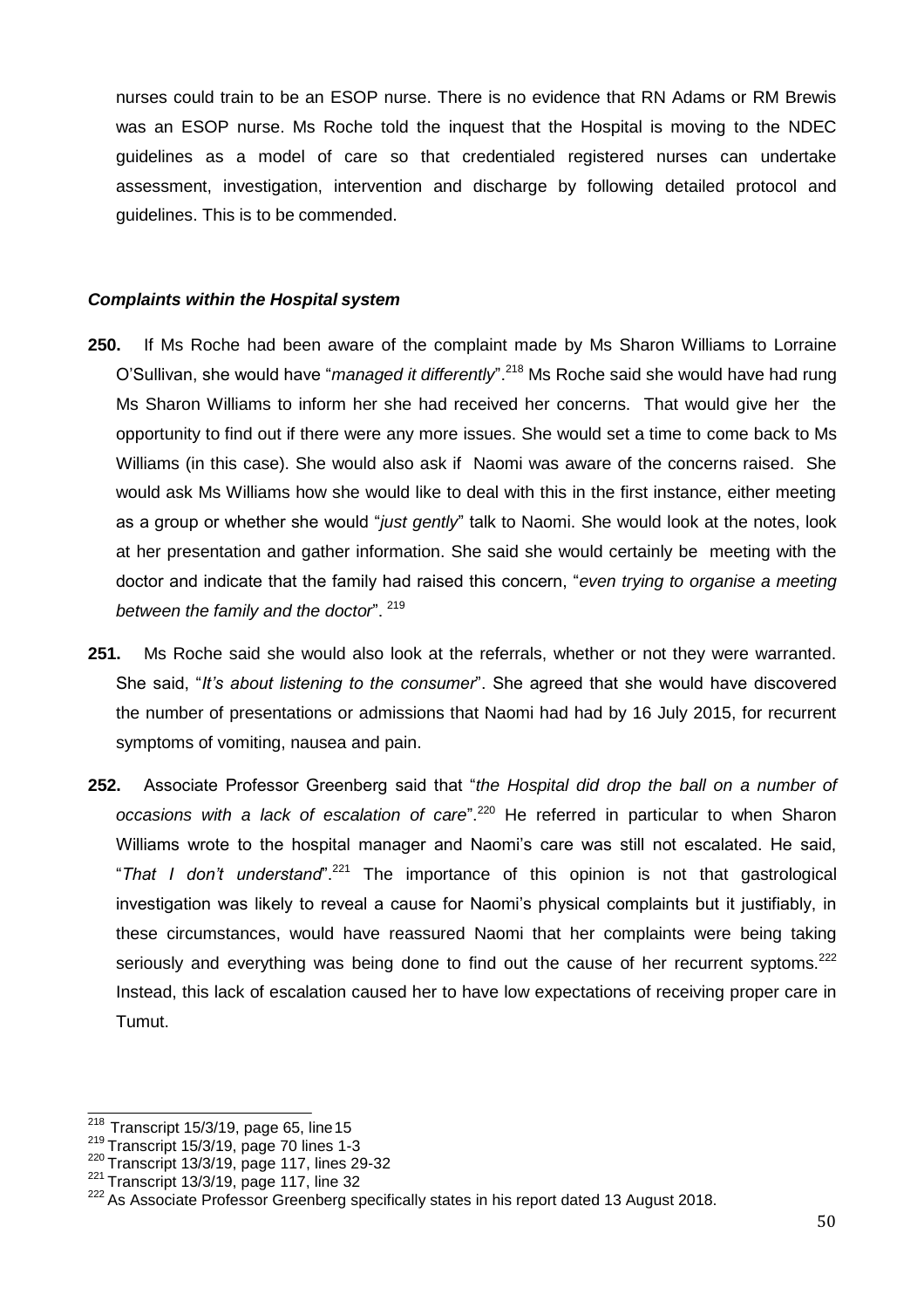- **253.** Ms Roche indicated that there has been a change to the way facility managers deal with the complaints since that time. Ms Roche has a meeting with each of her managers and part of that process "*actually identifies all complaints*", so that Ms Roche is told of all complaints. It is part of the introduced Monthly Accountability Meeting system ("MAM"), implemented in December 2016.<sup>223</sup>
- **254.** Ms Roche said that, "*Absolutely the hospital is looking at multiple presentations and not just looking at a minimum 28-day period. They are looking at anyone who is admitted to hospital a number of times a year and the opportunities to look at their care and make sure we get it right".* <sup>224</sup>
- **255.** If a patient presented fifteen times in a five-month period (as Naomi in fact did), that is something Ms Roche would want to know about. In response to this, she said she would be asking the manager what actions they are undertaking and where they are up to. She would want to know how the patient is being managed and why they are being admitted. If the reason was not for palliative care (by way of example) but rather for nausea, vomiting, abdominal pain and sometimes diarrhoea, Ms Roche agreed that she would want to be reviewing that.
- **256.** She is now aware that Naomi presented many times between 10 May 2015 and 1 January 2016. One of the things that she has learned from Naomi's case is that she would have treatment and in a very short space of time, feel better and choose to leave. Ms Roche said that what is looked at, is what is being done when people do leave before the completion of care. This is now a subject of an IPM system alert, as described.
- **257.** The Hospital also updated its escalation plan in September 2018. <sup>225</sup> If a patient or a patient's family appears to be distressed, they are to notify the facility manager. Ms Roche described this as, "*It's not a maybe. It's a definite*", because of the importance of the facility manager and Ms Roche herself being aware of any concerns in the facility in that regard.
- **258.** Ms Roche also gave evidence of a range of other procedures and programs which were now in place to provide greater consumer care. Since September 2016 the REACH program has provided a way for patients' families and supporters to request an immediate review.<sup>226</sup>

<sup>223</sup>Transcript 15/3/19, page 24, lines 19-20

<sup>224</sup>Transcript 15/3/19, page 32, lines 24-27, lines 29-32

 $225$  Transcript 15/3/19, page 24, line 37 onwards

<sup>&</sup>lt;sup>226</sup> Exhibit 11, supplementary statement of Maria Roche, dated 18 September 2018 [20], and Transcript 15/3/19, page 26, line 1 onwards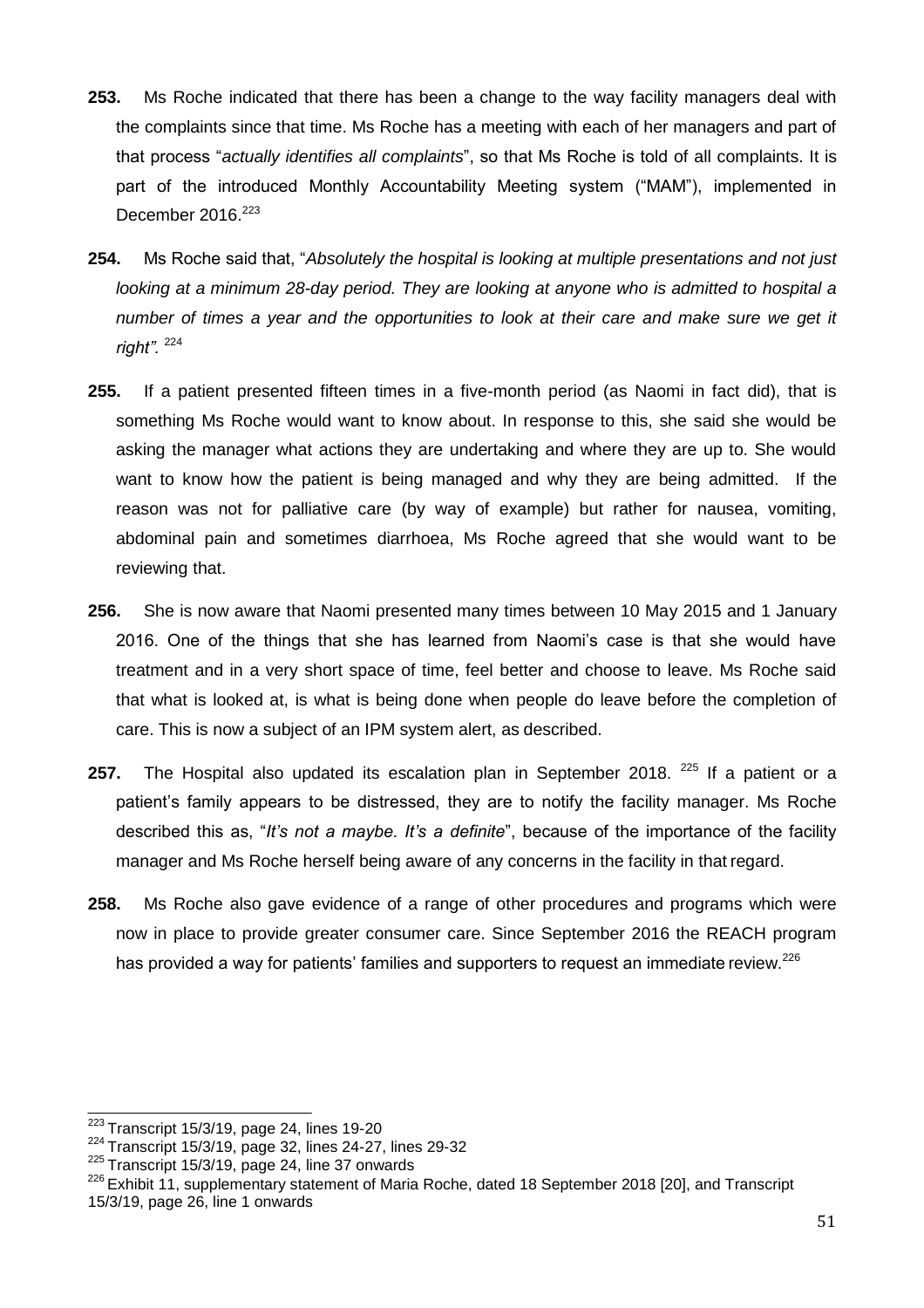#### *Measures to embed values to promote culturally safe healthcare for Aboriginal people*

- **259.** Professor Paradies and others spoke of a number of practical ways that health services, such as MLHD, can improve their ability to provide culturally safe health care. These included increasing the numbers of Indigenous employees and strengthening liaison services. He explained, in terms of representation of the workforce at Tumut Hospital, if the population of catchment is 5.1%, then, *"that should be the target"<sup>227</sup>* to achieve proportional representation of the Aboriginal employees within the Hospital. It is also important that the Hospital's work force is representative, that it entails people at all levels with different types of seniority. That would include nurses and doctors. <sup>228</sup>
- **260.** There needs to be a focus on retention and satisfaction of Aboriginal workers. Those two concepts are related and they result in a culture of safety, for both Aboriginal patients and for Aboriginal staff. It is important that there is understanding of family commitments, an understanding of racism that Aboriginal people have experienced, in order to produce a culture where there is trust, communication and respect for the Aboriginal workforce. <sup>229</sup>
- **261.** Professor Paradies said that the representation on the local health advisory committee by Aboriginal people should be the same proportion of Aboriginal people in the catchment area of the Hospital.<sup>230</sup> He said that it could be difficult being a sole representative on committees. What can be achieved by that representation is the involvement of the community in the operation of the institution. Asked how he sees that it improves care for an individual patient, he said that, "*it helps the hospital staff to have a better understanding of the community and builds trust between the community and the hospital, which is very important for good communication between patients and providers*".<sup>231</sup>
- **262.** The concept of exchange and role reversal was important. Professor Paradies explained that this involved Aboriginal people in the community getting a better sense of the work of the Hospital, so that they are able to understand not just the kind of patient experience, but to have sense of how hospitals work. That included an understanding of the roles of various staffs in the Hospital, whether that is doctors, nurses or administrative staff. It is also having opportunities for the Hospital's staff to visit Aboriginal organisations in the community. That would allow an understanding of, "*where Aboriginal people are coming from as well*". <sup>232</sup>

 $231$  Transcript 14/3/19, page 27, lines 10-12

 $227$  Transcript 14/3/19, page 29, nline 2

 $228$ Transcript 14/3/19, page 27, line 47 onwards

<sup>229</sup> Transcript 14/3/19, page 28, line 7 onwards

<sup>230</sup> Transcript 14/3/19, page 26, lines 18-31

 $232$  Transcript 14/3/19, page 29, line 13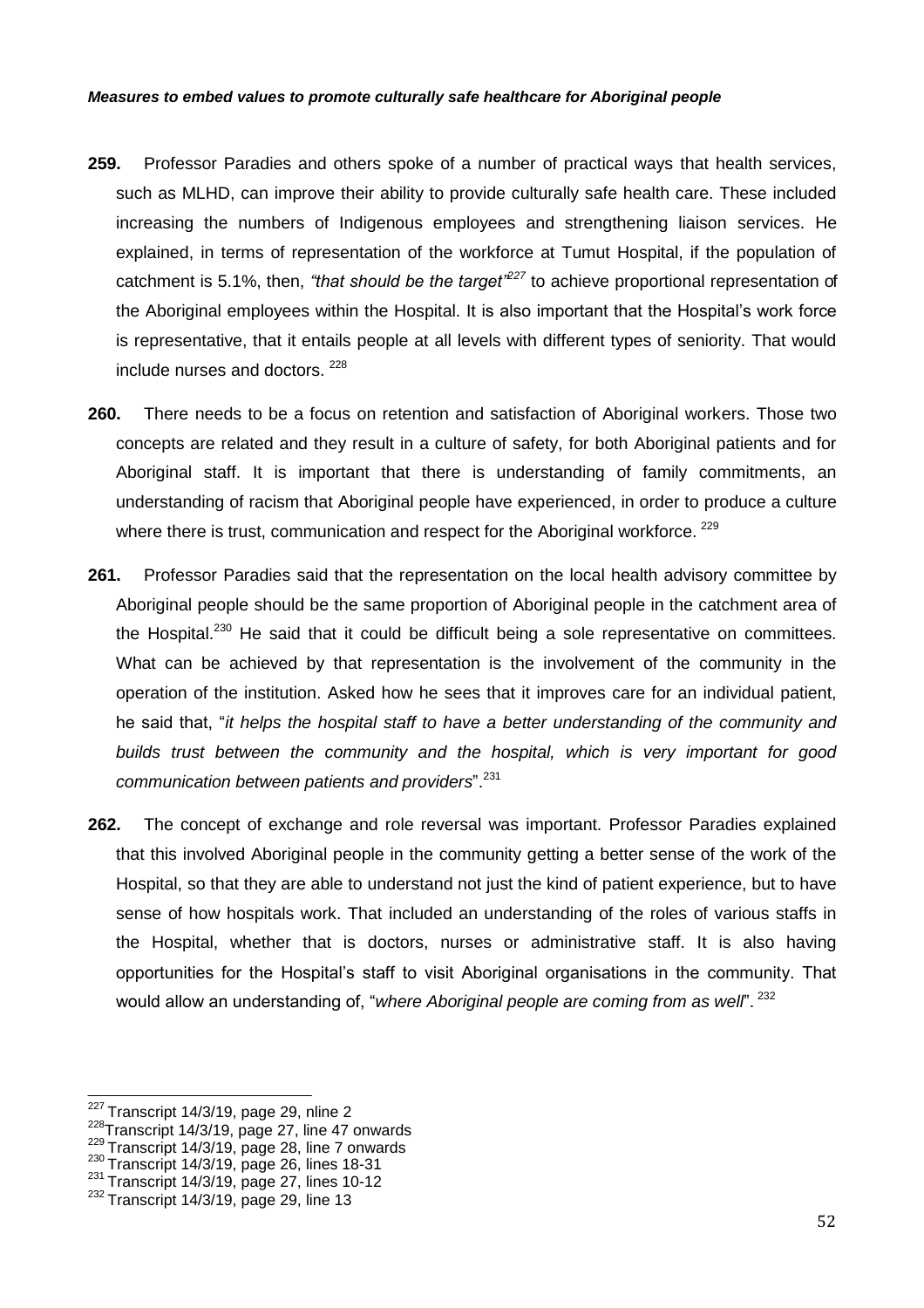- **263.** The role and availability of Aboriginal Liaison Officers (ALO's) at the Hospital was also investigated and examined at the inquest, as a strategy for improving care. At the Hospital, in the latter part of 2015, there were two ALO's, one engaged in women's business, Ms Sharon Connolly, and one engaged in men's business.<sup>233</sup> Although it was clear that Ms Connolly was engaged in 'outreach' work outside of Tumut. Neither worked out of usual business hours.
- **264.** There is a record indicating that Naomi saw Mr Connolly and Ms Connolly on 1 July 2015.<sup>234</sup> Mr Connolly says that Naomi declined their assistance. There is no other evidence of any further or other involvement of ALO's in Naomi's care, despite numerous presentations and admissions up to and including 1 January 2016. Staff members were unclear about when the ALO should be contacted for a patient, RM Brewis for example believed that it was to be done only when a patient was admitted.
- **265.** Associate Professor Greenberg, Dr Tyler and Professor Paradies all agreed on the importance of the role of ALOs. Professor Paradies said that it is important for them to come into contact with Aboriginal patients in a timely fashion.<sup>235</sup> It is important that they are able to advocate for those patients and to identify issues that they may be experiencing and have processes through which they can address those concerns.
- **266.** Professor Paradies said that their effectiveness depends on "*... really a matter of how well are they embedded within the rest of the hospital system*" <sup>236</sup>, and so they can do their job to help patients successfully navigate hospital systems.
- **267.** In the latter part of 2015 and including 1 January 2016, it appears that many opportunities were missed to involve an ALO. There is an opportunity to ensure the ALO system is more firmly embedded in hospital care at Tumut.
- *268.* Professor Paradies said that more robust collection and analysis of data with respect to the experience of Aboriginal people coming into the hospital system was also needed. It is important to think about organisational culture and identify what are the incentives and disincentives to provide culturally safe care to Aboriginal people. He posed the question that should be asked in this context, "*Is there support at all levels of the organisation in terms of leadership?"*
- **269.** Ms Roche accepted that there is a perception among many in the Aboriginal community in the Tumut District that the Hospital is not a safe place for them and they do not feel heard.<sup>237</sup> She agreed that she would like more assistance from the community about how to engage with

 $233$  Exhibit 17, page 1 [14]

 $234$  Exhibit 1, Vol 4, Tab 20, page 5

 $235$  Transcript 14/3/19, page 28, lines 40-43

 $236$  Transcript 14/3/19, page 28, lines 49 onwards

 $237$  Transcript 15/3/19, page 57, lines 25-28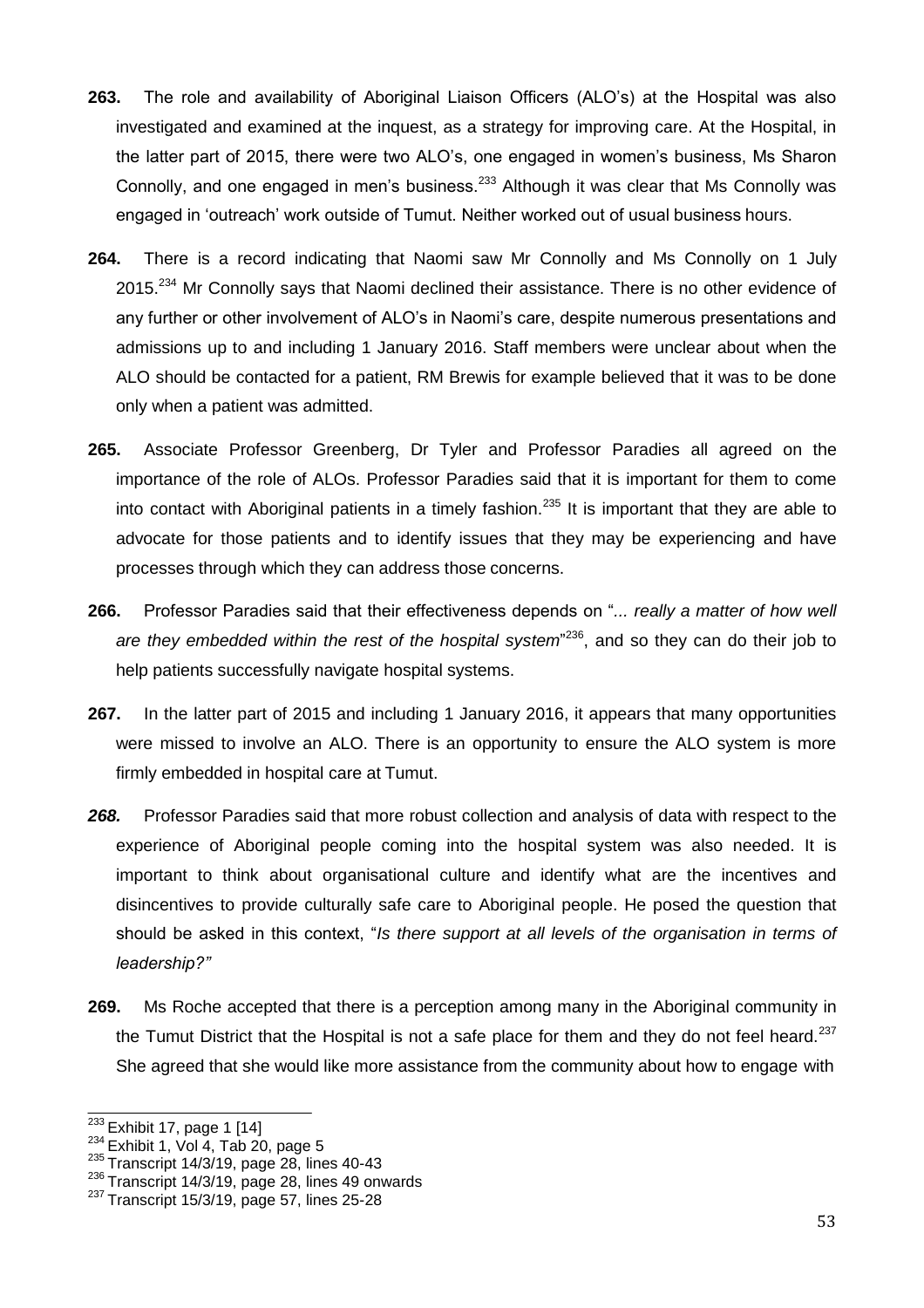that community. She also agreed with each of the following, "*If NSW offered to provide her and her nurses with some training about how to build effective consultation with the community, that would be a very useful first step – to try and improve outcomes in the area; if Aboriginal elders were willing to give some advice about how to go and talk to the community elders, that advice would be accepted; once a way of talking to the elders is established, the conversation then needs to turn to what the Aboriginal elders' views are about health care; it would be very useful to know what local Aboriginal people want out of their health care system in the local context; she would like access to 24-hour care from Aboriginal health workers at the hospital for Indigenous patients*". <sup>238</sup>

- **270.** Ms Roche agreed that, "*Aboriginal knowledge, Aboriginal identity, Aboriginal views as to help, should be questions to be discussed on a daily basis in a hospital between staff; those questions should come up every time a patient who is Indigenous is handed over between two*  staff members". <sup>239</sup>
- **271.** Ms Roche agreed she would like Aboriginal representation on all of the communities that contribute to the kind of healthcare that is provided in the area. She agreed that it is possible to measure systemic bias in an organisation, in the way Professor Paradies described, and that would be a useful thing to do in the hospitals under her control.<sup>240</sup>
- **272.** Additionally, Ms Roche agreed that it would be useful for the following to occur:-
	- Support for Ms Roche from experts in cultural safety;
	- Develop protocols and methodology around appropriate forms of community consultation;
	- Develop a local Aboriginal interagency community comprised of Brungle, Tumut LALC, Brungle Aboriginal Medical Service, Coo-ee Cottage and other Aboriginal organisations; and
	- Conduct structured and minuted meetings between Ms Roche, Tumut Facility Manager and Brungle Tumut Elder Groups.
- **273.** Ms Roche agreed it would be useful to visit the Brungle Community and Brungle Aboriginal Medical Service to learn about the local community and what culturally safe health care looks

<sup>&</sup>lt;sup>238</sup> Transcript 15/3/19, page 58, line 40 onwards

<sup>239</sup> Transcript 15/3/19, page 60, line 41-48

 $240$  Transcript 15/3/19, page 61, lines13-17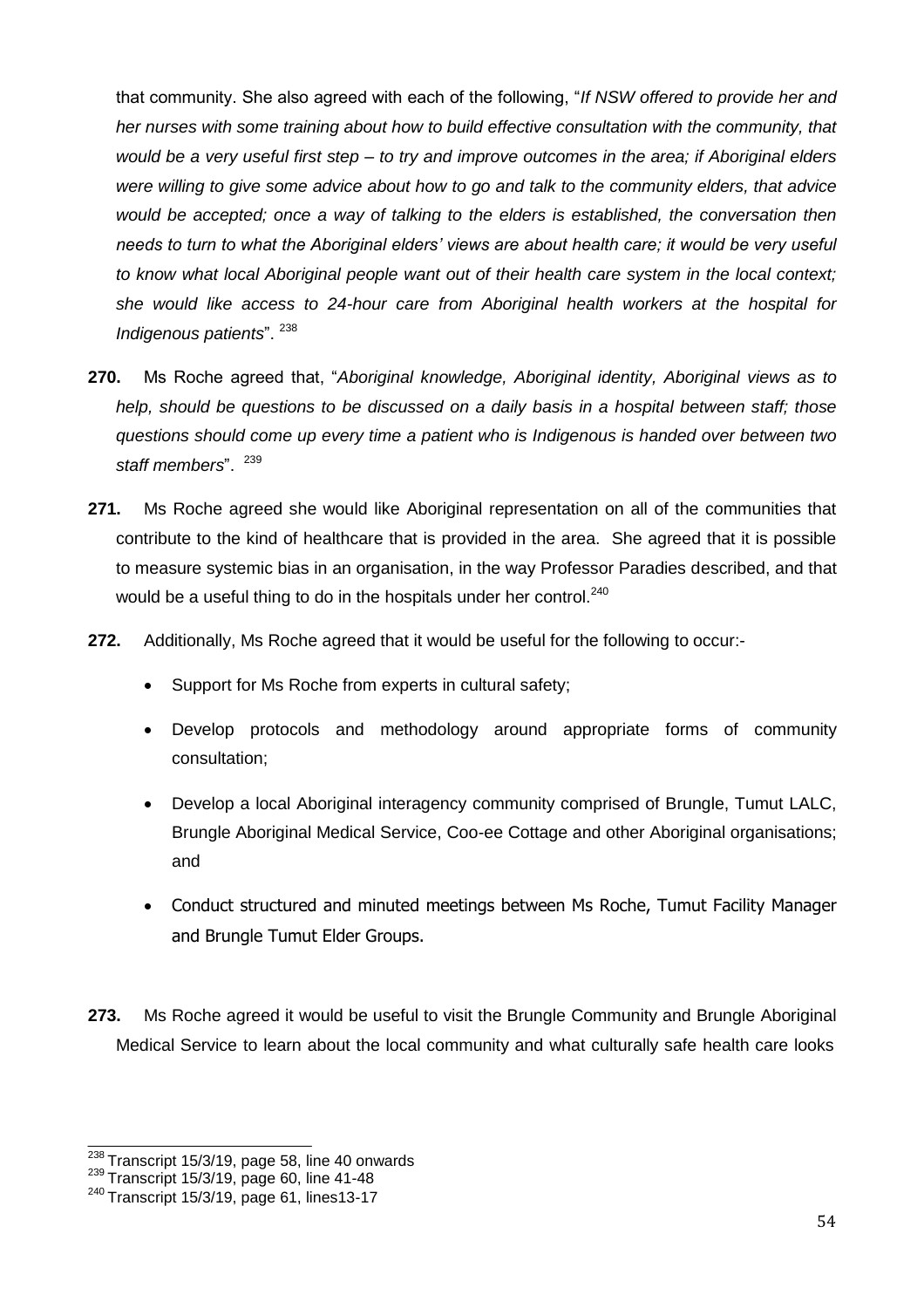like, as well as to engage *Reconciliation Australia* to help develop and implement culturally safe health care for Aboriginal people in that community. <sup>241</sup>

- **274.**She also outlined some initiatives which she said would improve care for Indigenous patients, including the 48 hour after-discharge follow-up program in the MLHD,  $^{242}$ efforts to increase the Aboriginal workforce at the Hospital<sup>243</sup>, and further community engagement with programs such as Aunty Jeans.<sup>244</sup>
- **275.** It was clearly stated by Ms Roche in oral evidence that she recognised opportunities for change. She said that she wanted change to occur in the way Hospital services were delivered to the Aboriginal community and that she wanted increased community involvement in the Hospital. She stated that these improvements were for her a personal and a professional commitment. <sup>245</sup> I commend Ms Roche for the commitment expressed and for the thoughtful and straightforward manner in which she gave this evidence at the inquest.

### **Scope for recommendations arising from the evidence**

- **276.** Section 82 of the *Coroners Act 2009* confers on a coroner the power to make recommendations that he or she may consider necessary or desirable in relation to any matter connected with the death with which the inquest is concerned. It is essential that a coroner keeps in mind the limited nature of the evidence that is presented and focuses on the specific lessons that may be learnt from the circumstances of each death.
- **277.** I am satisfied that the following recommendations arise from the evidence before me.

### <span id="page-54-0"></span>**Findings**

<span id="page-54-1"></span>**278.** The findings I make under section 81(1) of the *Coroners Act 2009* (NSW) are:

### *Identity*

The person who died was Naomi Jane Williams.

### <span id="page-54-2"></span>*Date of death*

Naomi died on 1 January 2016.

 $241$  Transcript 15/3/19, page 64, lines 5-7

 $242$  Transcript 15/3/19 page 10, line 30 onwards

 $243$  Exhibit 1, Vol 2, tab 31 [13]

<sup>&</sup>lt;sup>244</sup> Statement of Maria Roche, 1/3/19

 $245$  Transcript 15/3/19, page 41, line 45-47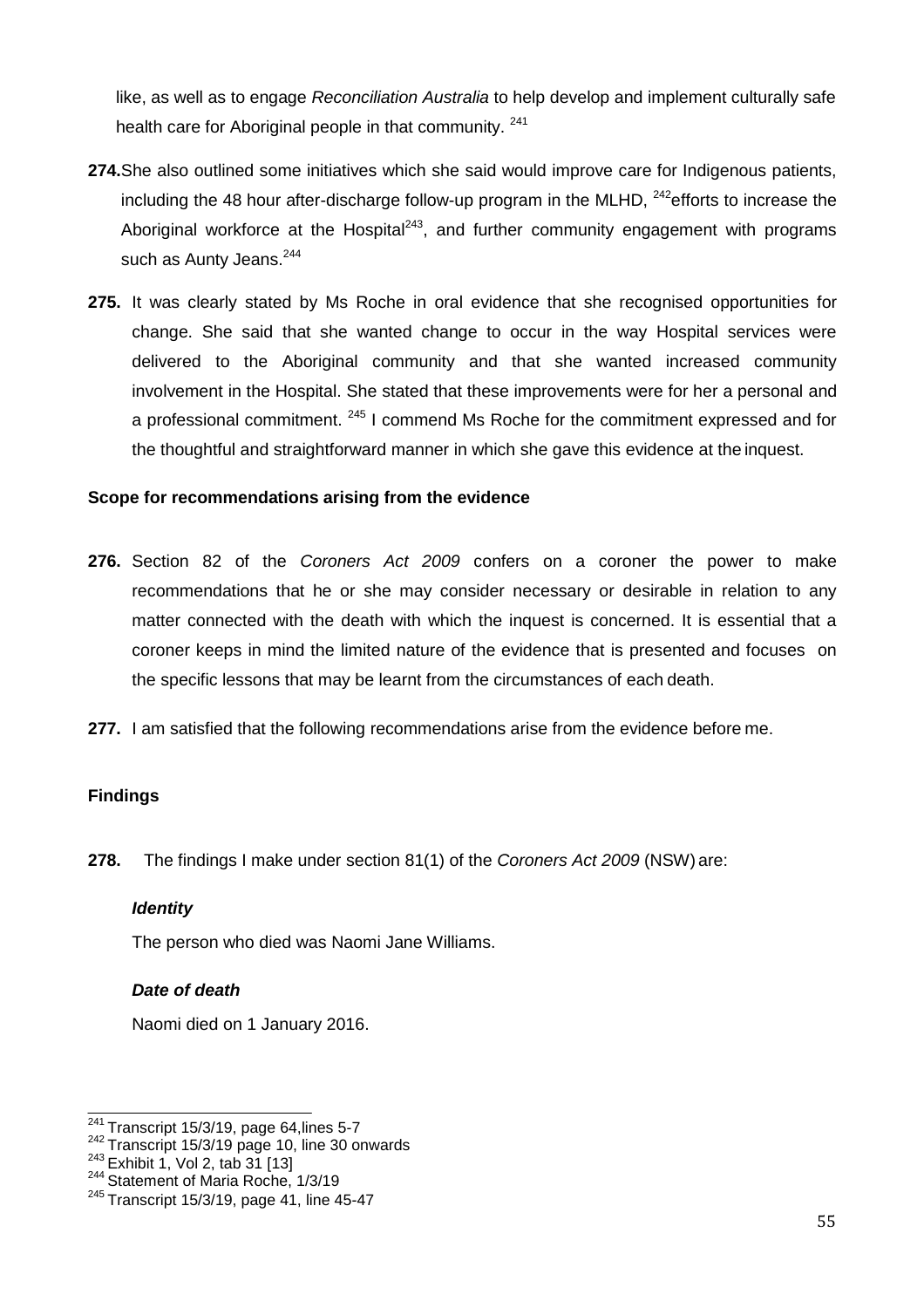### <span id="page-55-0"></span>*Place of death*

Naomi died at Tumut Hospital, New South Wales.

## <span id="page-55-1"></span>*Cause of death*

Naomi died from septicaemia, secondary to *Neisseria meningitides* infection

### <span id="page-55-2"></span>*Manner of death*

At about 14:30 hours on 1 January 2016, Naomi arrived at Tumut Hospital by ambulance *in extremis*. She had been briefly treated in the Emergency Department of Tumut Hospital in the early hours of 1 January 2016 ('the presentation'). Naomi's history of numerous and frequent presentations to the Emergency Department in the months immediately preceding that presentation, where she received brief symptomatic treatment rather than necessary investigation or specialist intervention of underlying causes, likely led to her having reduced expectations of care at this time. It could not have been known by the nurse and the midwife at the presentation that Naomi was suffering from a bacterial infection, which was life threatening. It was not known that she had high complex needs because her hospital notes were not read at the presentation. It was not known that she had been assessed with a high risk pregnancy, about two weeks earlier, because that information had not beenflagged.

On the basis of some of the clinical information known and recorded at the presentation Naomi should have been further investigated. She was discharged earlier than was clinically indicated, after which she deteriorated from septicaemia associated with Neisseria meningitides infection.

### **Recommendations pursuant to section 82** *Coroners Act 2009*

**279.** For reasons stated above, I make the following recommendations,

# **To Murrumbidgee Local Health District (MLHD)**

- 1. That consideration is given to providing a training session to all staff about the importance of safety alerts (such as "re-presentation calls for medical review", or "high risk pregnancy") and a consistent method for implementing such alerts is communicated to all staff.
- 2. That consideration is given to implementing a Nurse Directed Emergency Care (NDEC)policy as a matter of urgency.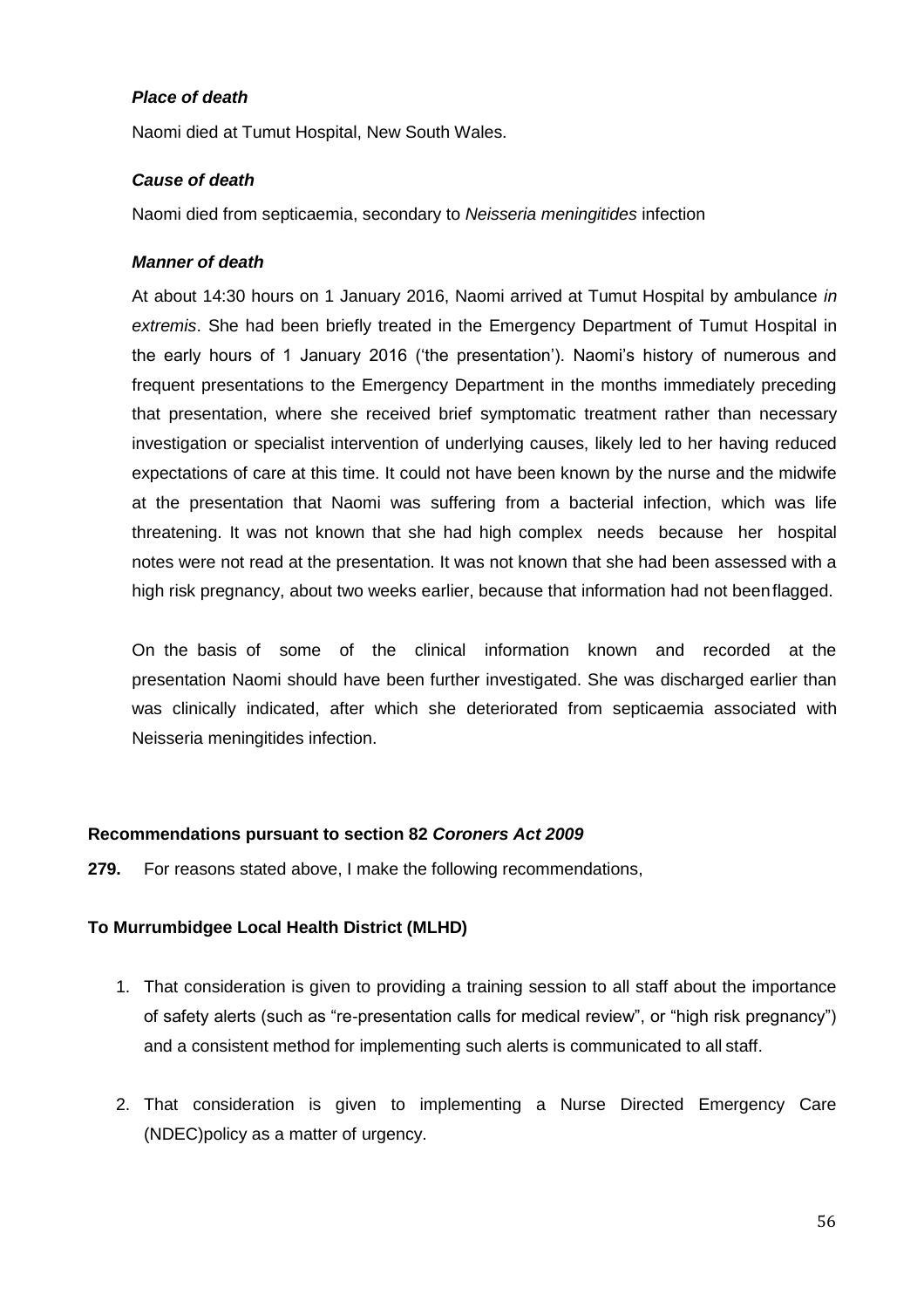- 3. That consideration is given to strengthening the Aboriginal Health Liaison Worker program by
	- ensuring Aboriginal Health Liaison Workers are available 24 hours a day;
	- **n** ensuring that all staff are aware that the NSW Health Policy "Notification/referral of Aboriginal Inpatients (MLHD PROC208) applies to patients who present at the Emergency Department as well as those who are admitted.
- 4. That consideration is given to adopting targets within the MLHD for the employment and retention of Indigenous health care professionals in numbers at least equivalent to the number of Indigenous residents in the local area.
- 5. That consideration is given to auditing the possibility of implicit bias by recording statistics for Indigenous and non-Indigenous patient triage categories, discharge against medical advice, triage times and referrals for drug and alcohol reviews for patients presenting to the Emergency Department at Tumut Hospital.
- 6. That consideration is given to identifying other assessment tools to measure the existence of implicit bias in the provision of health care and commit to making such tools available to Tumut Hospital.
- 7. That consideration is given to establishing targets for the proportionate representation of Indigenous people (by population and no less than two) on the Local Health Advisory Committee and Murrumbidgee Local Health District Board.
- 8. That consideration is given to establishing an ongoing consultation process with the HEAL (Healthy Enriched Aboriginal Living) Mawang (Together) Group with a view to developing a strong local model for providing culturally safe health care, in line with initiatives implemented by Hunter New England Health.
- 9. That consideration is given to seeking immediate consultation with Hunter New England Health in relation to strategies for developing culturally appropriate care, in line with the detailed model they have developed.